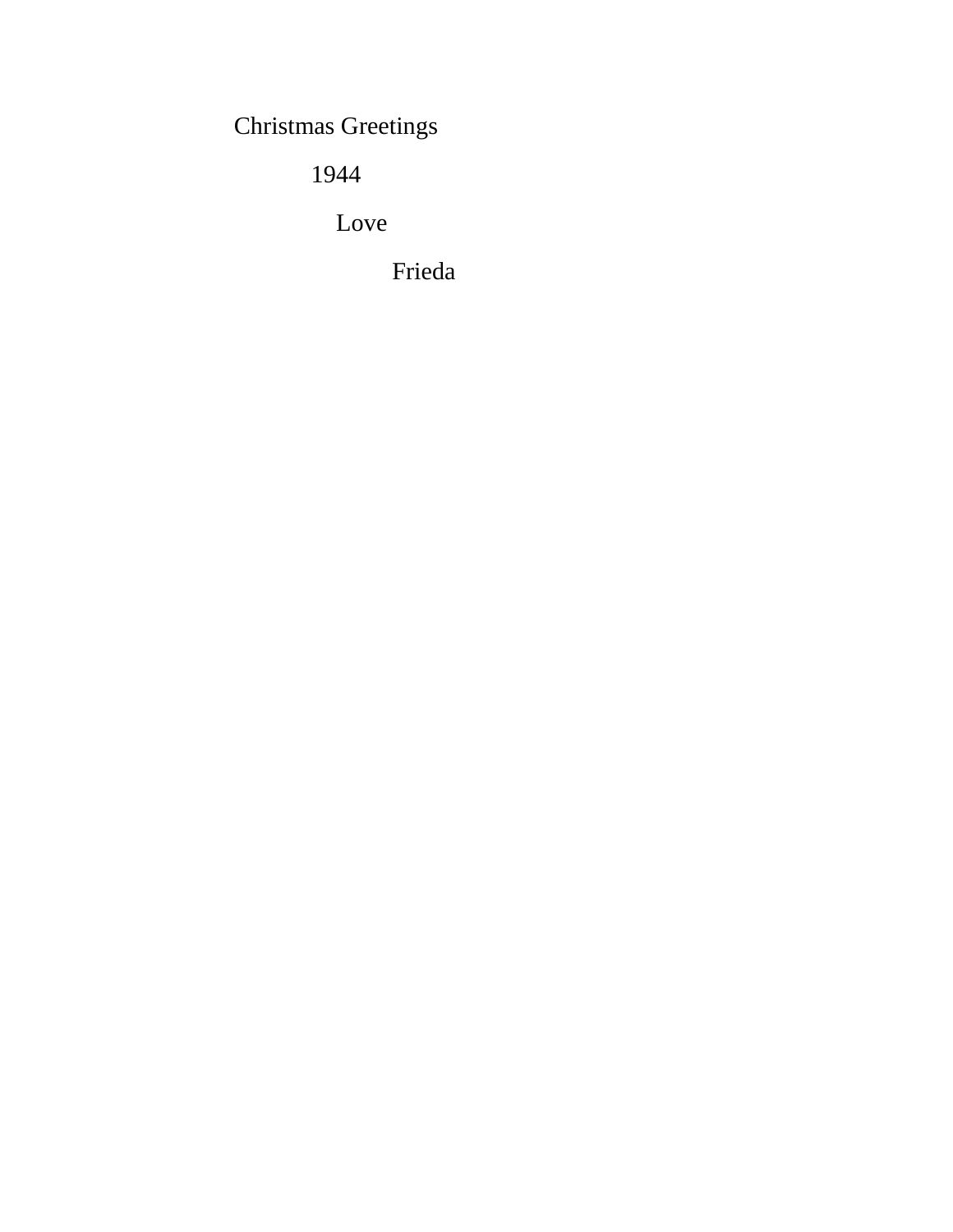# ONE YEAR DIARY

## 1945

## PROPERTY OF

Sam Gevirtz,

San Francisco

MADE IN U. S. A.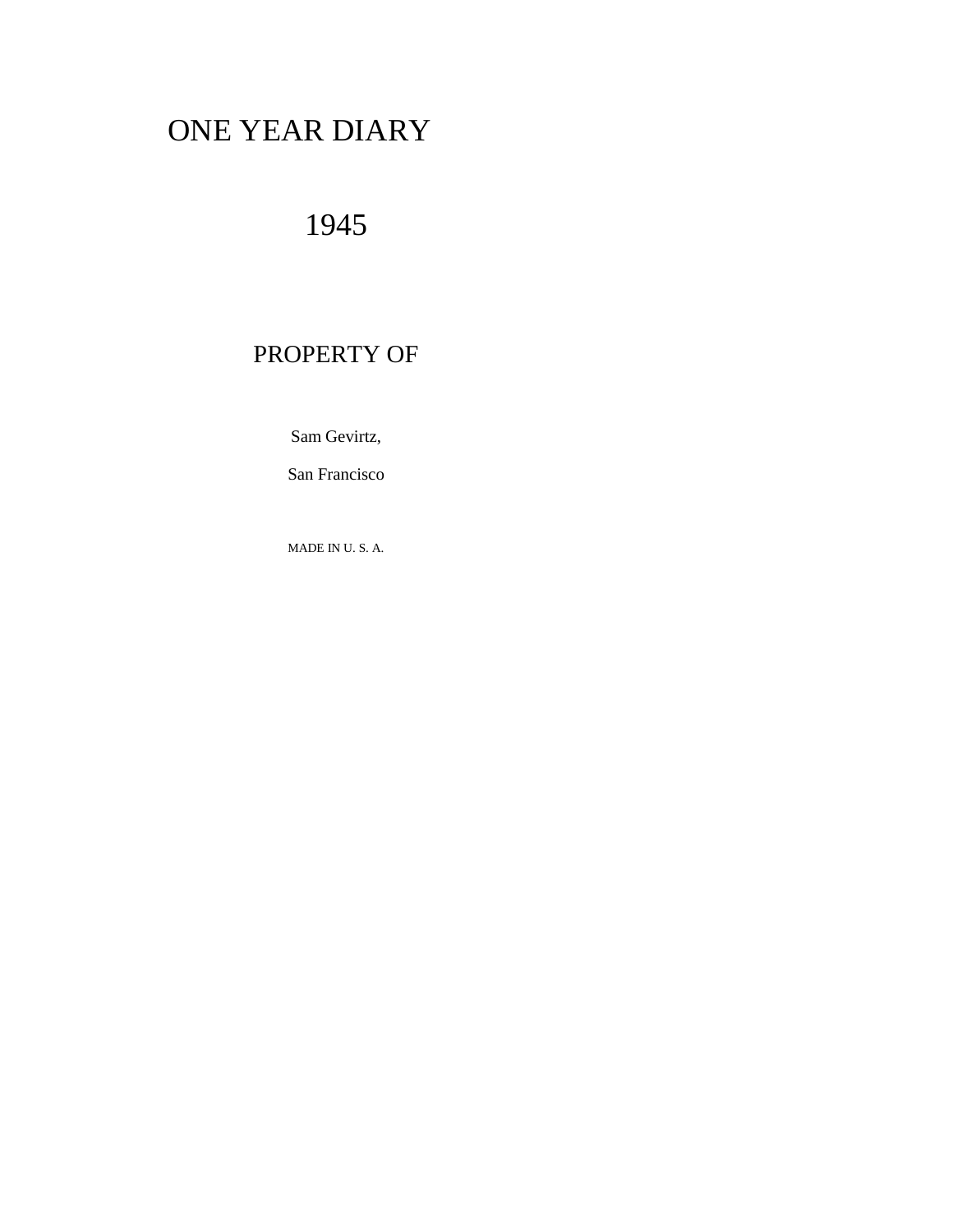I'm in Bremerton now. My ship, the Bunker Hill is practically completed with her overhaul and the days pass by now with working parties placing food and ammunition and supplies within her holds.

Fleet Admiral Nimitz has requested that work on the ship be speeded up so we may get into the theater of operation sooner.

We pulled away from our mooring at Bremerton on January  $22<sup>nd</sup>$  and many faces were sad as we left the scene of many an exciting liberty. Our bow pointed south and we sped along at 33 knots, arriving at Alameda, California at midnight on January  $23^{rd}$ . Next day, I fortunately was placed on a detail delegated to purchase certain supplies for the Detachment.

Through the course of the day I was able to visit my family for about  $11/2$  hours – just time enough to dust off a delicious chicken dinner and a quart of milk. But this time I knew I was saying goodbye for a long time and I fully realized how short my time at home had been in comparison with what I had spent in the Pacific during the preceding year and what I was about to spend there.

Frieda said she'd stand on the Golden Gate Bridge as we pulled out, at 1600 on January  $24<sup>th</sup>$ , but though many of my friends were waiting to wave a goodbye to her, she was no where [sic] in sight. Probably something had detained her.

The Air Group we took aboard at Alameda was a mixture of several Marine and Navy squadrons. Our fighters this time are Corsairs (F4U-10) with the customary Helldivers as dive-bombers and TBF's as torpedoe [sic] planes. We're using 6 Hellcats (F6F) as night fighters. The Marines are the majority of fighter pilots, this squadron VMF221, a veteran of battles around Guadalcanal and other islands in that area. I was speaking with one of the Marine mechanics when one fighter pilot, a captain came over and started talking very friendly with us. I was very startled when I saw I was speaking with Captain John [s/b James Elms Swett] Swett, who had been awarded the Congressional Medal of Honor earlier in the war.

The Air group will be designated as Air Group 84.

Most of the crew aboard are little more than recruits, some being in the Navy no more than three months! It's this bunch in particular that is taking a terrific beating as we pass through some rough weather. Many men are throwing up, being violently sea-sick. Our speed is about 25 knots, course 245.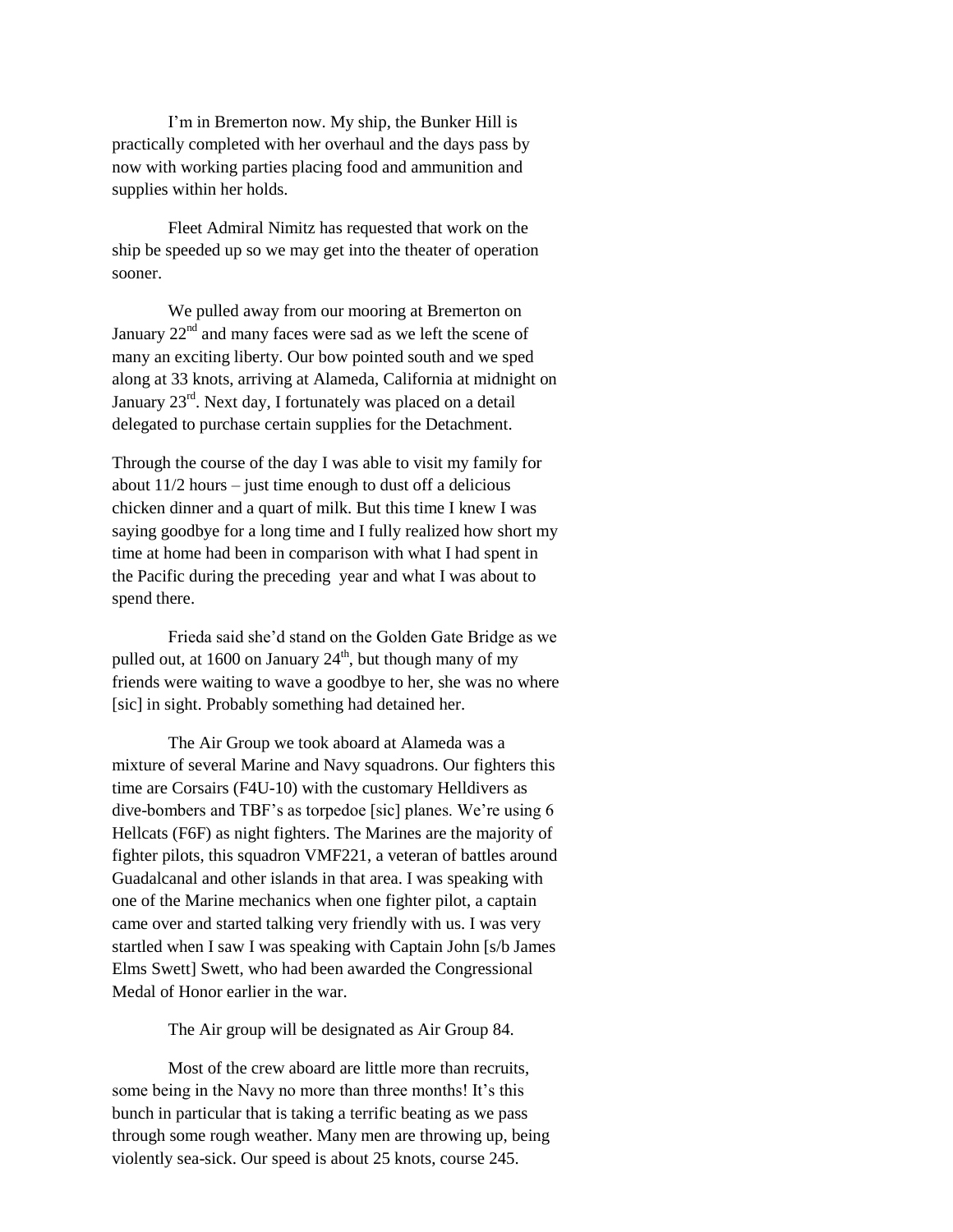We've had some drills and practice firing at baloons [sic]. I also attended several aircraft recognition classes. For my battle station, I've been assigned as gunner on Gun 7, Battery I. Tom Hand is my loader.

We expect to arrive at Pearl Harbor in the afternoon of Jan.  $28<sup>th</sup>$ .

## Jan. 28.

All morning was spent at target practice and while you could easily tell that most of our gunners are inexperienced, the firing wasn't too bad. I did fair. We had our first flight operations today. Though several pilots have never operated from carriers, there wasn't a single crackup all day. One new sailor unwittingly walked into a twirling propellor & hit in the head. He has the honor (if it be such) of being the only man of this ship struck by a prop who lived. However his injury was very serious & he was taken ashore at Pearl Harbor & hospitalized. We were in Pearl Harbor until dawn the next day when we pulled out with two recruit ships, Randolph and Bennington & the old timer, Saratoga. This ship will be the flagship of all carriers in Task Force 58. & the Admiral aboard is Vice Admiral Mark (s/b Marc) A. Mitscher.

Scuttlebutt says this will be a gigantic operation, but that remains to be seen.

Jan.  $30<sup>th</sup>$ .

Proceeding course 210 at 21 knots. During flight operations today, saw one plane from Saratoga crack up in water just off Sara's fantail while attempting landing. Destroyer searched for survivors. None found.

Jan. 31.

Today the destroyers had a field day, picking up men who had fallen overboard. In all, five men fell overboard from various ships. All rescued. Refeuled [sic] destroyers today.

## Feb.  $1<sup>st</sup>$ .

A Marine ordnanceman [sic] worked on the guns of a Hellcat & through some accident the guns were discharged. The Marine and two sailors were wounded painfully by exploding .50 caliber bullets. All signs and scuttlebutt concerning this operation have the following as probable targets: Iwo Jima invaded about the middle of the month which will be covered either by our direct support of landing or this will be covered by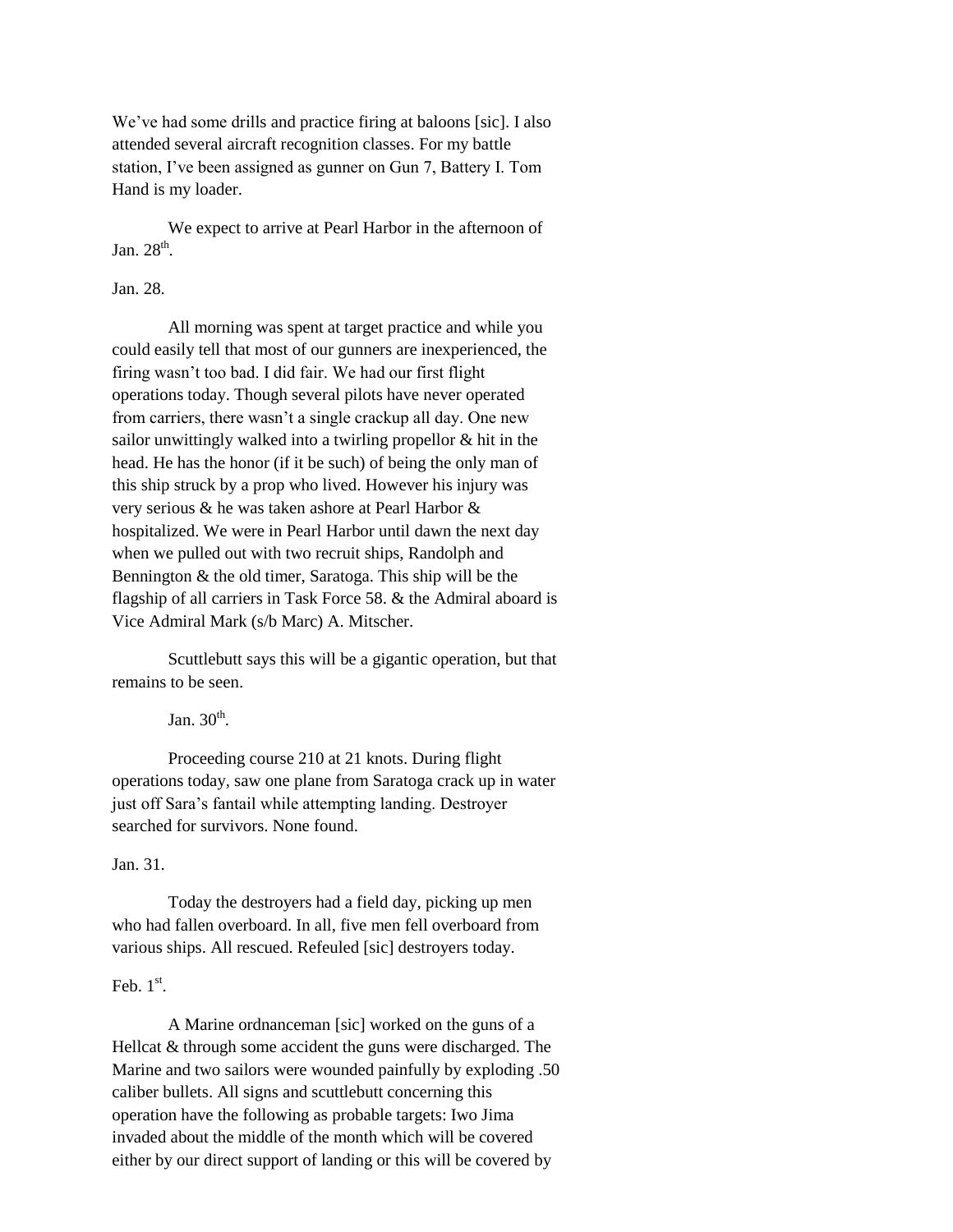CVE's. It seems most definite that we will attack Tokyo, Japan this month. It goes without saying that opposition is expected to be particularly heavy.

## Feb.  $2<sup>nd</sup>$ .

More target practice today. All gunners are improving very much. Weather getting very hot.

## Feb.  $4^{\text{th}}$ .

Fired at sleeve again today. Since all firing was done on port side today, we moved over to Battery Two & used their gun. Results still improving. Planes towing targets were B-26's from Eniwetok.

## Feb.  $6^{\text{th}}$ .

This morning found out we were 300 miles from Truk & will pass closer to that island during the day.

## Feb.  $7<sup>th</sup>$ .

We had a cruel reveille last night about midnight in the form of a G.Q. Two "bogies" were caught by the radar about 6 miles, circling the task group. The new men aboard had a heck of a time with their first combat zone G.Q. "Rocky" Barr told some hilarious stories of his flight down the hangar deck, bumping into planes, tripping over lines, being pushed around by other men just as anxious as he to get to their battle stations. Night ammo was passed out & Rocky, still fogged up by his recent slumber, could hardly carry it to his gun. I couldn't help laughing & telling him he looked "all legs." Bogies later identified as heavy rain clouds.

During the afternoon, had torpedoe [sic] defense. Several bogies at 15-17 miles. Patrol planes reported several enemy planes took off from Truk or Yap, so we remained at T.D. for about 3 hours. Weather getting hotter. Arriving at Ulithi tomorrow morning. Vice Admiral Mitscher is coming aboard at that time. We're not expecting to stay in port more than a couple days.

It seems incredible that less than a month ago I was pitching liberty in Seattle. All that happens now is so familiar: the flight operations, gunnery exercises, etc., that it seems we never left in the first place. All I have left from Stateside is a few luscious memories and some mail now and then reminding me I just came from "home:" I can't bring myself to realize that I'll be here for a very long time. It can be interpreted two ways: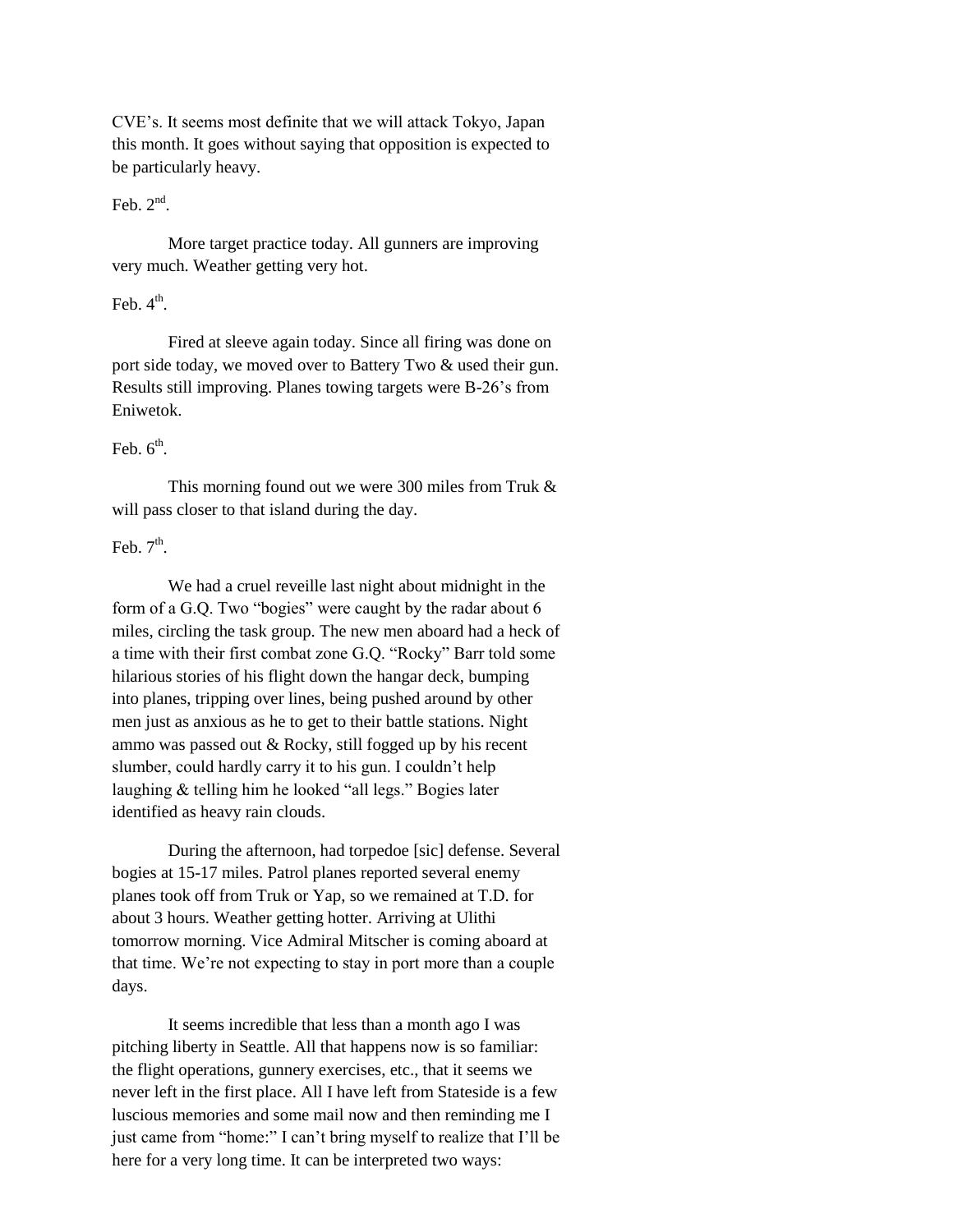optimism or pessimism, that I feel sure I'll be here only a few more months.

## Feb.  $8^{\text{th}}$ .

Arrived at Ulithi this afternoon following additional gunnery exercises, and there before my eyes was the greatest naval armada in the history of the world. Large carriers, battleships, cruisers, and a multitude of destroyers comprising a strong enough force that could give a good battle with all the navies of the world combined. And it must have been a very encouraging sight to them also to see the four carriers and one small carrier steam into the lagoon to join them. They have been under attack by Jap aircraft very often since the time the "Bunky" was here last. We anchored and started loading more bombs and provisions and ammunition. Don Johnson, a good friend from Sea School, still aboard the Hornet, paid us a visit.

## Feb.  $10^{\text{th}}$ .

Pulled out of Ulithi in a strong task group formation and headed north. Had more gunnery drills.

## Feb.  $11<sup>th</sup>$ .

The Marine Air Intelligence officer gave a lecture to the Detachment this evening on the coming operation. This is a summary of information given by him: We will attack the Tokyo area of Japan on Feb.  $16<sup>th</sup>$ , and  $17<sup>th</sup>$ , with the prime purpose being the destruction of enemy aircraft, airfields, and aircraft plants and factories. The Japs have on Japan about 3,000 operational combat aircraft from which we may expect the heaviest opposition ever experienced by our Navy in this war. This means a lot to us, as you can well imagine. Some ships will undoubtedly get hit, perhaps sunk. But if all goes well, it will mean the subduing of Jap air resistance to the inevitable invasion of the Jap homeland and it will start the Nip populace wondering that if the Yank navy has been sunk, what in hell is this bombing them, shelling them, strafing them, - destroying them??

After this attack, we will steam south to cover the invasion of Iwo Jima, scheduled to commence on Feb. 19<sup>th</sup>. On this 3 mile by 5 mile island, there is concentrated 13,000 enemy troops, whose annihilation (according to the schedule) should be over in 3 days. A veritable blood bath for the Marines going ashore.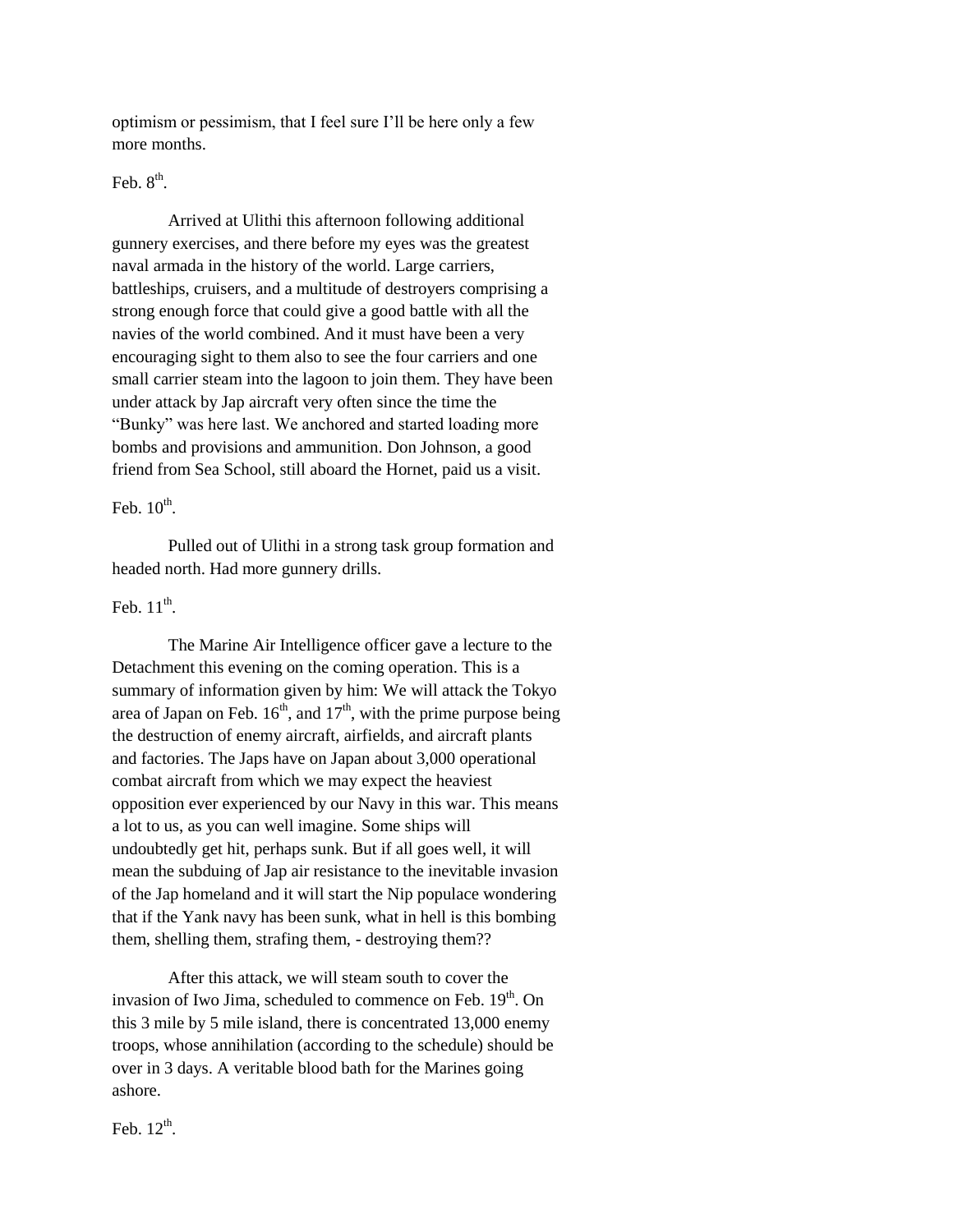We had simulated attacks most of today with our Corsairs strafing and shooting rockets at a target sled we towed. They were very accurate. In landing operations, we had the first crackups of the cruise when 4 fighter planes piled into the crash barriers. One was damaged badly enough to be jettisoned later. Our night fighters had practice in night flying this evening, with one night fighter Hellcat cracked up in the barriers.

## Feb. 13.

We refueled [sic] today to capacity for our run to the target area. Most of the fellows are openly nervous and apprehensive, and all are hiding it in loud bursts of humor and merriment. Our skipper, Capt. Seitz, gave us a little talk over the P.A. system. To all of us – this is it! – what we've been waiting for since the war started, history in the making: the first all-out carrier assault on Tokyo, capital of Japan. Here we ride, the greatest Navy the world has ever seen, twice as powerful as any other fleet afloat; the largest massed aggregation in all the long history of sea power, direct descendant of the supreme navies of the past: of the sword-nosed Greek ships that terrified the watchers on the towers of troy, of the iron-rammed triremes of Tyre and Carthage and Rome, of the shield-girl boats of the Vikings. Our mission may easily and probably will be a major step in this war. This assault shall decide how soon we may invade Japan, - how soon the war will be over.

## Feb.  $14<sup>th</sup>$ .

Refeuled [sic] a destroyer for a run on target. Still no bogies. Everyone's emotions keyed up, waiting for the first blasts of torpedoe [sic] defense.

## Feb.  $15<sup>th</sup>$ .

This morning patrol planes of another task group spotted a 70 ft. Jap fishing boat and heavily strafed it. About noon, a Betty was spotted flying low and promptly shot down by the CAP of 58.4. It is believed our ships were not spotted by the enemy plane because of their insufficient altitude. We were told there are about 70 Jap subs in the home waters of Japan, but so far we don't know how aggressive they will be. The weather is very cold, since Japan is on about the same latitude as the state of Washington. It's been raining today. We were issued special winter equipment. Only 4 days ago we sweltered in Ulithi!!

Feb.  $16<sup>th</sup>$ .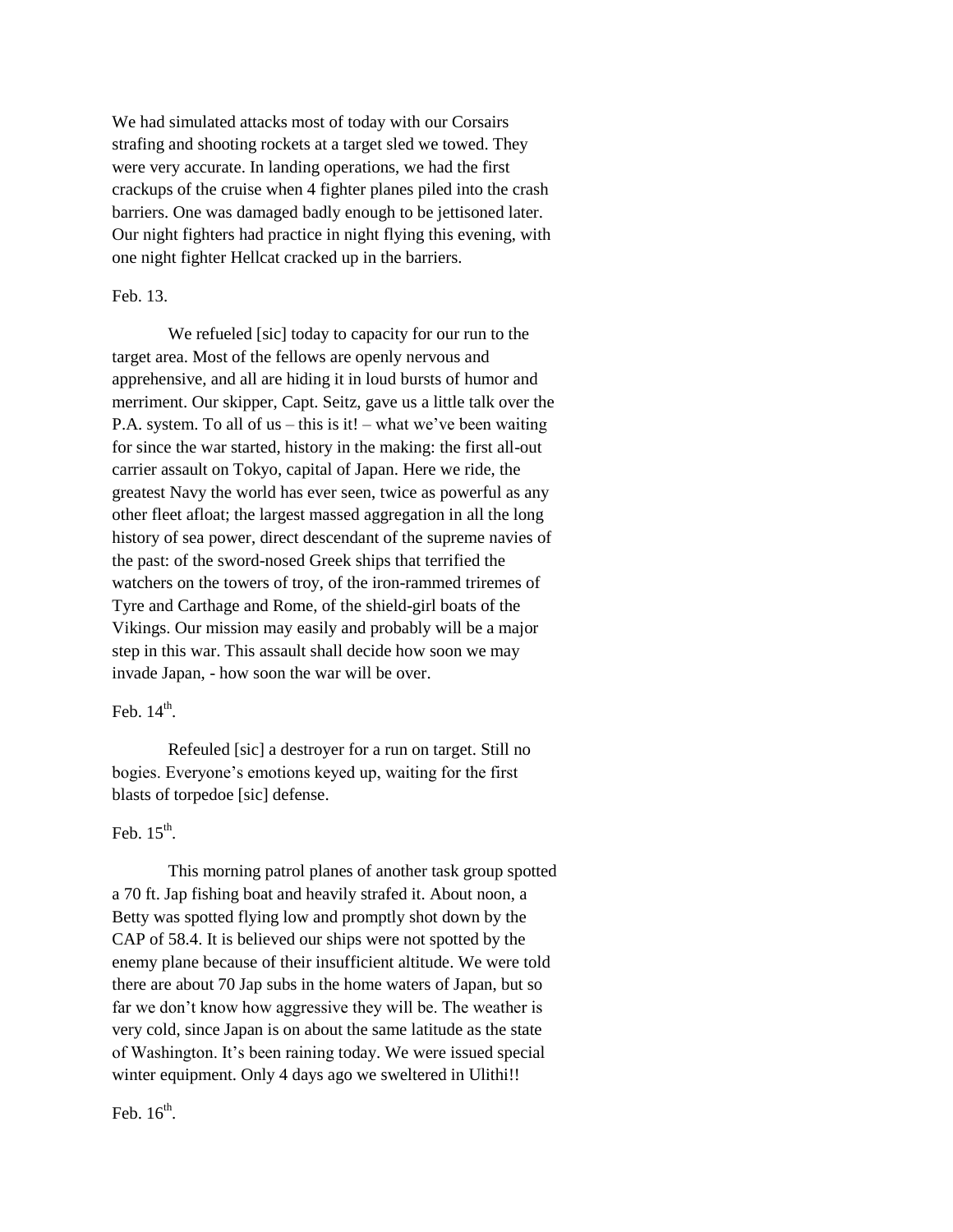At dawn today a heavy fighter sweep took off in a driving rain, blinding in its intensity and headed for Tokyo. It seems we have completely surprised the Japs, since we haven't had a bogie all night. Our planes could not go through to attack their particular target because of zero visibility, but secondary targets were strafed and many fires stated. Very few planes rose to intercept and these were either dispersed or shot down. They sank several picket boats and three injured and one other Jap survivor were brought aboard. The weather is frigid & wet. Miserable, dismal, rain, with icy wind cutting through the winter gear. We had many torpedoe [sic] defense calls, several G.Q.'s, but not a single Jap plane came into view! Several attempted to come out, but all were turned back or shot down by our C.A.P. This showing of Jap air might is the most baffling thing we've come up against. Where is their resistance?? Can't they do anything about this fleet parading up and down just off their mainland? There is only on answer and it's so extraordinary, I hesitate to make the statement. The Jap fight against American planes, ships in the Pacific area has been nothing but a huge bluff!! They have centered their air and sea power in those areas and at times when they were most needed, but have kept virtually nothing in reserve, nor have they sufficient airpower to put up a fight on several fronts at once. This weakness has been accented most by our huge air fleets of both the Army and Navy. The Army air force has their planes on the fighting fronts pinned down while this huge mobile air fleet, the Navy Air Corps can strike with enough force to dispense with any token resistance that is on hand or targets closer to the Jap mainland or "behind the line" strikes. This statement should be followed by another assertion that the war has now centered to the area where the Nip armies are centered, namely on Luzon, China, and Japan itself. Our army air forces are taking care of all enemy air resistance on Luzon and are not in need of Naval aid, the China front has long been a stalemate, but this should soon be offset and this front should swing to our favor as soon as the China coast is invaded, which I predict will take place within the next 4 or 5 months. The Jap mainland will probably come under the fleet's repeated bombardment now it is evident that their resistance is so small and futile. Our strikes, in conjunction with super-fortress B-29 raids should keep them busy and off balance until land based air power can swing from the Philippines and from our potential airfields on the Jap – held coast of China to the attack and concentrated bombing of Japan proper. This will undoubtedly be followed by invasion of the Nippon homeland.

From all this, it would seem that "it's all over but the shooting!" I believe there's more truth to this than jest. The end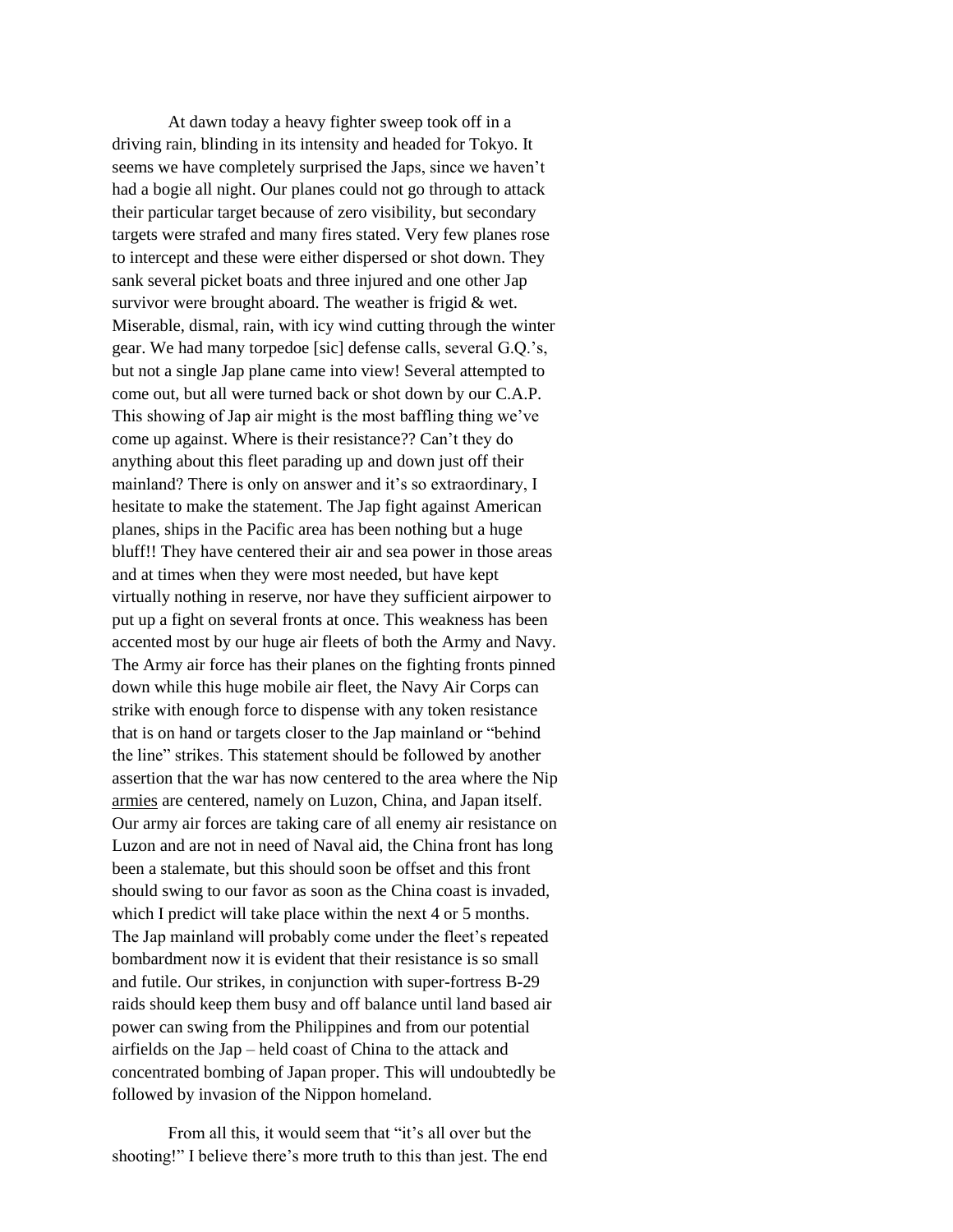of this conflict is in sight. I won't be foolish enough to make any time predictions, because it will undoubtedly drag on for some time, and during this time there will also be many useless casualties. A man with a torn arm or leg is an excellent argument against any silly prophecy that "the war should be over by so & so of  $19xx$ ."

## Feb.  $17<sup>th</sup>$ .

Dive-bombers and torpedoe [sic] planes took off this morning with fighters on a very heavy strike over a specific target area on the outskirts of Tokyo. They sighted no Jap fighters, but while these planes were in constant view, they never attempted interference. A heavy strike took off later to attack the same area and bombing results were reported as "very good." Forty interceptors attacked and of these 5 were shot down and several others damaged. We lost no planes. All other strikes were called off because of the ferocious winds and icy rain squalls. We had many G.Q.'s again today with many bogies around but again not a shot was fired. Leaving Tokyo today.

#### Feb. 18th.

Refeuled [sic] destroyers today in preparation of bombardment of Iwo Jima tomorrow. In the last few days, combat operations have cost us many planes through Nip AA fire. This ship lost about 3 fighters, 4 bombers, and about three TBF's. Most of the crews were saved when they were forced to "ditch' around our task force. Several very bad crackups occurred on deck and one pilot was injured when his Corsair bounced, turned a complete somersault and crashed to the deck. The plane was the most complete wreck I've ever seen. The engine dangled deckward, tail smashed, fuselage buckled inward like an accordion. On another fighter, the wing was sheared off when it struck a 5 inch mount as a result of landing gear buckling. I saw 3 fighters and 2 dive-bombers thrown over the side after being stripped by salvage crews.

Tomorrow morning the invasion of Iwo Jima takes place, to be covered by our planes. From present outlooks it will probably be as bloody as Tarawa.

The pictures of yesterday's operations which covered part of Yokohama have been developed and we learned that our dive bomber pilots bombed and sank a CVL or CVE in addition to starting numerous fires in the navy yard.

Feb. 19th.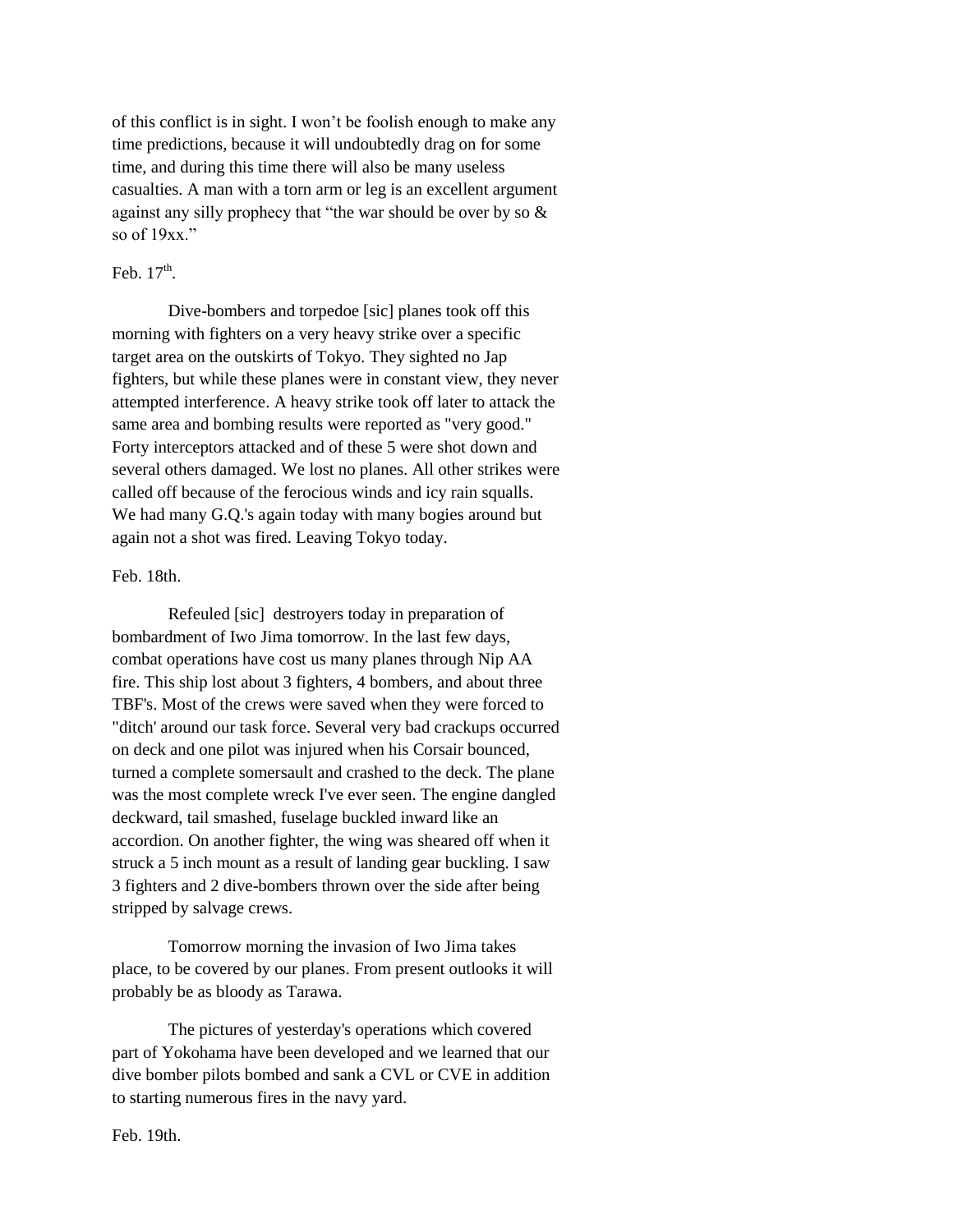The Marines invaded the island of Iwo Jima at dawn this morning and our planes covered the invasion by making strikes all day in which dozens of rockets and small fragmentation bombs were dropped. All of our planes returned safely, though several were badly shot up.

We had a couple bogies during the day but none came close enough to bother us. About dusk we had torpedoe [sic] defense when a group of bogies approached from the north headed for us. They were Betty's and Helen's & there was six in all. They closed to about 10 miles and we had G.Q. The sky was very clear and the moon was very bright - every disadvantage to us. Five-inch gunfire broke out on our port quarter. All ships in the task force then began to blow huge quantities of smoke through their stacks. We circled and zig-zagged through endless evading maneuvers and entered the smoke of ships ahead of us, almost shutting out all light entirely. Tracers began streaming through the black night and firing became heavy. Friendly night fighters from another ship were in the air and within about half hour of each other, came two announcements that Betty's had been splashed. A battleship nearby had been firing sporadically with 5 inch and 40m.m, when suddenly all her guns cut loose in heavy firing centered on a converging spot. Suddenly a Helen exploded and it flew for several seconds brightly afire until it nozed [sic] downward, hit the water and exploded again, burned fiercely, then burned itself out. Bogies opened and finally faded. We secured and went below to hit the sack. Ripped out a stream of curses, when, an hour later, torpedoe [sic] defense pulled me from my sack and I ran topside again. A bogie closed to 12 miles, then opened and left. Finally secured and went to sleep. Iwo Jima was in sight today.

#### Feb. 20th,

We are refeuling [sic] at sea today and for the first time we are going to bring aboard ammunition while underway at sea from an ammunition ship. After this, scuttlebutt says we're headed back north, to hit Japan again, but this time north of Tokyo, where more of the aircraft industry is centered. We anticipate more opposition this time because the weather couldn't possibly be as bad as it was the last time when it was very difficult, almost impossible for enemy planes to locate us. However, no matter how concentrated their attack, most of it would be broken up our fighters and what damage they could do - even sink one or two carriers, they can't possibly change the course of the war. It's too late. The weather is sunny and clear, with a chill remaining in the air.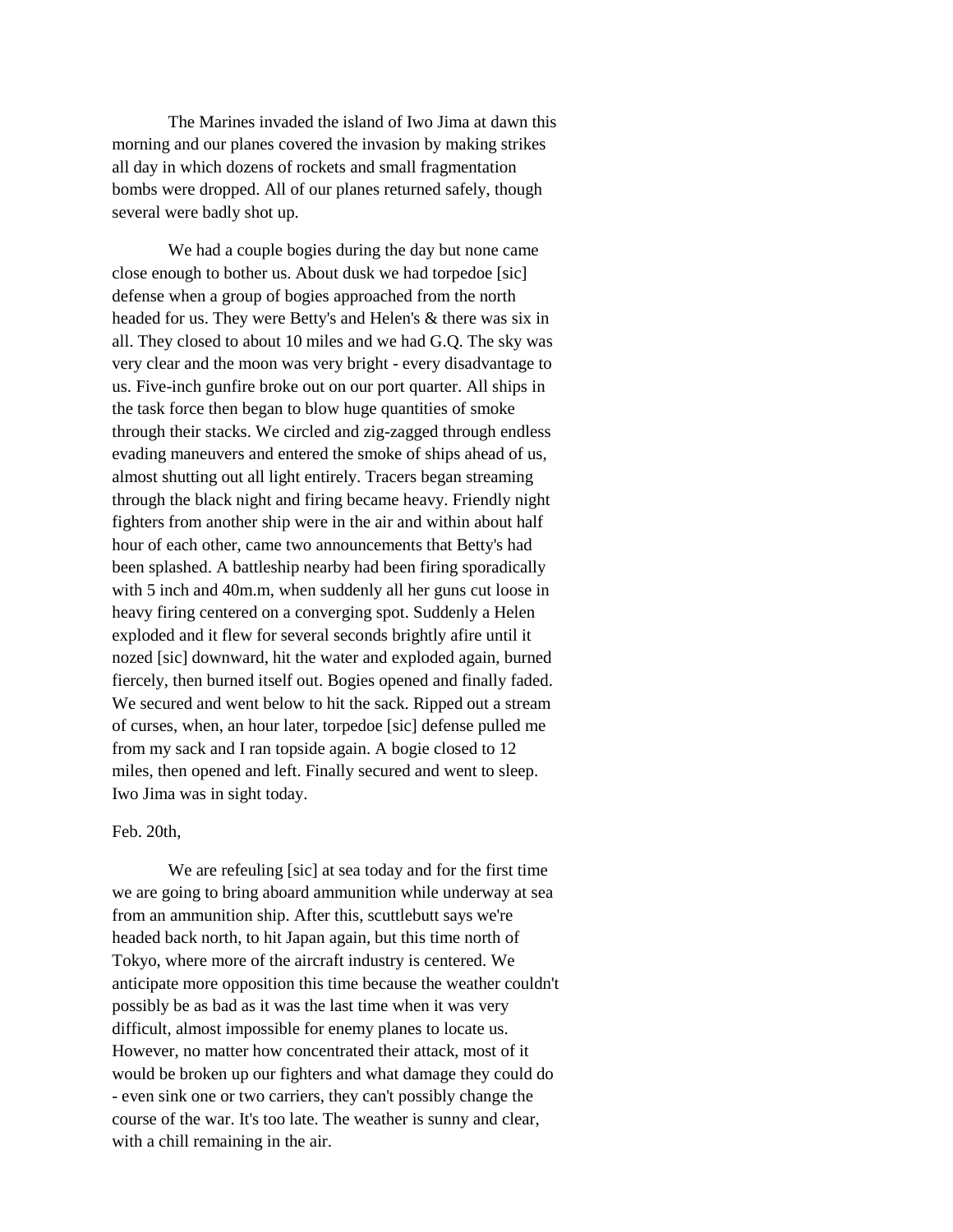## Feb. 21st.

Supported Marines at Iwo Jima today. Things are becoming much worse for them. Estimated enemy troops on island now 20,000, and there are many factors making it difficult for the Americans. Their casualties are higher than that of Tarawa, as I guessed and the official communique has announced that it's the hardest fight in the history of the Marine Corps. Our planes are making three passes at enemy targets: first bombing, then firing rockets, then strafing. All our planes returned. This evening had torpedoe [sic] defense. Group of six bogies closing on us. Later on at dusk firing broke out on starboard quarter and we went to G.Q. Firing continued for some time, coming nearer. Finally our guns opened up. No results. We were making a smoke screen again, trying to hide our wake in the night. A fire broke out in the distance on the starboard quarter and we couldn't ascertain the cause. It didn't look like that fire that comes from a Jap plane. Enemy planes left about 10 p.m. & we secured.

## Feb. 22nd.

Found out the cause of fire seen last night and some details on the attack. The first enemy planes to approach us dropped "winds", light metallic strips of paper supposed to confuse our radar. This was to be a cover-up for their remaining force to attack our troops ashore. However, our fleet circled to the north of the island and it was necessary therefore for the Japs to pass over us to get to their target. Our heavy firing confused them, and they decided to attack us instead. The planes were Zekes, fixed up as fighter-bombers. Somehow, one of them spotted the Saratoga, which opened fire. The Zeke made a suicide dive onto the deck of the Sara. The resulting fire attracted two other Zekes, which followed the other in a suicide plunge. The fire has raged all night, just being extinguished some time [sic] today. She's out of action for many months now, on her way to the States for repairs. Heavy casualties were reports. The Saratoga has been in operation against the Japs since the war started and while her planes have chalked up a very impressive score, the ship itself, while the most heavily armed carrier in the fleet, has never come under attack. Thus the first time her guns were fired against a living target, the ship has almost received a mortal wound.

We stayed around Iwo today, which was in plain sight several times, to support the Marines as much as possible. However, extremely adverse weather condition over us and over the target forced all our planes to return without dropping their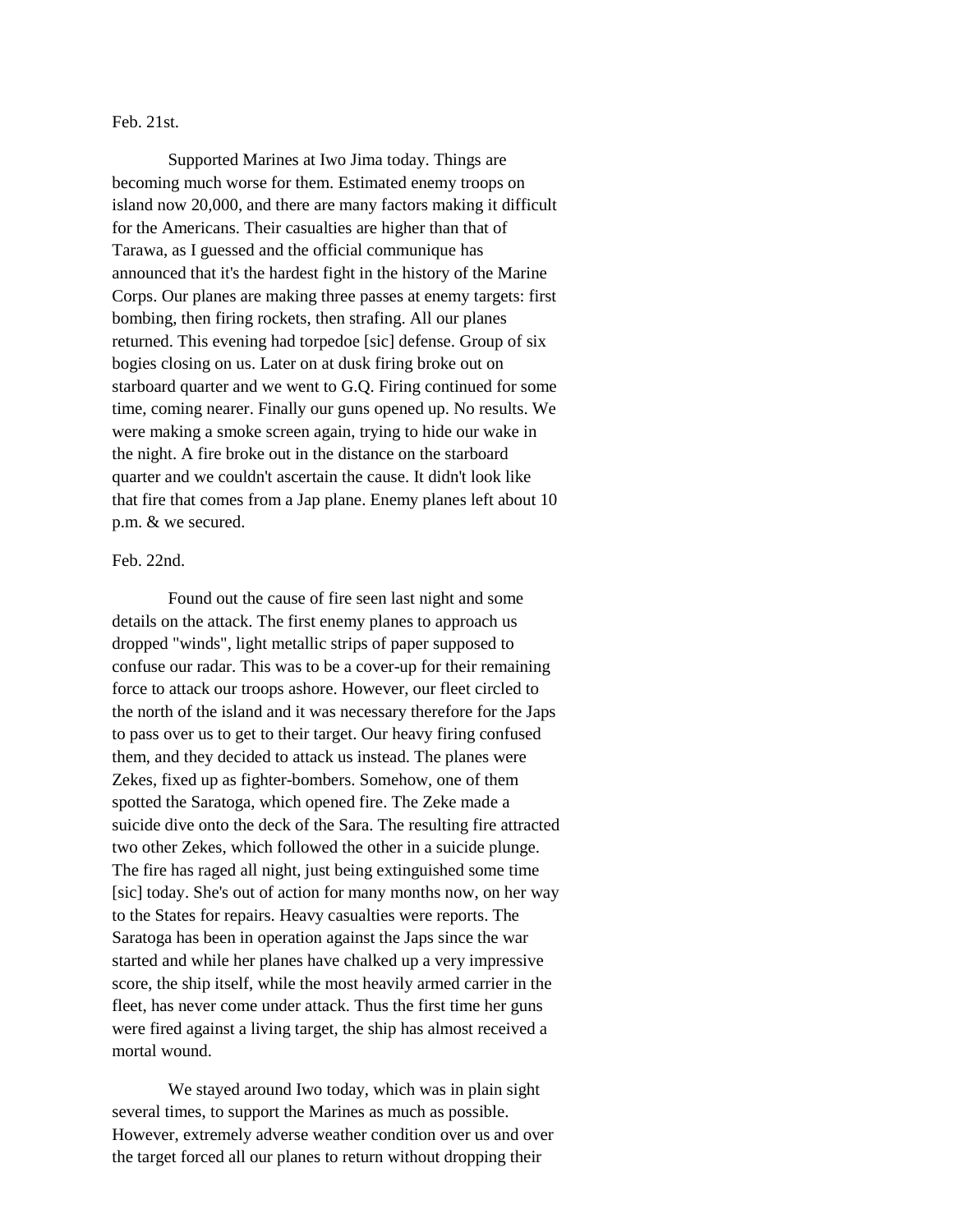bombs. Another obstacle for the Marines, then, is no aerial support. This same weather, limiting visibility to 1/8 of a mile, is restricting our naval vessels from accurate firing also.

## Feb. 23rd.

We refeuled [sic] from tankers today getting all set for the trip up to Japan. Our target will be Nagoya, some 40-60 miles south of Tokyo, which is scheduled to receive two days of bombardment, from where we will travel shortly down the coast of Japan, and strike the island of Okinawa, between Japan and Formosa.

One of our Jap prisoners finally succumbed to his wounds and died today.

Today marks the end of my second year in the Marine Corps.

## Feb. 24th.

Proceeding north through very rough seas. Waves breaking over flight deck. No bogies all day.

## Feb. 25th.

Launched fighter sweep at dawn, followed shortly by heavy strike. Some enemy air opposition and nine enemy planes shot down. We had no losses. In the strike the primary target was obscured because of weather conditions and secondary targets, an aircraft assembly plant was attacked and severely damaged. After the initial opposition in the air, the air-borne resistance ceased, and the Jap's defense was restricted to AA guns. One of our fighters was hit and on the trip back was forced down at sea. A photographic plane, flying over the same area later, reported a surfaced sub making its way to the downed pilot. The largest force of B-29's, 200 in number, hit the Tokyo area at the same time. We had two bogies early in the morning, but there's been no further interference all day. About 4 TBF's cracked up in landing, one of them shearing his wing when it hit a turret. The seas were unusually rough and landing was exceptionally hazardous. The deck came up so fast on one occasion when a fighter cut his switch to land that when the deck came up, the plane came down and the two met, the landing gear buckled and it skid down the deck on its fuselage. Later strikes cancelled because of weather. It was hailing for a while. Seems we have bad weather every time we come up here.

Feb. 26th.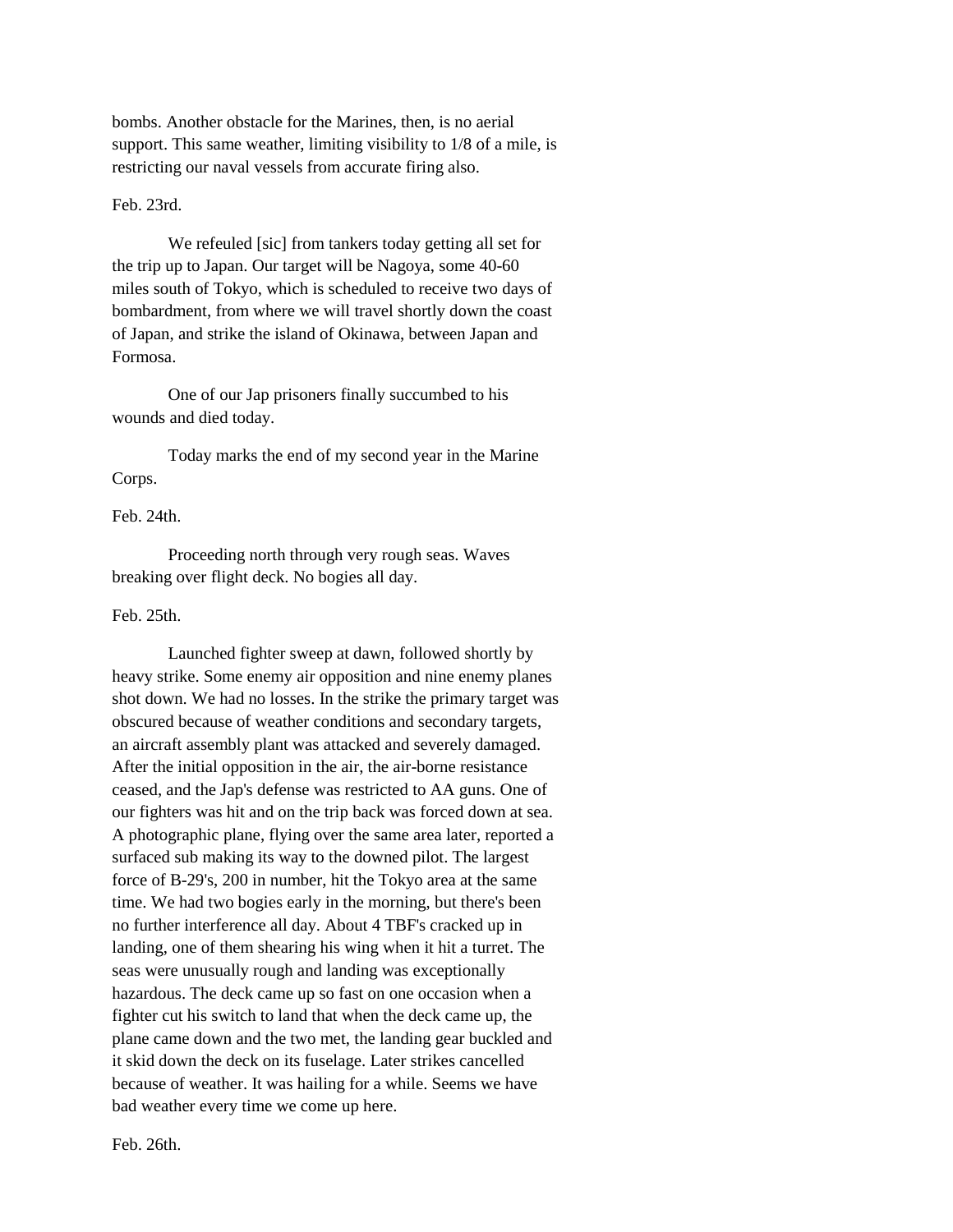We had a dramatic bit of action early this morning while most of the crew slept and was not even conscious of what was happening. Somehow a Jap oil lugger, about 120 feet long, became tangled in our task group formation and sailed with us a while, neither of us aware of the other's presence. She was finally discovered and one of our destroyers opened fire. She scored a hit on the lugger who surprised her by firing back, scoring a hit on the destroyer, the Porterfield. One officer killed, 7 men injured. During the small encounter, 2 (this took place within 7000 yards of us) 5 inch shells, we don't know whether it was from friendly or enemy guns, sailed right over the flight deck. All hands took cover - but fast! We broke off from the lugger and left her for the task group about 10 miles astern of us, where she was sunk by one of their destroyers.

All strikes cancelled today, although some few other ships launched planes for a strike or two. At one time in the morning, we were 30 miles from the closest Jap airfield! And no bogies at the time. We had torpedoe [sic] defense in the afternoon, but the two bogies we had, left. We came upon the warm ocean currents and the temperature quickly rose. While the seas continued to be very rough, the weather was comparatively warm, clear, and sunny. We are returning from the attack on Japan, proceeding southward, and it is thought we are approaching a new target. This makes our second attack on Tokyo without any attack launched against us. When I think of the time we had at Palau, Truk, Saipan, Formosa, et al, I can't believe or let's say it's hard to believe that we've hit Tokyo itself twice, without even seeing a Jap plane.

## Feb. 28.

Launched heavy strikes this morning over the island of Okinawa, in the Ryukyu Island chain, between Japan proper and Formosa. There was no air borne enemy planes sighted except one, which fled. Bombed and strafed airfields, industrial area, and harbor installations. Three of our fighters were shot down by AA fire, but all 3 were rescued. We had all our planes over the target and struck this island, about twice the size of Guam, all day long.

## March 1st.

Steaming south, headed for Ulithi for provisioning and arming.

## March 2nd.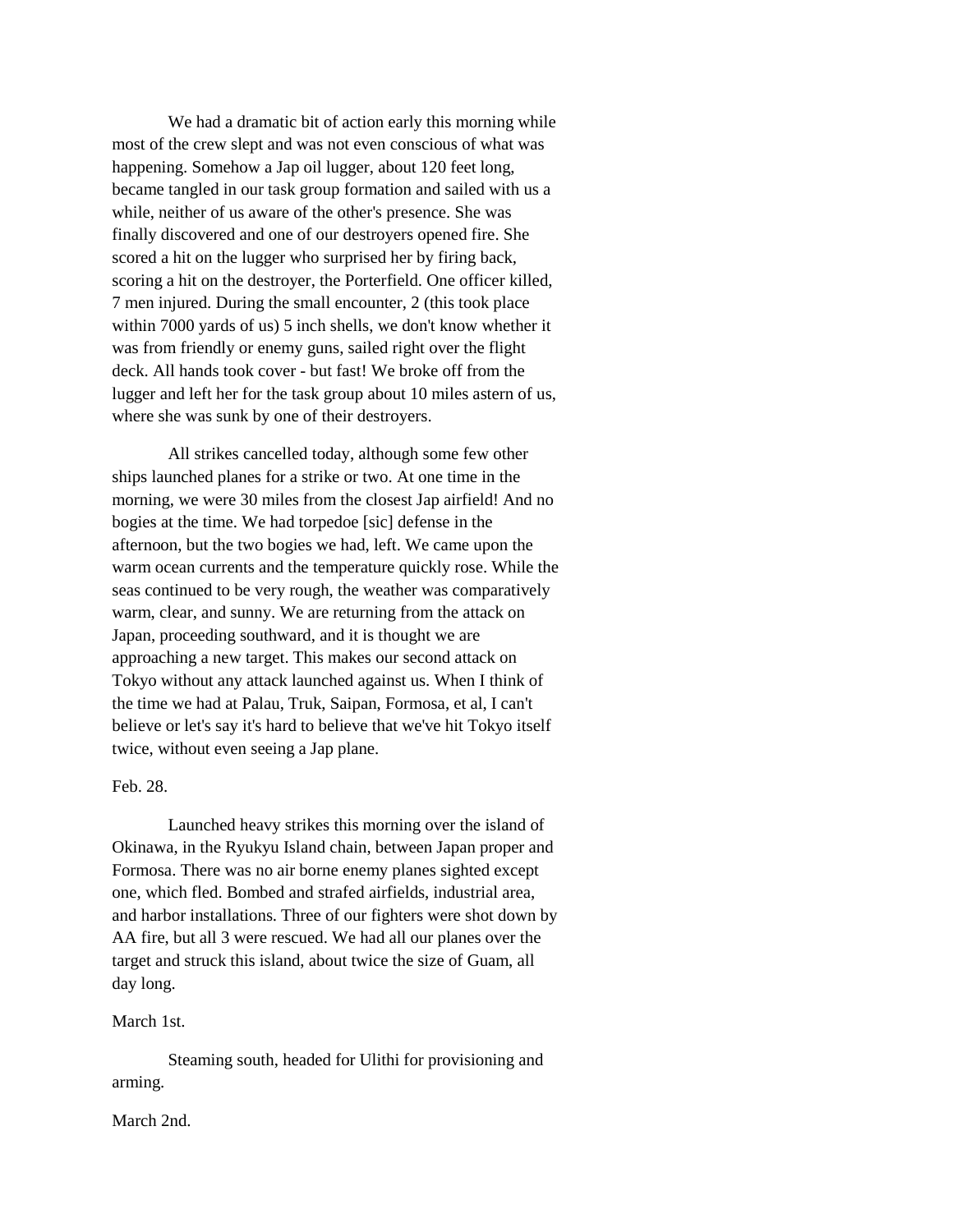Our scout planes on patrol sighted several rubber rafts containing the crew of a B-29 forced down probably on a raid to Tokyo. We had fighters and torpedoe [sic] planes flying cover for these men all day long. In the evening, with a destroyer still plowing its way through the 90 miles that separated us from the rafts, we launched two night fighters to continue coving the survivors. There were picked up and the night fighters returned. As the first plane came in for his hazardous night landing, he cracked up on the deck, neatly shearing off the right wing, also completely ruining the radar equipment in the wing. The next plane also cracked up in the barriers.

## March 3rd.

Refeuled [sic] in the morning, and had target practice in the afternoon.

#### March 4th.

We pulled into the harbor of Ulithi this afternoon, and almost immediately barges and lighters came alongside and we started loading ammunition and bombs.

#### March 8th.

We moved over to a new berth for target practice for a few days. Firing results excellent; perhaps the best we've ever done.

## March 9th.

Firing continued on into today, when results continued being extraordinarily good. The twenty m.m. batteries were credited with 2 or 3 sleeves on both days. The 5 inch guns were firing at a drone this afternoon. After it had eluded the bursts of the South Dakota and North Carolina, one of our bursts scored a damaging hit with shrapnel & started it smoking. It started dropping quickly when all of a sudden it went out of control and plunged directly at our ship. All guns were manned on the double and we opened fire. Several hits were scored and it was knocked off course, hit the water, spreading its wreckage over a large area. The humor of the situation suddenly struck us: almost "suicide" dive-bombed by a friendly robot plane! The chuckles sounded dry however when we realized how close we had been to being seriously damaged had we been struck.

We moved back into our original berth and discovered that during our absence, the Indianapolis moved nearby. The "Indy" is flagship of the Fifth Fleet with Admiral Spruance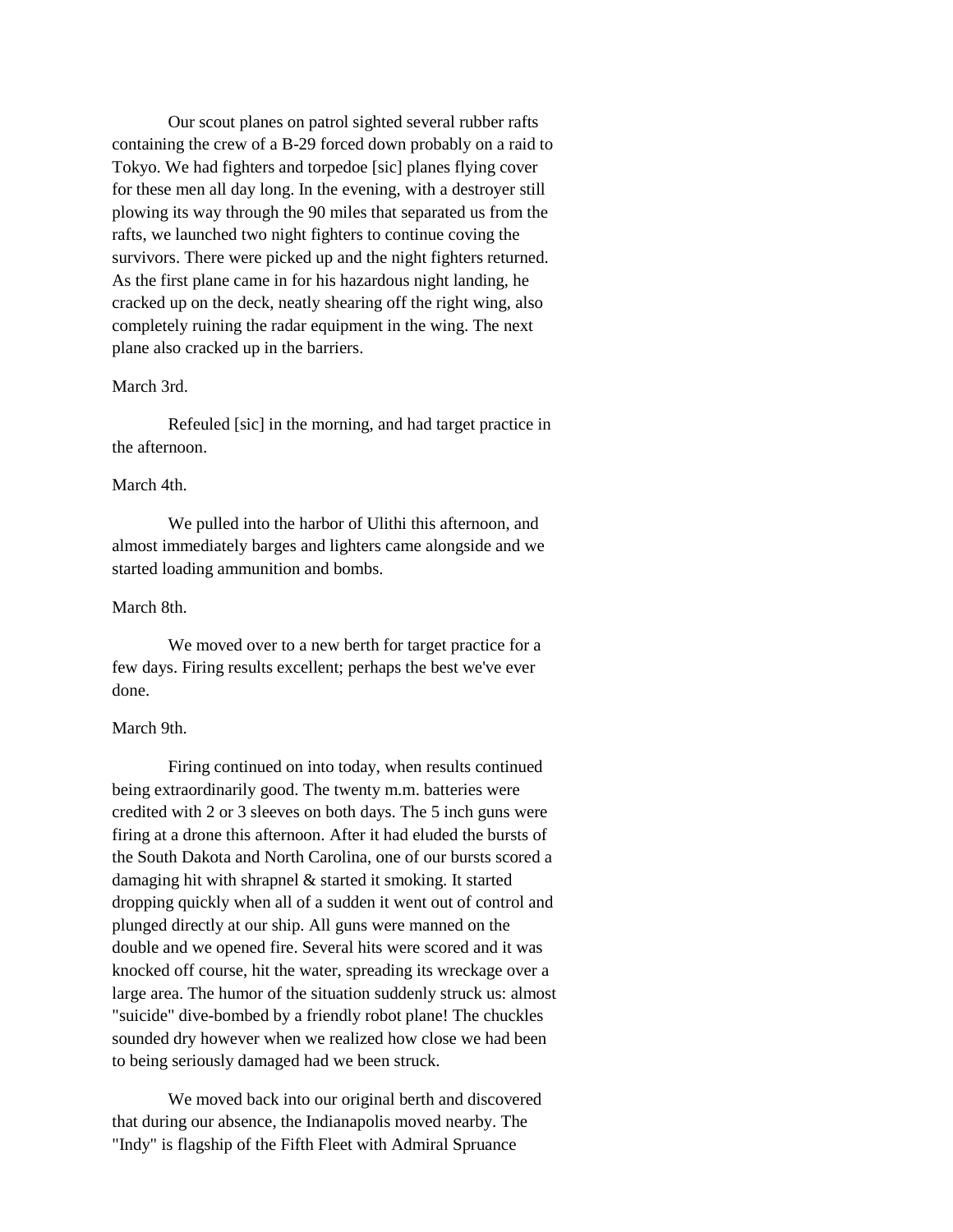aboard. More important to me directly, however, was that one of my old best friends, Jack Holland was aboard and I made arrangements to visit him.

## March 10th.

This morning I found my name on the list of lucky persons permitted to go ashore on a recreation party. We went to the isle of Mogmog and found there a well-organized fleet recreation center. On the particular day, many notables in the sports world were present and we watched boxing exhibitions by Fred Apostoli and Lou Ambers and had a talk by friendly Cmdr. Gene Tunney. A baseball game in progress had for its participants all big league stars. To top off a swell day, we all trekked to the beach; where, unhampered by silly civilized customs, we merely stripped off our clothes and dove in. After a marvelously refreshing swim, we dressed and returned to the ship.

## March 11th.

This evening I went to the first showing of our movie and afterwards lay down to the compartment where I was absentmindedly folding my laundry when a shrieking torpedoe [sic] defense blast ripped through the p.a. system, followed immediately by general quarters. I grabbed my jacket and made a dash through officer's country and up the hatch to my battle station. On the hangar deck there was temporary confusion since the call caught half the crew in the midst of the second movie. I arrived up on Battery One and looking aft I could see a large carrier in flames. Looking forward, I saw another fire, this one however, turning out to be on the beach. While strapped in our guns and prepared for action, we received the explanation of past events from Lt. Ponick who received his information over the phones from Air Forward. Two Japanese aircraft, one a twoengined plane, had attacked our task force while at anchor. The ship who had the radar duty this evening picked up the bogies at 68 miles and tracked them in to four before alerting the night fighters on the air strip on the beach. The two Jap planes passed directly over our ship at a low altitude where it was sighted in the gloom and clearly heard by all those topside. Since no warning had been given however, all thought they were friendly. The Japs circled the force several minutes and finally the singleengine plane selected the Randolph as his target, which was as lit up as we were. It was merely fate that decreed selection of a sister-ship a hundred yards away instead of us. The Jap made his run and dropped a bomb on the fantail of the Randolph, circled and made a suicide plunge into the island structure. The second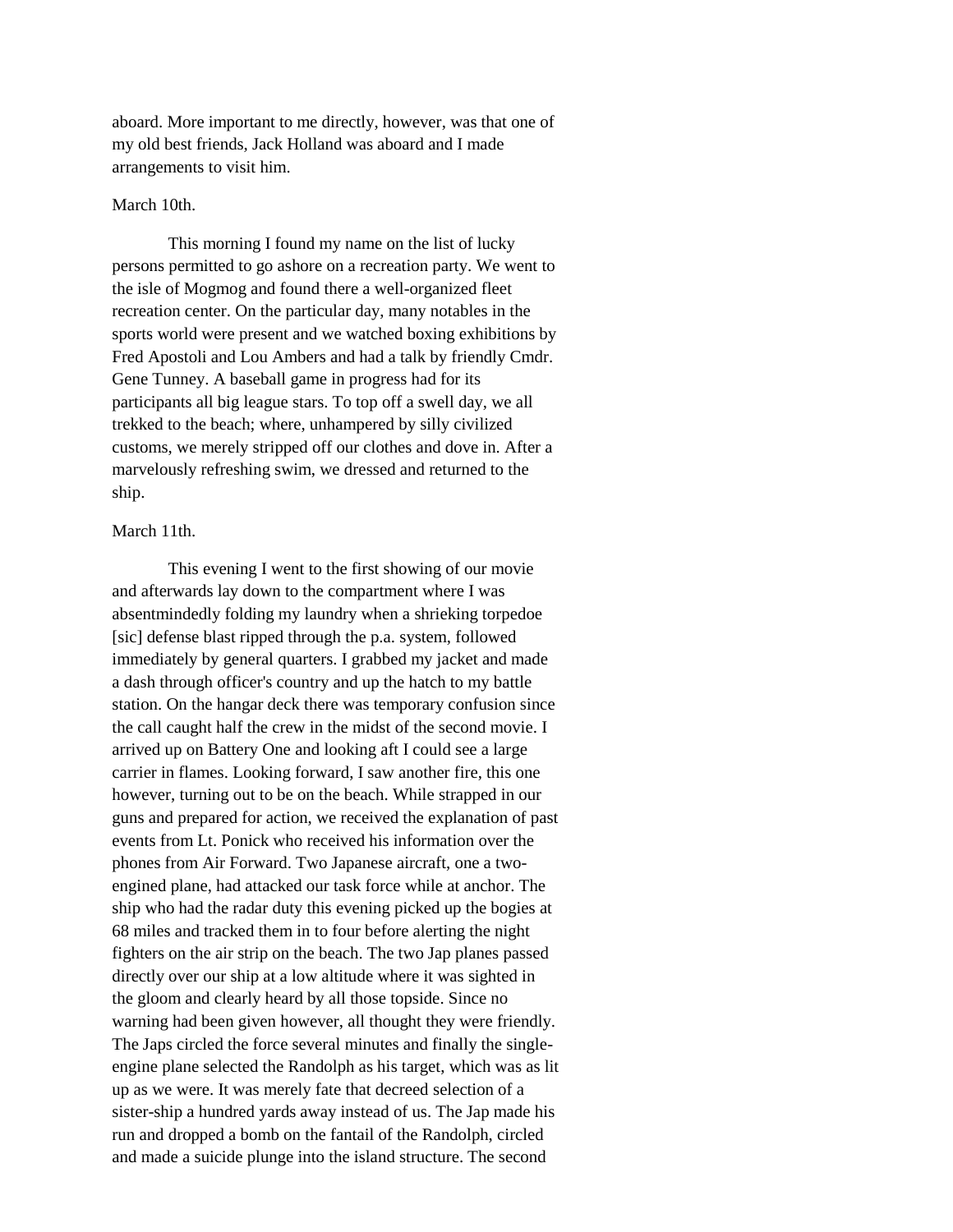plane, at first believed to be along merely for observation, supposedly dropped a bomb on the island and fled. It was later ascertained that because of all the lights on the island, the Jap thought that there was a juicy carrier and made a Kamikaze dive into the earth. He incurred several casualties but the only damage was a hole in the ground. At first reports on the Randolph there was one man dead and about 25 wounded. Considering the surprise of the attack and the size of the blaze which burned on for several hours, this is a remarkably low figure. We made speedy preparations to get underway rather than be caught in the harbor but when there were no more bogies, preparations were suspended, we secured from general quarters and went to sleep uneasily below. This atoll, thus far, has been a definite jinx to us. We've been here three separate times. The first time, in early October, we were chased out by a raging ferocious typhoon. The second time in mid-November we were attacked by four midget Nip subs which snuck through the nets. In this engagement, one of our tankers was torpedoed and sunk, but all subs were plied out and sunk. This was the third time and I sincerely hoped, the last.

## March 12th.

We learned this morning that several of the wounded on the Randolph had succumbed and there were now about 13 dead.

Permission came through this a.m. for me to visit Jack and I secured a ride on a Higgins boat over to the Indianapolis where I surprised him. We spent a very successful day together, having so many things to talk over. The last time we had seen each other was in Los Angles in Sept., 1943. While I was aboard, there came the call to "set condition one in the AA batteries.' Of course this was merely their system for having torpedoe [sic] defense. Bogies approaching and I was aboard a strange ship! Looking over to the Bunker Hill, about 1,000 yards away, I saw she was getting up steam, preparatory to getting underway. What a funny feeling to experience the "Bunky" about to run out on me! The "bogie" turned out to be a C-47 transport, and after an hour of fretting, we secured, and Jack and I went back to batting the breeze, ending with his promise to visit me at his next opportunity.

## March 13th.

We had torpedoe [sic] defense again today with a bogie closing to about 7 miles. It later opened and left. Many jokes are being cracked to the effect of: let's go back to Tokyo where it's safe!!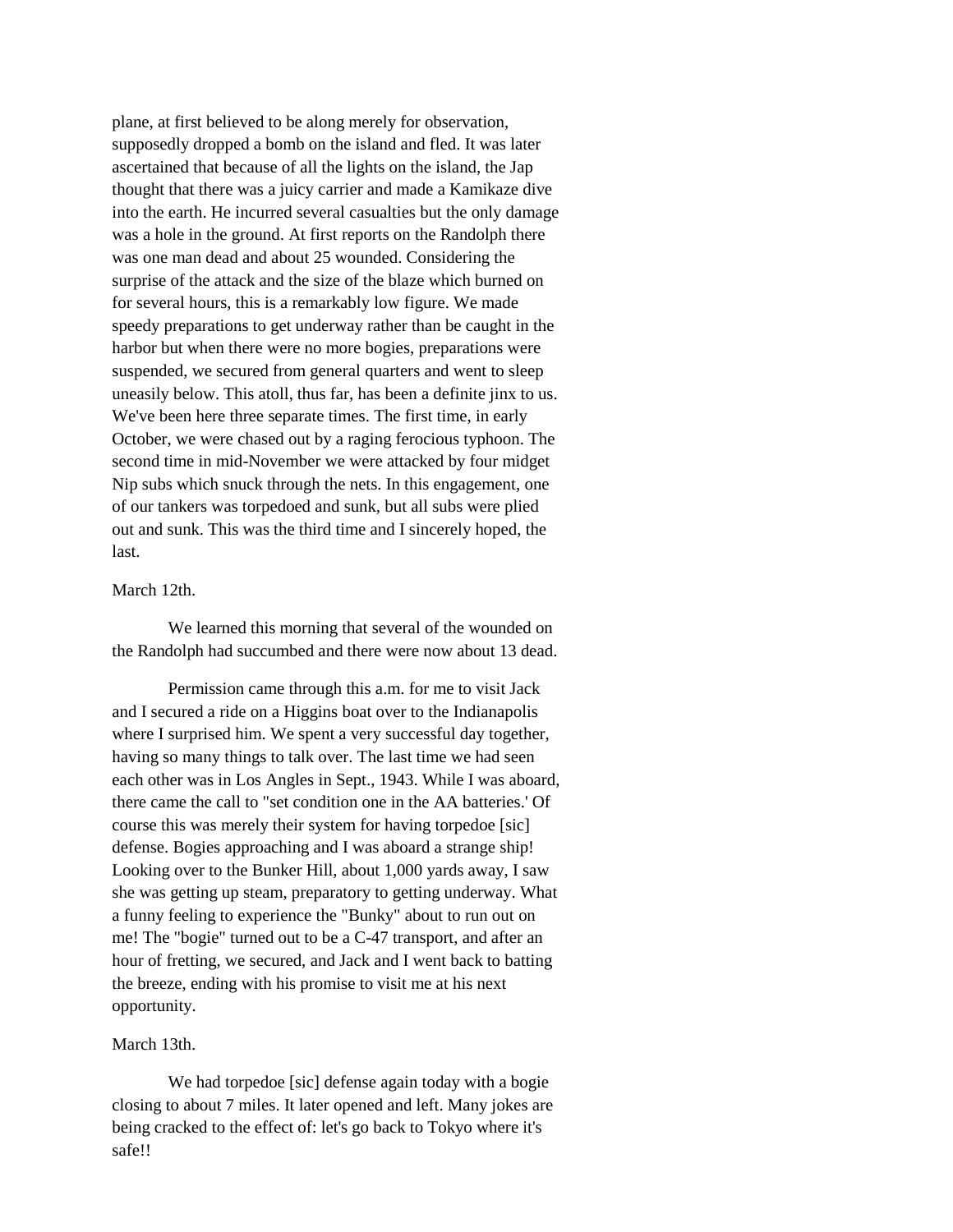March 14th.

The task force pulled out of Ulithi this morning, commencing our next operation. We had target practice all morning with fair results and at about 1300 we a heavy simulated air attack by our planes. While watching and admiring our airmen, we saw two TBF's collide in mid-air at a very high altitude and parts and bits of wreckage floated down and dropped in the water. The fuselage of one, with its wings sheared off, hit the water directly in front of a destroyer, about a thousand yards off our starboard beam. The destroyer didn't even bother searching for survivors. Looking upward we could see no parachutes, but many parts of wings and engines were still dropping very close to us, so we were ordered to take cover. The other planes circled the wreckage and the remainder of the simulated air attack was cancelled. We assumed all six men aboard the two torpedoe [sic] planes were instantly killed. One Helldiver circled our ship at a low altitude and it was easy to see that his port elevator had been torn off by a piece of wreckage. He landed aboard safely. The weather is warm and sunny, the seas are very rough.

#### March 16th.

We refeuled [sic] at sea today from tankers. Tonight at 10:30 we had torpedoe [sic] defense. A group of 20 Betty's attacked the task force. Several were seen to be shot down in flames. Our night fighters claimed a few. We secured after standing in the icy winds for a couple hours, were called back up another T.D. a while or so later. Firing on the horizon again. Many flares dropped. We were at our guns watching firing around us when dawn broke and our fighter sweep of 16 fighters took off. Heavy firing broke out from the ships with us on the port side and we looked up and saw quite clearly a twin-engine bomber which we decided was a Frances. Our 5 inchers opened fire but it was travelling very fast and got away. We learned later our CAP shot it sown. Heard that other task groups under attack. The Enterprise was hit on an elevator with a 600 lb. bomb. She is still operating. The Intrepid, who with the Franklin, just returned to combat after being repaired in the States, received two near misses, causing some damage. She is still operating also. We had many torpedoe [sic] defense calls and G.Q.'s all day. We were lounging around in the late morning when we received the word that a bogie was in to 4 miles and all stations were alerted. No sooner had I strapped myself in than a yell went up and we looked aft. There was a Judy, no more than 600 yards away in the midst of its dive on us. Before we could open fire, its bomb was dropped and it landed about 50 yards off our fantail where it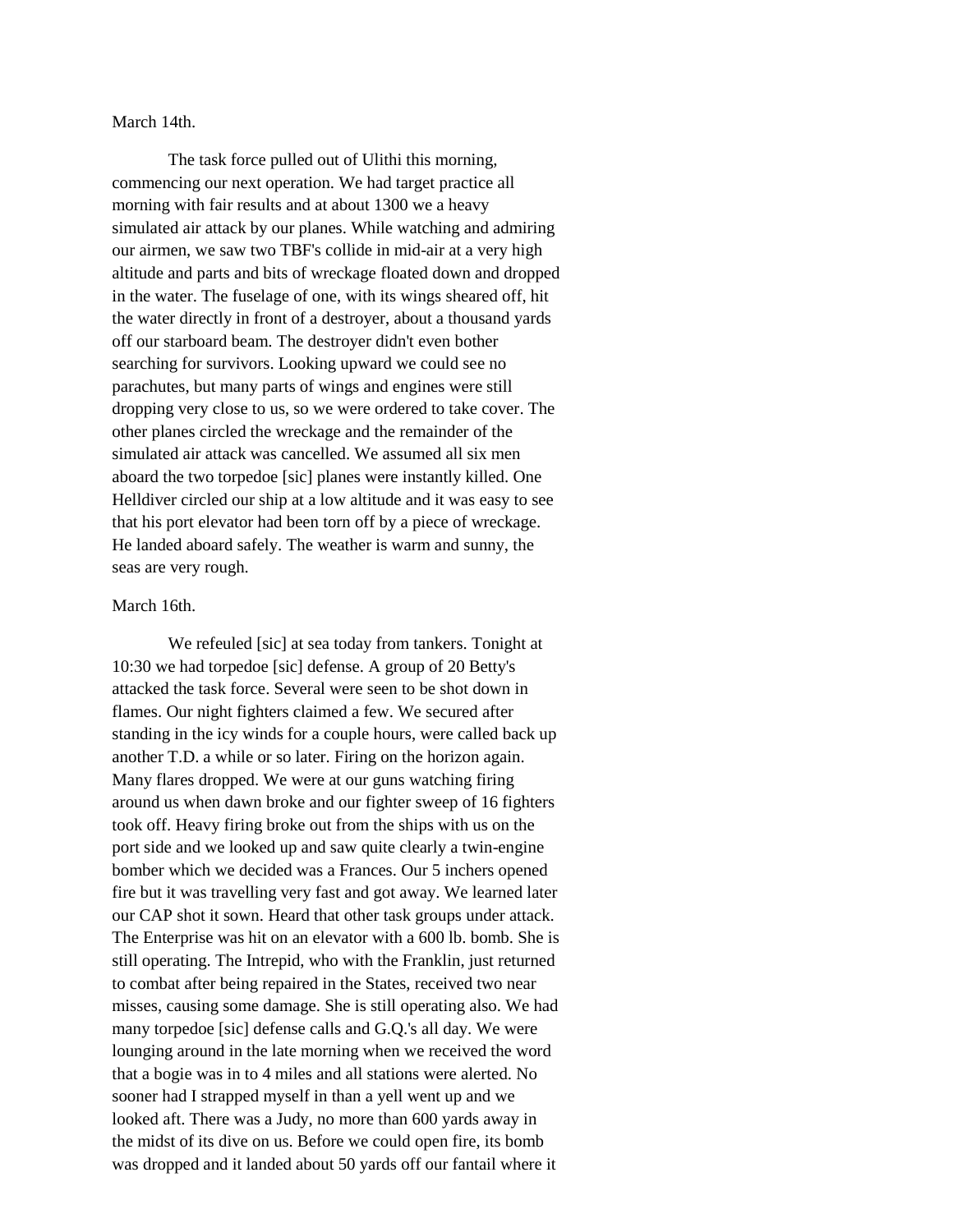exploded in the water. We opened fire while the plane was still on the starboard side, our battery being the only guns on the ship firing. We got several hits but it kept coming, pulled out of his dive at a low altitude, crossed the flight deck and fled to port. We swiveled our guns around for firing across the flight deck and got several more hits. All guns were firing by this time and it suddenly exploded in mid-air and fell to the water, a huge mass of flame. There were considerable bogies around and almost continuous firing for over an hour. When our first strike took off later, a curious accident occurred. A jeep with its driver was parked behind a fighter plane when its engine was turned up suddenly. The sudden blast of slip stream started the jeep rolling and a roll of the ship hurried it on its way. It went out of control. The driver, realizing his predicament, put one foot out of the jeep and prepared to jump. As he jumped, all his weight was on his right foot which was still was on the throttle. The jeep leaped ahead and went over the side. In its flight, it struck 3 men, fracturing one man's skull, and its bumper hit a life raft which tumbled to the water. The driver was thrown clear. He came to the surface after a few seconds and found himself right next to the life raft. He quickly scrambled aboard and awaited his rescue by a destroyer.

The target of our planes today was the southern part of Kyushu on the Jap homeland. They did very much damage to the airfield and struck at some shipping. Only one Zeke was sighted and shot down on the first sweep, but on the last sweep of the day, 13 planes were shot down. Several planes of our force were shot down during the day by AA fire.

Had torpedoe [sic] defense again this evening. Saw flares dropped. Torpedoe [sic] defense again at midnight. Can see no sleep tonight. T.D. again at 2:30 a.m.

#### March 19th.

We moved east during the night and the target for today's strikes will be centered around the Kuri Air Base. It seems evident from the repeated attacks on the ships in the task force that the Japs are making an earnest attempt to stop our carriers. We were strapped in our guns again today when our first sweep took off. There was firing going on our port side and we were zig-zagging furiously when we spied a plane diving on the Essex, the other CV of our task group. She was firing as quickly as possible and the plane dove into the water, just missing her bow. High over us, we glimpsed a Myrt, a speedy Jap recconnaisance [sic] plane hiding behind clouds over our heads. Our 5 inch opened up and though she was beyond 40m.m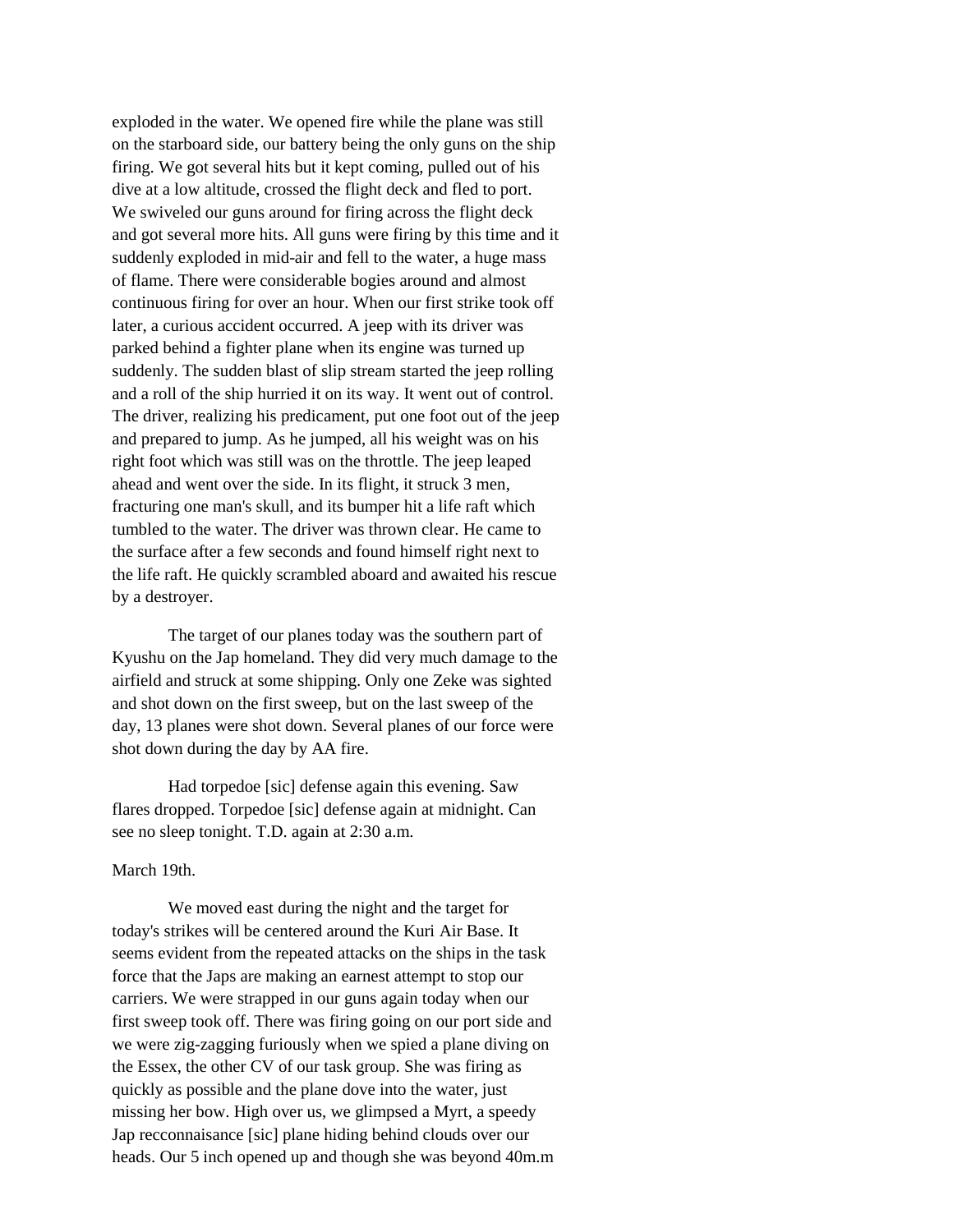range, our quads also opened up. All guns missed but she was later splashed by our CAP. About 7 miles off our starboard bow we saw a terrific explosion on one of our carriers in another task group. Found out the Franklin was very seriously damaged. (Over 1400 dead) Eighty men were thrown overboard from the force of the explosion. The fire was eventually brought under control, but then a magazine exploded and the fire started anew. As soon as this was brought under control, another magazine went up. At first, the order was given to abandon ship, but this was later rescinded when she was in no immediate danger of sinking. All personnel but about 250 men of the gunnery and engineering department were transferred to other ships and two cruisers started towing. They could only make 6 knots. Her skipper said if we can keep the Japs away, he'll bring the ship back. We had G.Q. again a short while later and firing again broke out. Another plane dove at the Essex, but it kept going and hit the water, directly in front of her bow, just off our starboard beam. As it hit the water, it exploded, as though a bomb was still being carried. Still at G.Q. a while later, another plane dove at the Essex. Our guns opened up this time and after some heavy firing, we hit the plane and shot it down. Thought the Essex was firing also, we got credit for the kill. We saved their necks that time. About 2 hours later, had G.Q. again and after a short time we spied a Judy very high on the starboard beam. It started a dive on us & we opened up. Got off two complete magazines. It was hit and fell in flames about 150 yards from us. The CAP tangled with one Jap very close to us. The Jap dove with a Corsair hot on his tail. The Jap hit the water and the Corsair pulled out. Much fire all day. The Wasp was hit by a 1000 lb. bomb, flooding her 3rd deck, but she is still operating. The Yorktown was also hit by a bomb, but is also in operation. Over the target, our planes spotted several major units of the Jap fleet: a couple carriers, battleships, cruisers, & cans. Many hits were scored but final results were not known. Our fighters scored many rocket hits on a large transport. The airfields received a pasting also! It is impossible to remember all the details of the past couple days. Rest was at a minimum. More action was crammed into these two days than I have as yet experienced, including that at Formosa last October and at Saipan last June, 9 months ago to the day. Our fleet carriers have taken a worse beating in the last few days than it has in the last 2 1/2 years, but fortunately only one carrier will be out of action for very long. The others will be able to be repaired in a few weeks by tenders (it is hoped). The Japs paid heavily for the damaged we sustained however. Instead of retiring tonight as is planned, we are remaining in the area to cover the retreat of the Franklin.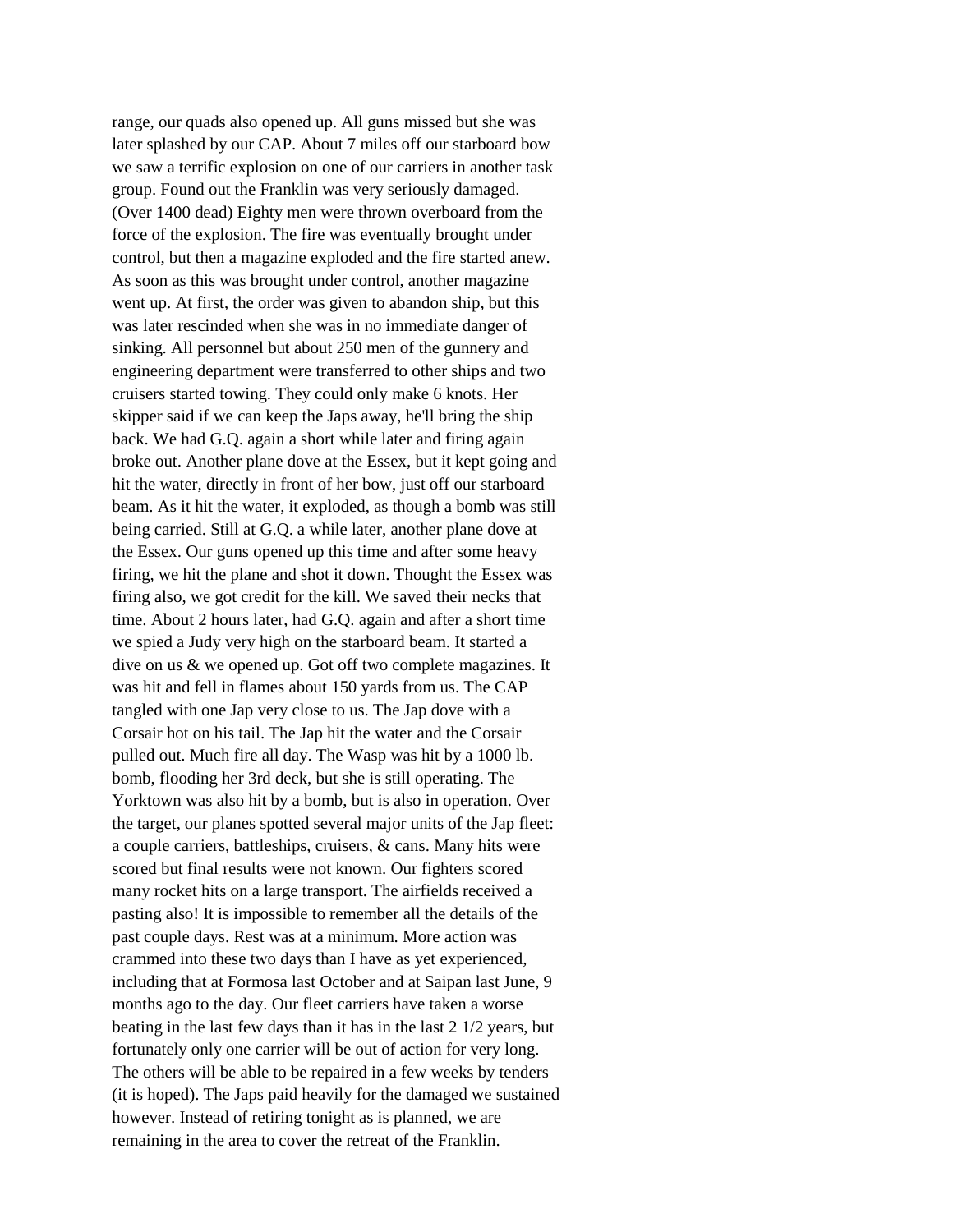March 20th.

The day started quite quietly, but we had torpedoe [sic] defense several times in the morning with numerous bogies around. About noon I was wearing the phones when I spied firing on the horizon dead ahead. I immediately reported it to air Forward and about 5 seconds later, torpedoe [sic] defense went, followed by G.Q. Firing became very intense, and the task group we were watching reported being under heavy air attack and requested help. We launched several fighters to help cover them. We saw an explosion and knew a ship had been hit. A Myrt, speedy Jap recco plane, made its debut as a dive-bomber as it was seen making over 350 miles an hour in its dive. One Jap plane was hit (this was a Hellcat shot down in error), and though aflame, continued being airborne for about 15 seconds before collapsing and dropping to the water. The Franklin received another near miss. The Enterprise was hit by a bomb in her CIC room, putting her radar out of commission (Ship out comm. also). Six of the attacking planes were shot down by ship's guns and fighters and the rest left. Several times we were told to keep a sharp over-head lookout as bandits reported in the area. We secured later and had a very late chow. After a full day, still only a hundred odd miles from Japan. About 9:30 p.m. had torpedoe [sic] defense and G. Q. again. Saw firing on horizon. We secured a little later, but called back immediately by G.Q. and firing coming close. Suddenly several flares were dropped in our midst, very close to us. A destroyer, under the flares opened heavy fire at them, attempting to shoot them out, but failed. We opened fire with 5 inch aimed by radar at a bandit and one Jap fell in flames close by. Though two or three ships were firing it is believed in all probability to be shot down by us. We were on the alert for several more hours before securing and I went to the head in a hurried attempt to shave my now heavy beard. Looking in the mirror, I was startled by what I saw, hardly recognizing myself. My eyes were puffed up and swollen and bloodshot from lack of sleep. My lips were also puffed up, chapped and cracked from windburn. It looked as though someone had lain a hard right across my mouth and I had to laugh at myself. The weather the past few days has varied very greatly, depending on whether we were heading in or out of the wind. Out of the wind (at daytime), it was comparatively warm with a very bright sun and though the air was very cold, it wasn't minded much. Heading into the wind, it was very icy, making it very difficult to face forward before the eyes would water. The seas have been very smooth compared to the very rough seas we experienced the last time in this area. Clouds the first two days varied high and low, but the third day, the sky was void of all clouds and this night of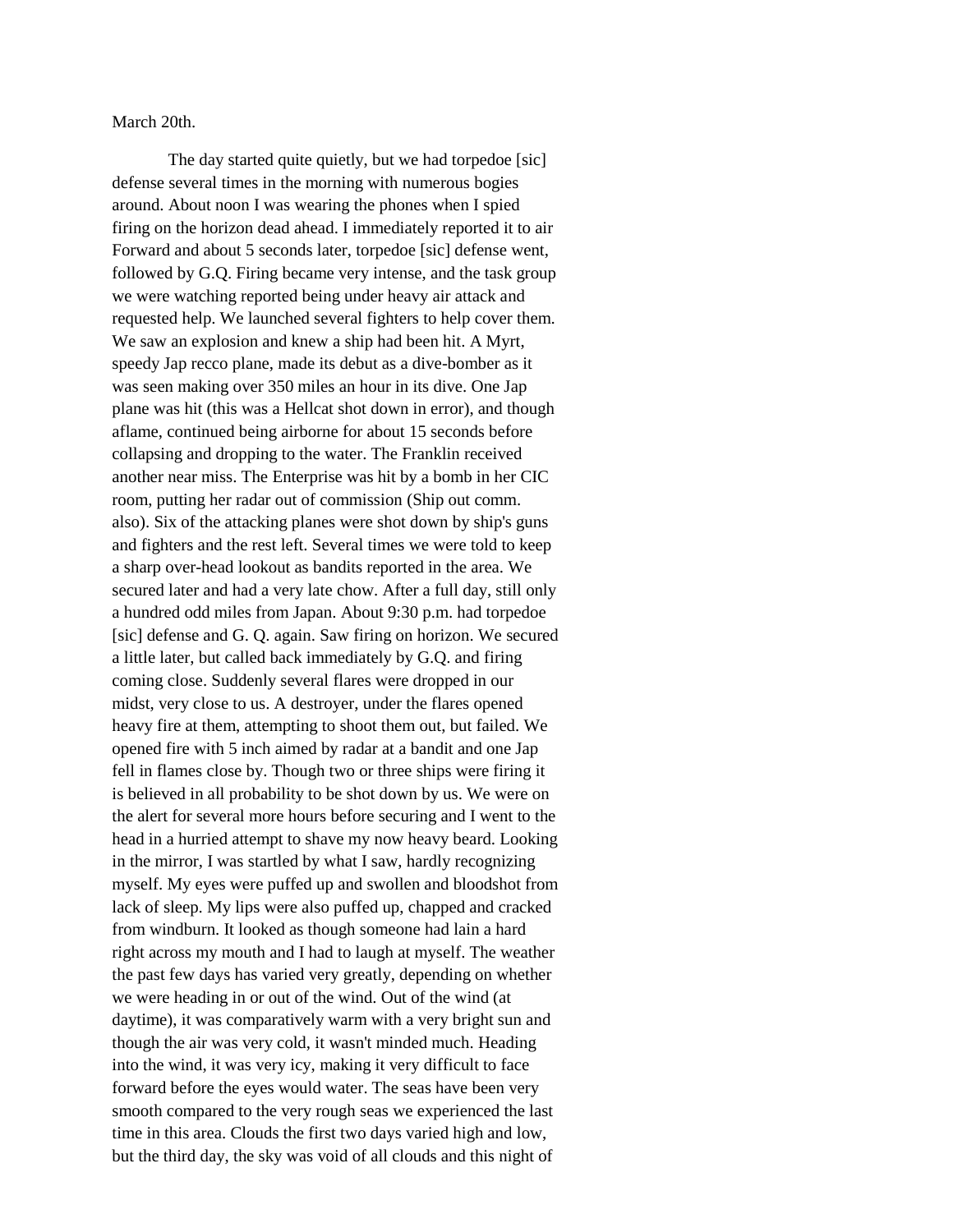the latest attack it was very bright with a full clear moon. Our position is somewhere about 350 miles from Okinawa.

March 21st.

About 9:15 a.m., we had torpedoe [sic] defense. One bogie at 20 miles, which soon left. I guessed his intentions correctly as merely being to scout our present position. About half an hour later we had T.D. again, the G.Q. We heard a group of bogies, later found out to be six small groups of Betty's, Irving's, and Frans attacked a nearby task group. Suddenly the loudspeaker blared "Fighter pilots, scramble!!" A minute later the Marine fighter pilots were sprinting across the flight deck and jumping into their Corsairs. Several were launched and we were standing by expecting anything when an explosion high overhead startled us and a ball of fire, formerly an Irving, fell in flames and crashed a short distance off our port beam. Many bandits all around. An attack was made on one of our cans about 95 miles from us. It was stationed there to give us advance notice of bogies approaching. In the battle, one Betty was shot down. Later found out several more bandits splashed around our force by our CAP. It was quiet for awhile but it didn't last long. About 1300 G.Q. went again. Once again fighter pilots scrambled. Large group of bogies at 70 miles closing. We launched fighters which raced to intercept. They tally-ho'ed [sic] 26 Bettys and about 34 Zekes, some Jacks and a Myrt. The entire task force had 150 fighters in the ensuing dog fight. After the battle was over, found out all 26 Bettys shot down, 13 Zekes, 2 Jacks, and 1 Myrt also shot down, with 2 more Jacks as probables. Our loses: 2 fighters. Of all those bandits shot down, this ship was credited with 17. No ships in the task force was under attack by this group - a good showing for our fighters. Our pilots tally-ho'ed [sic] the enemy before any other ship's planes arrived because they were on duty flying CAP. Two Jap prisoners brought aboard, one wounded.

This evening, we were notified that Commander Shaw, Gunnery Officer of the ship, told Lieutenant Ponick he had a very good battery and our shooting was outstanding; and that we can take this as our "well done" for the operation. This meant very much to us on Battery One as no other gun station had ever thus been praised. Followed some tall boasting with the other Marine gun stations.

## March 22nd.

We refeuled [sic] from tankers today, also reloaded some bombs from an ammunition ship while under-way 400 miles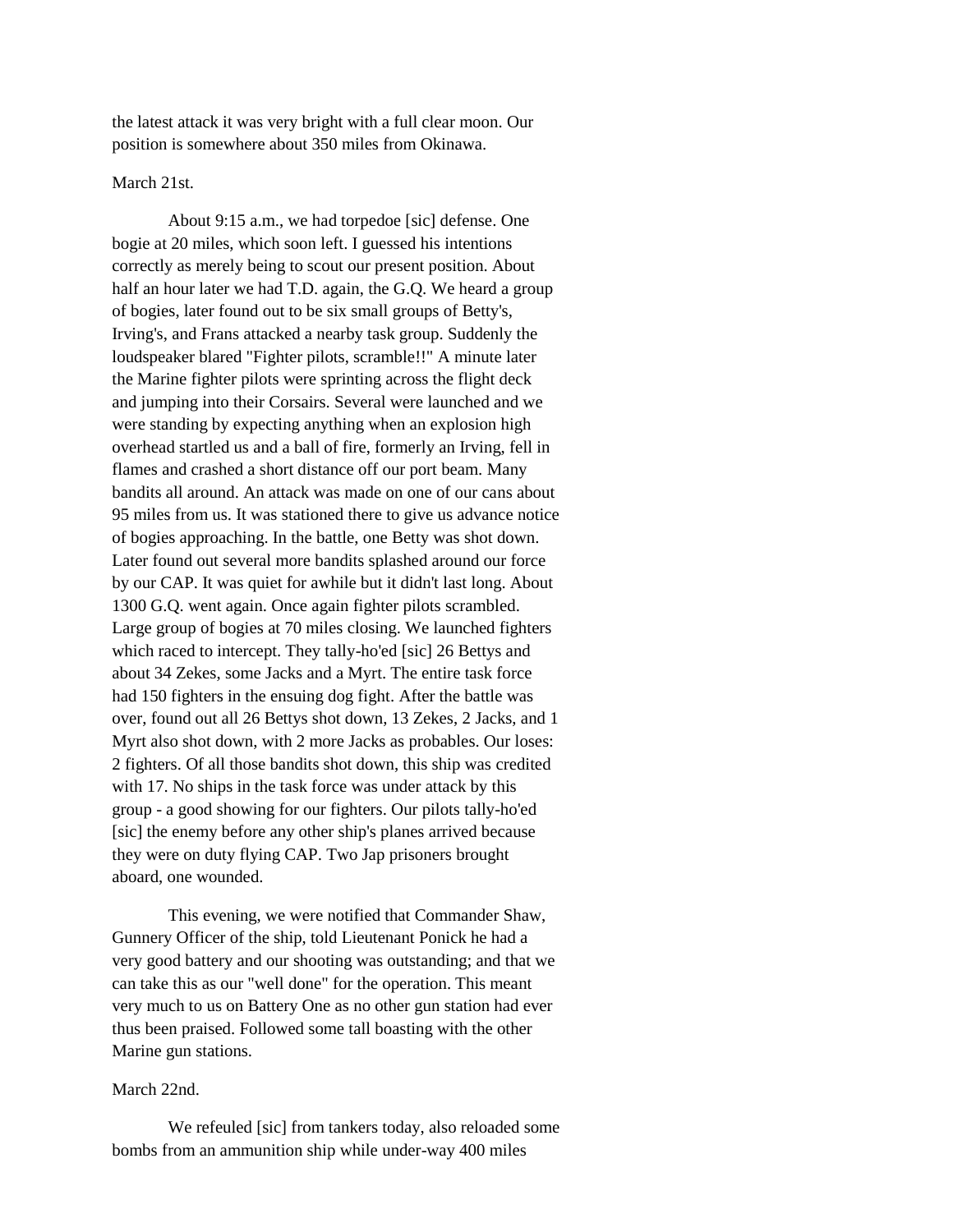from Okinawa. Striking there tomorrow in softening up process for invasion scheduled for April 1st. This invasion will be made by Marine troops to the north who are confronted with the obstacles of their nearness to Japan, almost entire rocky area and caves. Army troops will invade southern beaches and are confronted with level land sectors. It is to be a race between the Army and Marines to reach the center of the island.

We were warned this afternoon of many mines in the area. During the refeuling [sic], one mine was blown up by a destroyer about 500 yards off our starboard beam. Pretty close. About ten minutes later a lookout up at Air Forward let out a screech and we saw, not twenty feet away, a big ugly, black, horned mine adrift. All stations were alerted as lookouts.

We received replacement aircraft from the Franklin and Wasp who it appears are returning for repairs. Enterprise may be repaired at Guam with Yorktown.

## March 23rd.

Our planes took off this morning on a heavy strike over Okinawa. I was standing on the battery with Rocky Barr and several other fellows watching the planes take off. Several planes had a hard time taking off. A bomber came down the deck without sufficient speed to insure a safe take-off. As soon as he left the flight deck, he started downward in a glide, and hit the water about 30 feet in front of the ship, a little to starboard. I ran to the smoke-bombs we keep on the battery for that purpose and punctured the nose and tossed two overboard. Rocky got one over also. The plane passed right under us and we looked down on it. It had flipped over on its back and for awhile, no one was sighted. Presently a hand came up and waved. Several seconds later, another hand waved a short distance away. Both were afloat and presently a destroyer plowed its way to the smoke markers we dropped. Both men were rescued. Over the target area, some shipping was attacked, as were several airfields. No enemy aircraft sighted in air or on ground. Very poor weather, overcast over 500 feet. The weather over the task group was very bad also, very overcast with several rain squalls. Several alarms of bogies, but mostly they were friendly. One Myrt was shot down by CAP about 30 miles away. One bogie came to 7 miles, but was up at 36,000 feet, probably photo recon - if he could take pictures through this soup.

## March 24th.

The weather cleared up a bit today and bombing of Okinawa was stepped up and much more effective. While there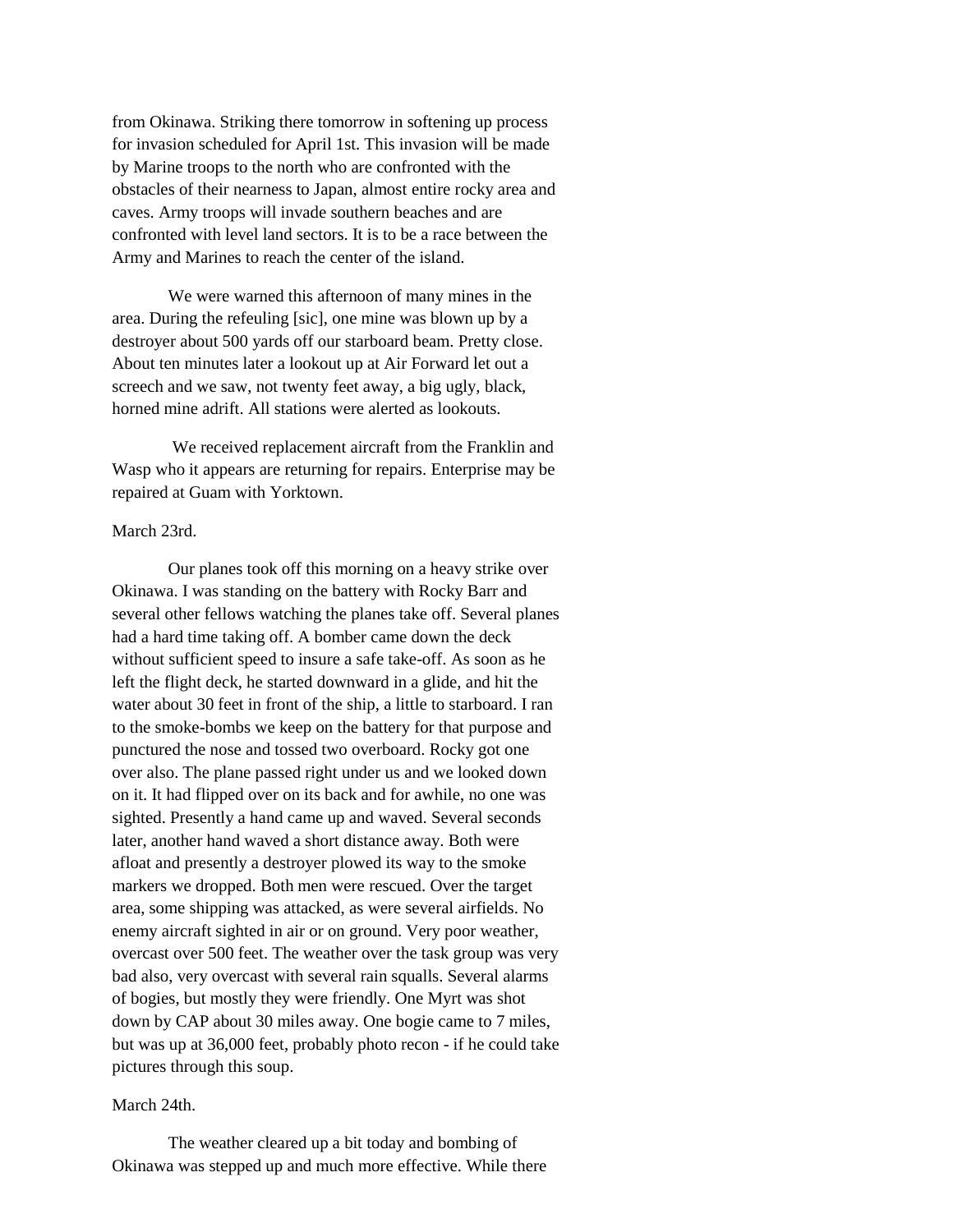is no aerial opposition, the pilots are up against some of the thickest flak they've ever seen. Five of our planes were shot down over the target: 1 bomber and 4 fighters. The pilot of one fighter was rescued by an OS2U, sent out by a cruiser, as was the crew of the dive-bomber. The men who didn't return were several of the most valuable in our Air Group. The Air Group Commander was shot down and made a water landing about a mile and a half from the beach. One of our planes dropped a life raft to him and a rescue plane was sent out. It arrived to find him floating motionless near the raft, making no effort to reach it. After waiting around as long as was safe, the plane left, assuming the Cmdr. was dead. The Fighter Skipper, a Major in the Marine Corps, was shot down and attempted a water landing. His plane hit the water and blew apart. No trace was found of him. The other pilot lost was a Marine 2nd Lt. He was forced to bail out at a very low altitude. As a result his chute didn't open and he was killed.

#### March 25th.

Refeuled [sic] at sea and took aboard some bombs and ammunition. While refeuling [sic] had torpedoe [sic] defense, but bogies soon left and we secured. About 9 p.m., closing on target again for attacks tomorrow, we had a bogie which our radar picked up at 63 miles. I was wearing the phones and I heard the bogies tracked in to 23 miles, when T.D. blew. We had launched two night fighters to cover a commando raid scheduled for two tiny islands near Okinawa, and these night fighters were recalled in an attempt to intercept the bogie. At about 21 miles, a great fire appeared on the horizon, and that's all there was to our bogie, now identified as a Betty. Our night fighter shot it down. We secured after a few minutes, but a little later on, we had bogies again and once more, T.D. sounded. Bogies closed on us and we started a smoke screen, zig-zagging around to hide in it. There was a bit of gunfire on all sides, but it tapered off and the bogies left.

#### March 26th.

Attacks over target continued. Over 700 rockets each day have been fired by our fighters and for awhile our fighters carried bombs.

#### March 27th.

Okinawa bombarded again, this time by battleships also. We had no bogies all day and we took advantage of the lull and got some sack time.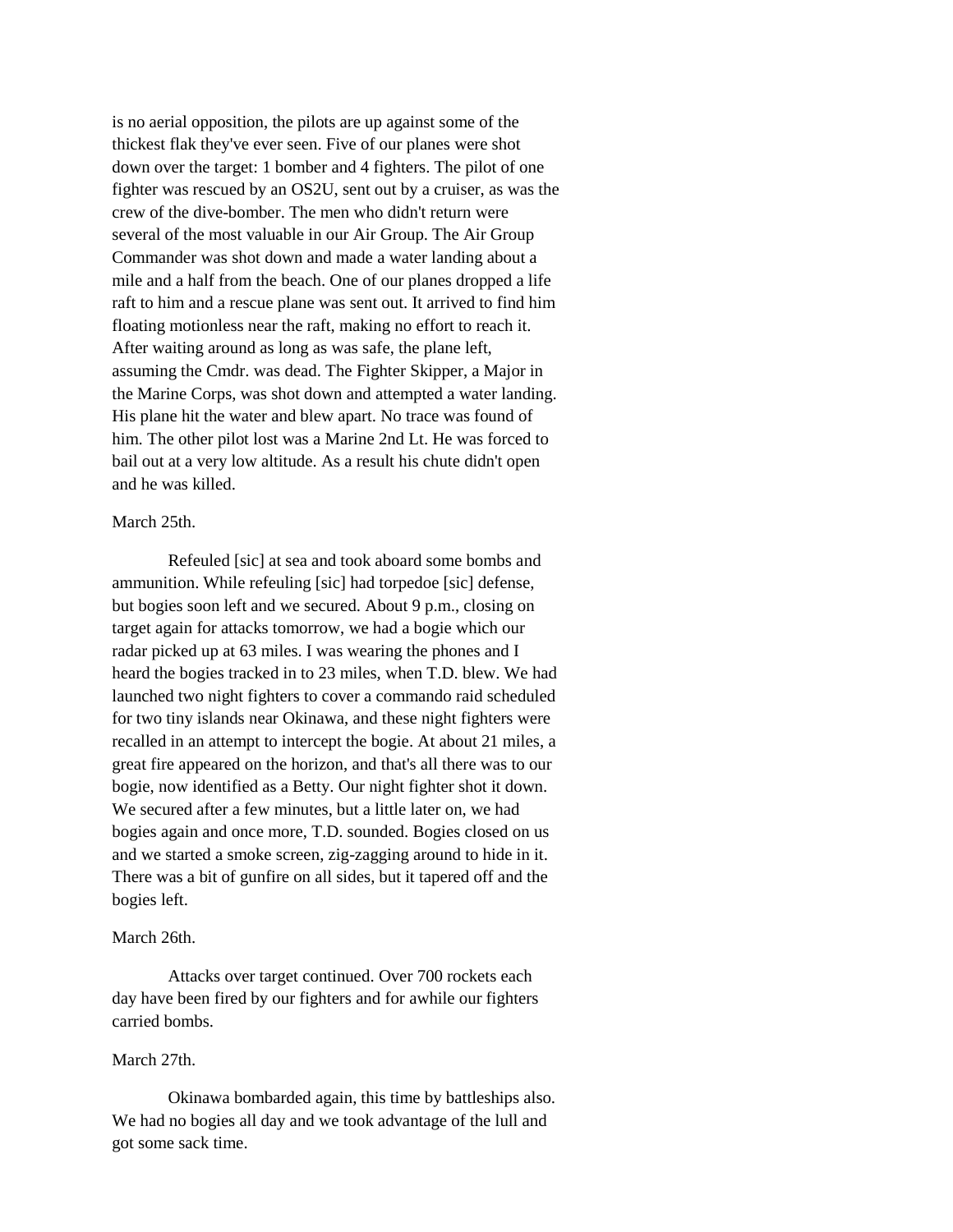March 28th.

We refeuled [sic] and took aboard some bombs and ammunition and also launched a strike against some crazynamed island near Okinawa Jima atoll. This evening the chaplain addressed us over the p.a. system. He said that what was left of the Jap fleet was spotted prowling about, off the southern tip of Kyushu. Tomorrow morning we are launching a search, followed by a strike "loaded for bear," as he put it. On the hanger deck, I watched some sailors put a torpedoe [sic] up into the belly of a TBF. The Japs are evidently making every attempt to reinforce and bolster Okinawa's defenses and they must be quite desperate, risking the remnants of their fleet, as they are. The last time in this Kyushu area, we were under more or less repeated attacks by enemy aircraft. With their ships to protect this time also, we can stand by this time for anything. The American Navy is out for a kill and - to put it mild - the Nips are in for a bit of trouble.

## March 29th.

The first sweep, search, and strike took off early and from first reports, no fleet units of the Jap navy were found, so selected secondary targets on the southern tip of Kyushu were attacked. A sub-chaser was sunk by out torpedoe [sic] planes and very much damage was done to airfields in the vicinity. Our CAP shot down a Zeke about 50 miles from us. About 2:30 p.m., we had T.D. and found a bogie at 31 miles. Suddenly, it was 13 miles and even before I could strap myself in my gun, gunfire broke out in our task group, and our own 5-inchers opened up. A Jill (Jap torpedoe [sic]-plane) made a run on a CVL (either the Bataan or Cabot), dropped a bomb which landed just off its fantail. By this time most of the ships were firing in a very disorganized manner. The Jill went over the Hancock, then over a battlewagon where it veered to port, crossed over in front of us and out of the task group. Many shell bursts were right around our ship and shrapnel churned the water very close by. One of the Bataan fighters, returning from a strike was instructed to get after the bandit. Notwithstanding the fact that he was alarming low on gas, he gave chase and shot it down. There were many bogies all around us and another bandit was splashed. The bogies shortly left. Most of the remaining strikes and sweeps scheduled for today have been cancelled and we're returning to Okinawa. Bogies around this evening and we had T.D. about 9:30 p.m. Nothing happened.

March 30th.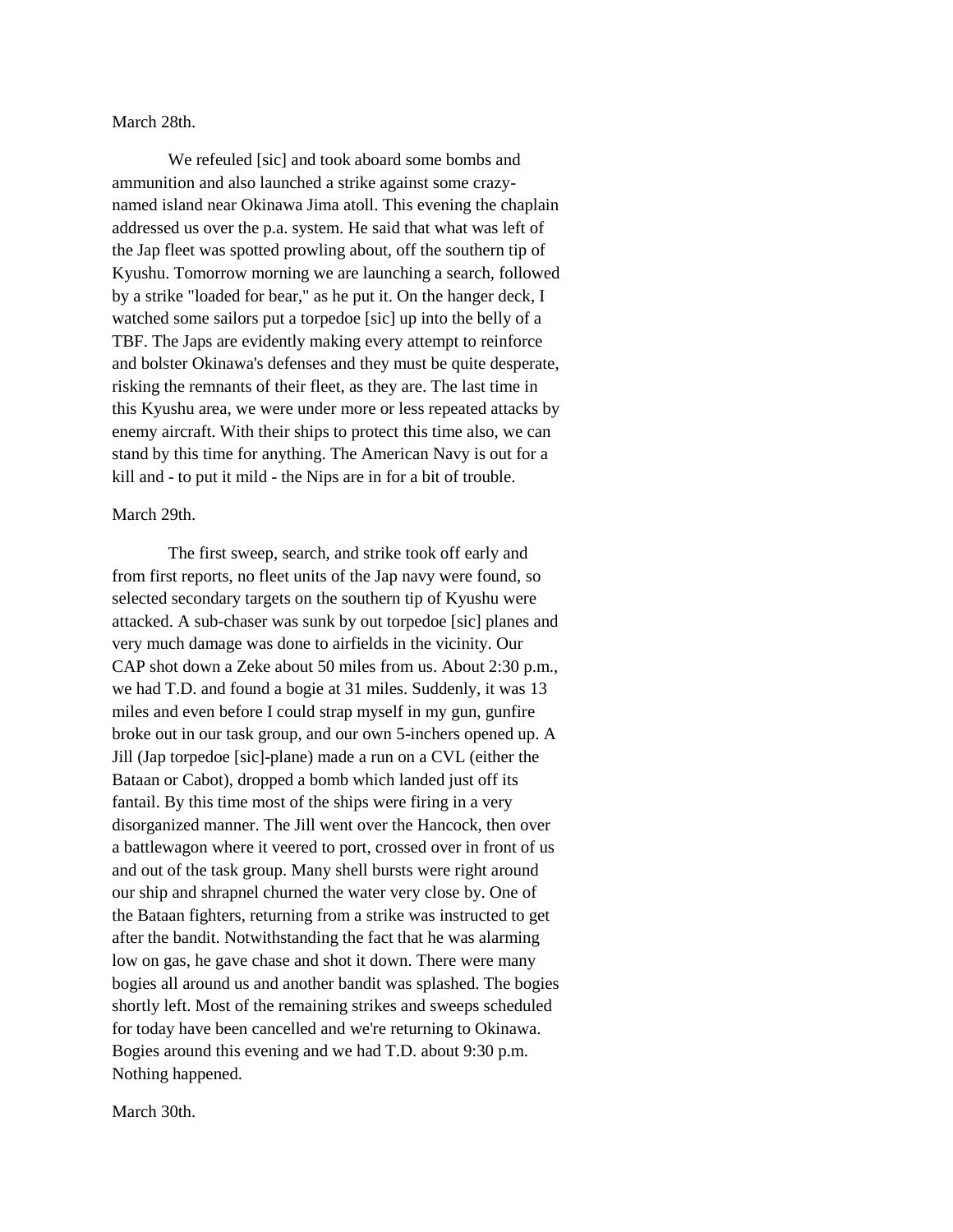Strike took off this morning heavily loaded with bombs. Even some fighters carried 500 lb. bombs. Had several alerts but nothing happened. We secured from Condition One Easy, enabling all those not on watch to go below and get some sleep, along with getting miscellaneous things accomplished - getting haircuts, cleaning rifles, etc. Most of the fellows didn't even bother going below and just crapped out on the battery. For the past several weeks it's been the accepted thing to be awake for 24 hours at a time, grab one or two hours sleep, the go back for another 24 hours. Day in and day out of this becomes very tiresome and many meals are passed up to get another half hour sleep. Right now, "Depth Charge" Carlos, "Watso" Watson, and "Torpedoe [sic]" Witbeck are trying to relax playing cards. "Pop" Graves is stretched out on the clipping room table snoring away and I have the good fortune to be on watch, wearing the phones, so I'll crap out later on today/

## March 31st.

Continue striking Okinawa, with today's attacks centered around the invasion beaches. Couple more of our planes shot down by AA fire.

## April 1st.

Early this morning about 2 a.m. while playing a phonograph to keep myself awake on watch we had several bogies all around. I was in the very vortex of war - and yet as I sat there listening to Bing Crosby singing, a Jap was shot down in the distance and I watched him burn. Bogies closed to within 15 miles at one time but T.D. wasn't sounded. Our night fighters which were launched with the purpose of harassing the Japs on the island were recalled and shot down 3 more Jap planes.

At dawn a strike took off to support the invasion of Okinawa this morning. One fighter has its engine cut out just as it took off. The plane crashed into the water right off our port bow and the napalm bomb it carried exploded. The next plane in line then took off and exactly the same thing occurred. We watched the two fires, blazing furiously in semi-light of dawn and watched the two American pilots die. We went back to the alert watch, a little sick at heart.

From word we received the invasion was progressing fairly well but it was too early to really tell.

We were told a short, but intense typhoon was headed our way and to prepare for it by lashing all gear securely.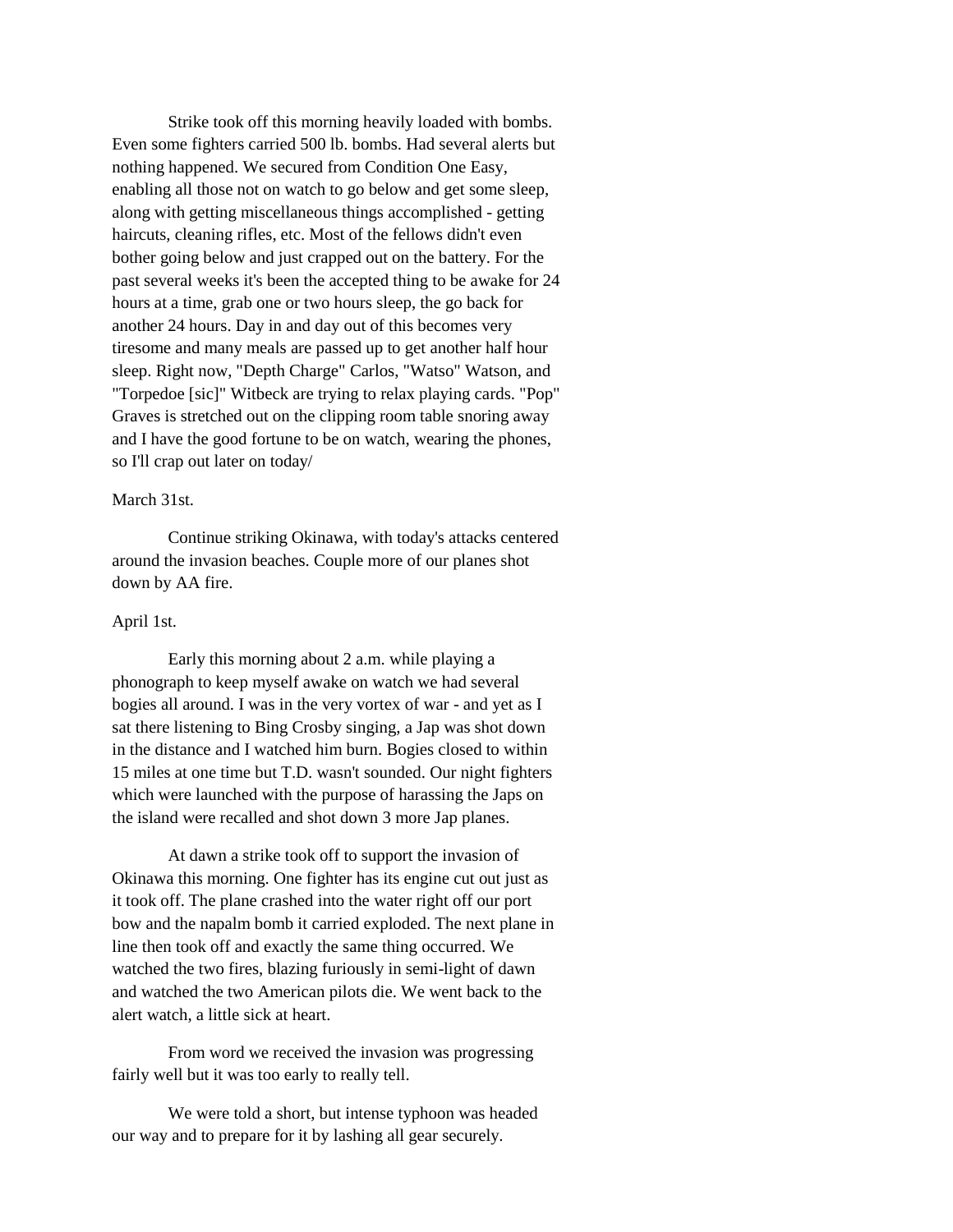Already we're tossing and rolling quite a bit and several sailors just couldn't wait for the typhoon itself and became seasick early.

## April 2nd.

All strikes scheduled for today were cancelled because of fierce weather conditions. The assault troops ashore will have to get along without our aid until the storms subside. Reinforcements for them as well as food and ammunition is therefore a new major problem.

We were supposed to refeul [sic] and rearm today and the tankers and ammunition ships are dispersed through the task group but no attempt is being made to receive fuel or bombs. Some ships have rolled as much as 75 degrees. There is no rain as yet. Just wind and these high, roaring whitecapped [sic] waves. Everyone was issued a police whistle in the event of falling overboard to attract rescuers. Being under ten feet or so of water, gasping for air, floundering around for support, I can't see how a toy whistle can save me, but what the hell - orders are orders and I suppose the brass hats know best.

## April 3rd.

We had many bogies today. At one time we had as many as five groups in our area. In all cases, the CAP dealt with them successfully and we were not attacked. We were at G.Q. three different times. In all, one Zeke, two Nicks, one Tojo, and one Jill were splashed. Several got away. Our planes continued supporting the assault troops on Okinawa with bombs dropped on enemy installations on Okinawa and nearby Amami Shima [sic s/b Amami Oshima, Japan]. Several ships were hit and heavily damaged. In the last sweep of the day over Amami, our fighters spotted 15 Zekes preparing to land on the airfield. The attacked and in the battle which followed, ten Zekes were destroyed to none of our planes lost. There were a lot of smug grins evident on the faces of our pilots when they landed. We had a few bogies in the evening but nothing happened.

## April 4th.

Strikes continued hitting Okinawa and nearby Jap held islands all day. On the last sweep of the day, our fighters ran into heavy and very accurate AA fire, resulting in one of our fighters being hit and crashing on the target. Another of our pilots was wounded in the forearm and couldn't see. Two other pilots "shepherded" him to Okinawa, telling him by radio where to fly and finally when to set her down. They all landed on the airfield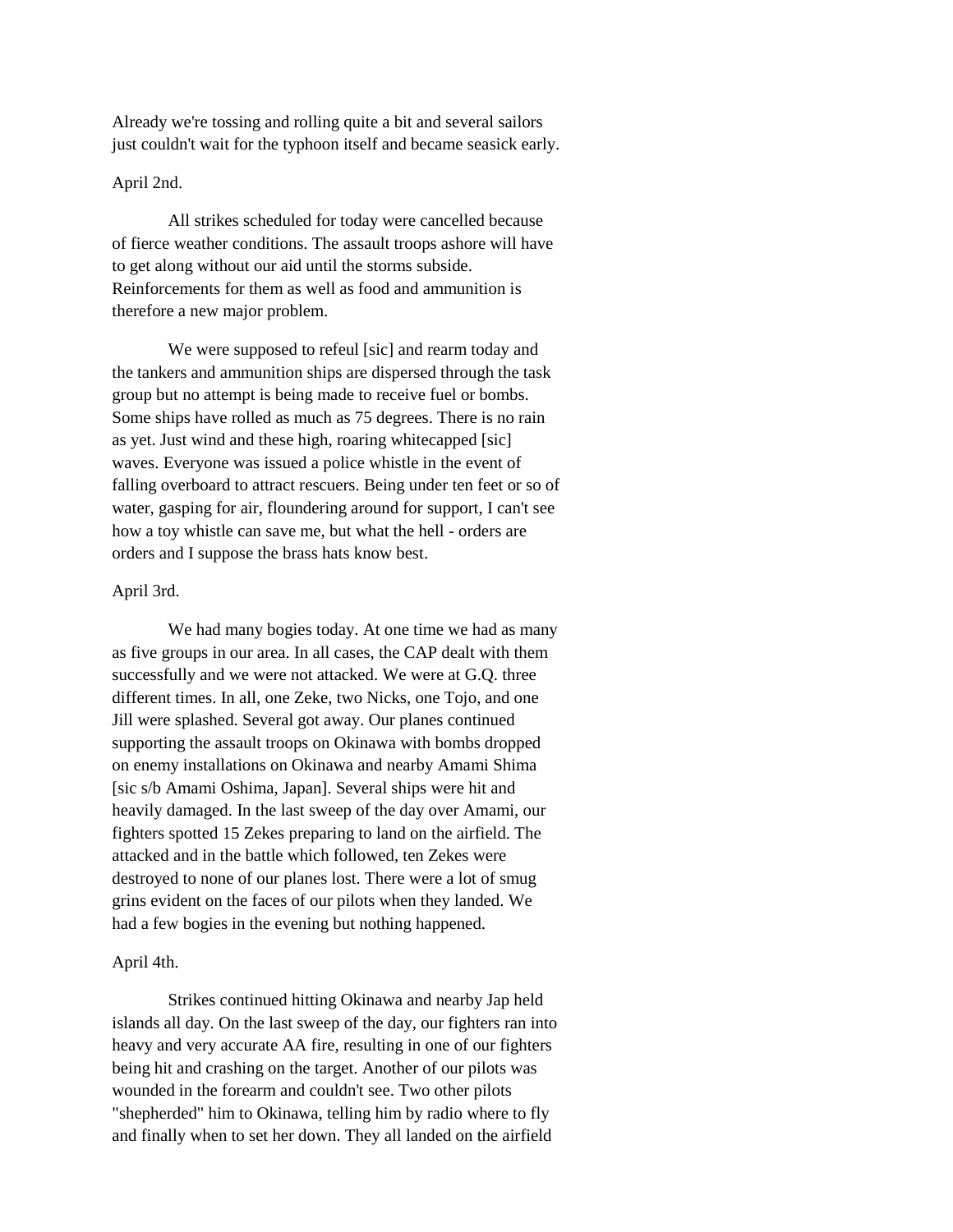which the Marines had just captured. The wounded pilot made a crash landing but came out O.K.

## April 5th.

All task groups have been taking turns withdrawing from the target area to refeul [sic], reload, and receive replacement aircraft. As a result we were able to maintain a continuous bombardment of all Jap positions. Today we refeuled [sic] in rather heavy seas, and reloaded bombs and ammunition. Our chow has been getting steadily worse.

#### April 6th.

Returning to the target area, we launched a very heavy strike on Okinawa and several nearby islands. In the morning, the Executive Officer came over the p.a. system and told us the Japs were making an all-out attempt to loosen our grip on Okinawa. Attacks of 50 planes or more are to be sent out in the morning to attack our transports and troops and in the afternoon will give us "some attention." All hands were to clean and oil guns and to stand by to repel. He didn't have to tell us any more. After I was through, my gun never looked better.

In the afternoon they came. Our CAP splashed many and they made attacks on almost all our ships. Three Kami-kazi [sic s/b Kamikaze] planes dove on one of our destroyers. Another can was hit, and still another. Very heavy firing all around. Indianapolis took a hit. Another cruiser was hit. A suicide plane dove at the Cabot, Its bomb just missed and the plane was so close it sheared off the Cabot's radar. The explosion temporarily put the Cabot out of control but she was quickly fixed up. I saw many planes shot down and many were burning on the water. I saw a Corsair shot down by mistake but the pilot was saved. We were at G.Q. for a long time and word kept coming to us of Jap planes being shot down, and we happily watched the trickle grow and grow. Over Okinawa, the Japs pressed obsolete planes into service, using Vals of 1939 vintage and Sonyas [sic s/b Sonia], of 1936. Almost all were shot down. We lost one plane in a dogfight and one other but this pilot was rescued. At the end of the day the Japs loss was tallied. An incomplete count placed the planes shot down at 198(new tally 240)!! This ship got only 16 because we were unlucky to be not near at hand when the Japs appeared.

#### April 7th.

We sent out search planes to search the area up as far as Kyushu to search for Jap fleet units. Strikes were also sent out.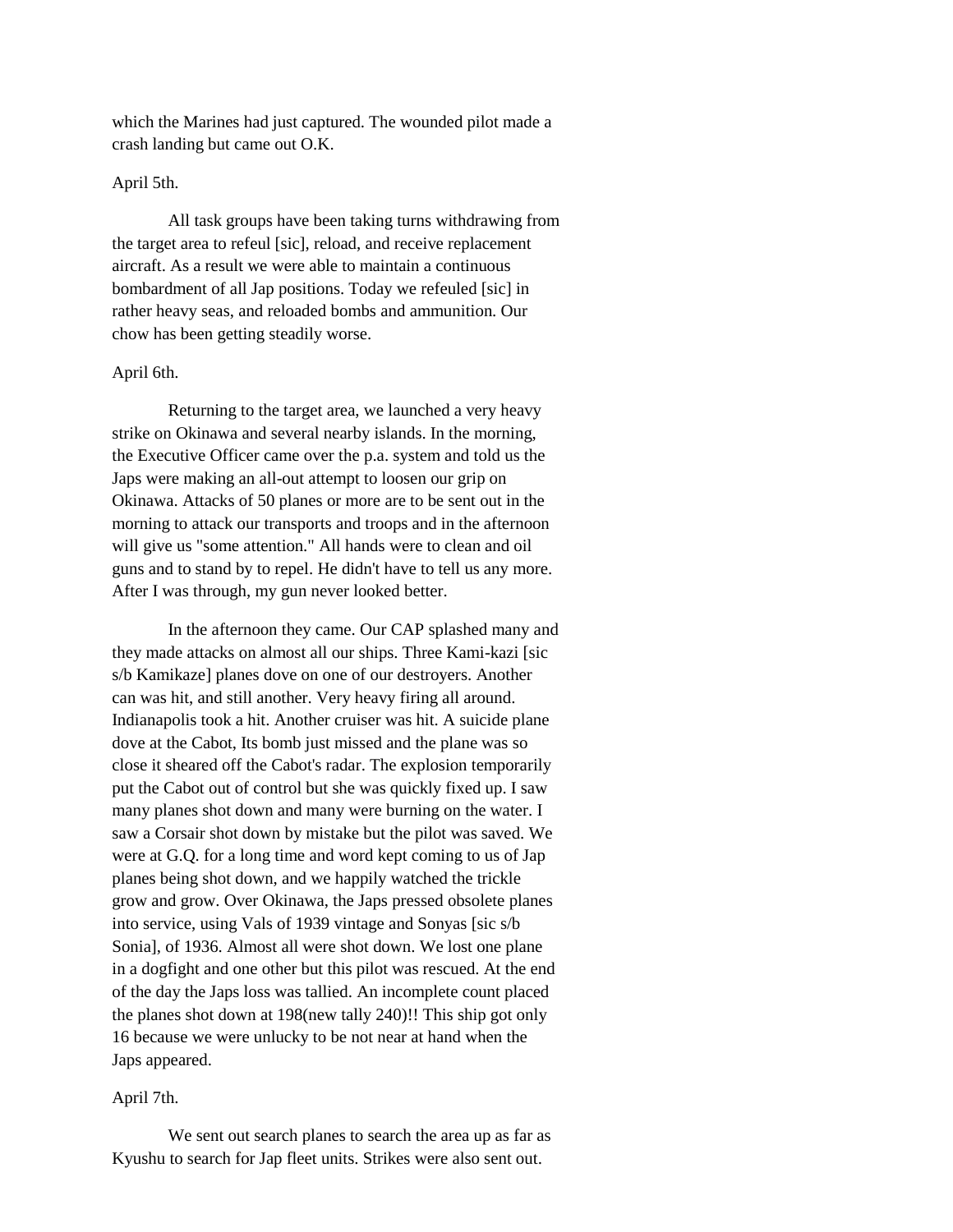Word just came over the phones from Air Forward. Our search spotted two light cruisers, one battleship, and 8 destroyers off the tip of Kyushu, about 230 miles from us. Torpedoes were loaded into TBF's and armor-piercing bombs were carries by the SB2C's. Some fighters carried 250 lb. G.P. bombs. A very large force of these planes took out after the Japs. Meanwhile we had bogies all around and G.Q. sounded. We were searching the skies, when Tom Hand, my loader, struck my arm and pointed upward. A Jap plane, probably a Zeke, had come out of the clouds right over our heads. As yet no one on the ship or task group was aware of the Jap but our battery and Mr. Ponick, our battery officer shouted "Designate!" Immediately we all opened fire on the plane. It flew away from us for awhile, then turned around and dove at us. All guns were now firing. So far no other ships were firing but us and the Jap pilot was frightened by our volume of fire and when he was within approximately 800 yards of us, suddenly veered off and plunged directly at the Hancock, just off our fantail. The Zeke hit the carrier and exploded. I continued watching my own sector for additional enemy aircraft and consequently did not see the instant of impact, but right after, we made a turn and the Hancock was in front of me. The initial shock of what I saw almost left me speechless. From the bow to her stern she was a mass of flame. Fires raging throughout the hangar and flight decks, completely obscuring the island structure and shape of the hull. Many men were forced to jump overboard in an attempt to escape the heat. Gradually the flames were brought under control until fires were no longer visible but great billows of smoke poured out. After another great while, the smoke tapered off to white smoke or steam. Three destroyers went back to pick up those who jumped overboard. For a while we all thought she was a goner, but she sent over word that within several hours she'd be able to operate again to a limited extent. Until that time, her aircraft operated from this ship. Many bandits all around and we remained at G.Q. for about 3 or 4 hours. At one time, we were altered and spotted a Jap plane (unidentified type) in a long glide on our starboard side. All ships were firing, with our 5 inch and 40m.m guns firing very heavily. The Jap headed for the Essex but before he arrived at his target, he was hit and crashed aflame. This ship put in a claim for the kill. Saw several more Japs shot down in flames on the horizon over another task group. One of our fighters on CAP spotted a Dinah and made a pass, only to discover he was out of ammunition. He continued bluffing the Jap, making fake passes until more planes came up and splashed it. We got results of our attack on the Jap fleet. Our planes arrived before any other ship's and consequently made torpedoe [sic] runs on the battleship, which fired her 16 inch guns in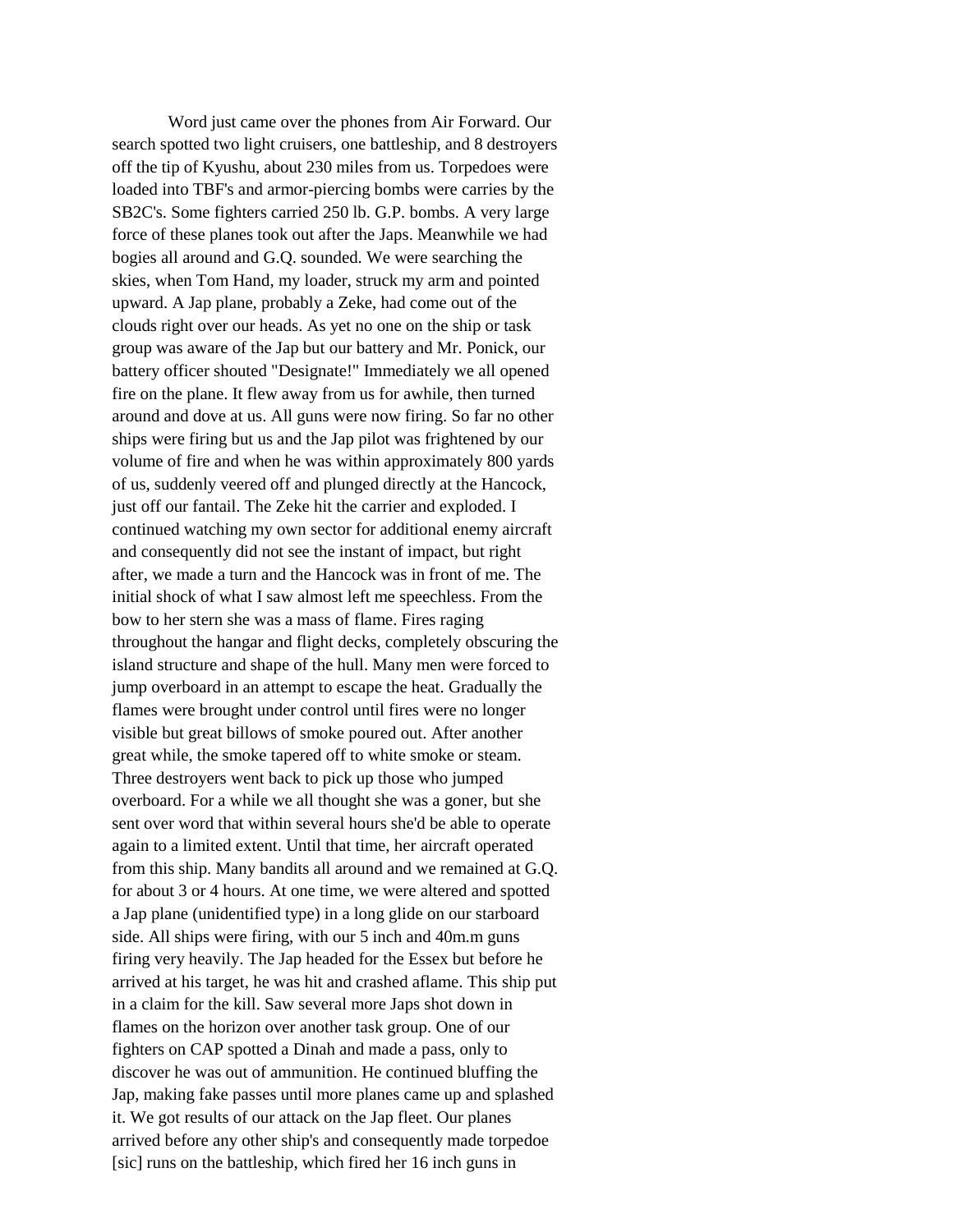defense along with her regular AA. Eight of our torpedoes struck home and the BB was sunk (the Yamato)!! We lost one TBF and one fighter. The two cruisers were sunk by other ship's planes, as was 3 destroyers, of which one was claimed by us. Two others were left aflame. Out of this Jap task force, all the ships that got away unharmed were 3 destroyers! Our morning search had also spotted some float planes, and shot down six. Later they splashed a Jill. What a day!

## April 8th.

Received some info and saw a dispatch describing Hancock's damage and casualties. 28 killed - 15 missing - 52 wounded. 60 picked up by destroyers. Several guns out of commission. Decks warped and buckled from heat. Elevator warped upward 18 inches. Many beams buckled. Air pressure operating arresting gear out of commission, and operated by hand only. Casualties mainly from Air and Gunnery Departments from suicider [sic] with bomb landing near Battery Four. Hangar deck facilities mainly burnt out. I saw many planes thrown overboard. Today, no strikes are scheduled, but we are maintaining a CAP over Okinawa in case the Japs send over some planes to attack our forces still battling for control of the island. A search was also sent out to search for additional fleet units expected to be in the area.

We had torpedoe [sic] defense several times, but mostly the bogies turned out to be friendly. One torpedoe [sic] defense had bogies rather close and we had G.Q. the Hancock and Essex opened fire and finally our 5 inch and 40m.m. guns started firing heavily. No planes shot down. At this time the Essex' CAP shot down a Nick. We have received word that our aerial support is no longer required for Okinawa because there are now sufficient aircraft on the airfields just captured by the Marines and Army to protect and defend themselves against Jap attacks.

I saw one plane crackup on the Essex deck and burst into flame. It burned for about 5 minutes. Fate of pilot unknown.

We are retiring from the area. The Okinawa operation is complete. (So we thought.)

## April 9th.

Refeuling [sic] from tanker and reloading ammunition from A.E. The Hancock left the task group to go to one our islands, probably Guam, for repairs. We retained many of her planes and pilots for this ship, In her stead, the Enterprise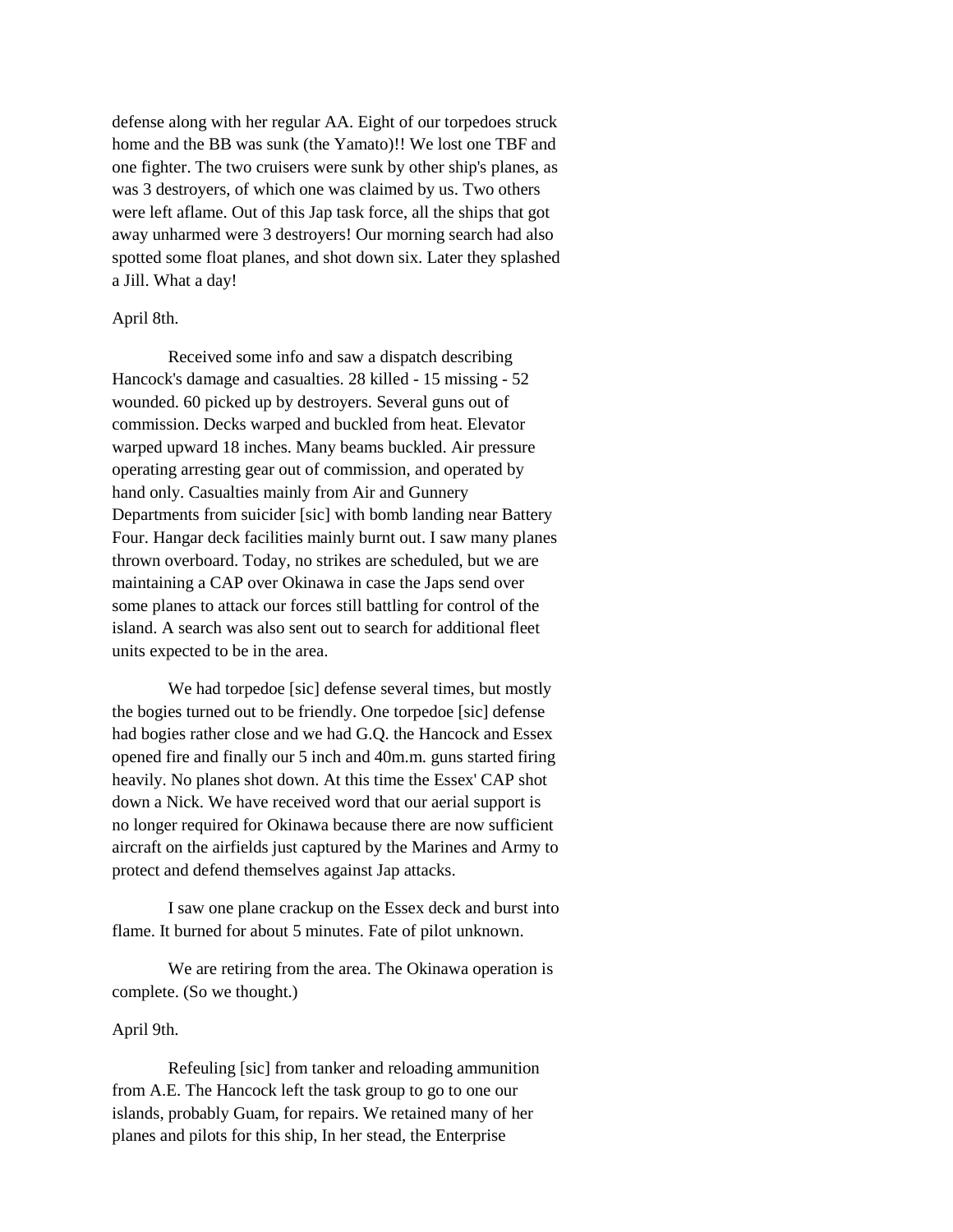rejoined us, after getting her bomb hit of several weeks ago repaired.

## April 10th.

Several small islands near Okinawa were invaded today and our planes supported them. One of our fighters were shot down when it was strafing a boat. Another was shot down but a Navy flying boat, a PBM, escorted by two of our fighters, picked him up. They shot several planes down.

## April 11th.

Sent over several strikes again today. About 11:45 a.m., we had torpedoe [sic] defense, followed shortly by G.Q. Large group of bogies closing quickly. We passed out a lot of ammunition and waited. It didn't take long. Out of the clouds high on the starboard beam a Judy dove on us. We opened heavy fire and she smoked, but continued over our heads and off to the port where she was finally splashed. Then, heavy firing broke out on all sides, and Jap planes dove at us from all angles in a heavy, concentrated, well-organized attack. I can't possibly remember the details of the attack, except that I fired at many different Jap aircraft. They came out of the clouds and out of the sun. Some were strafing. A Jap Zeke made a suicide dive on us in a long glide on the starboard side. It seemed he was diving right down my barrel. Finally, when he was getting so close I felt my muscles tense for the collision, he flew apart and crashed not 30 yards away. The vibration of my gun had knocked loose my shoulder bars and I forced, for a short time, to fire about a foot in back of my gun instead of close up. All empty magazines were passed to the clipping room and we made ready for any following attacks. Three planes dove out of the sun and I fired a burst of about 10 rounds at them and quit, since they turned off. We were so thunderstruck by the cloudburst of action we could scarcely speak. Most of the men were pale, with eyes still starring-large. I ordered my trunion [sic] operator to pick up all loose shells and throw them over the side. A 5-inch shell-burst broke about 25 feet in front of us and we stood spellbound for a second, then looked to see who was hit by shrapnel. No one was. One sailor on Battery Three received a cut on his forehead by flying shrapnel. We surveyed the situation to see how we stood. I had fired about six and a half magazines. Some had fired more, some less. We were therefore hard-up for more ammo, but the clipping crew was hard at work fixing up and loading more magazines. A 20m.m. shell had landed about a foot and a half in back of Lyle Ferris, the gunner next to me and exploded in the wooden deck, and neatly slicing off the handle of a fire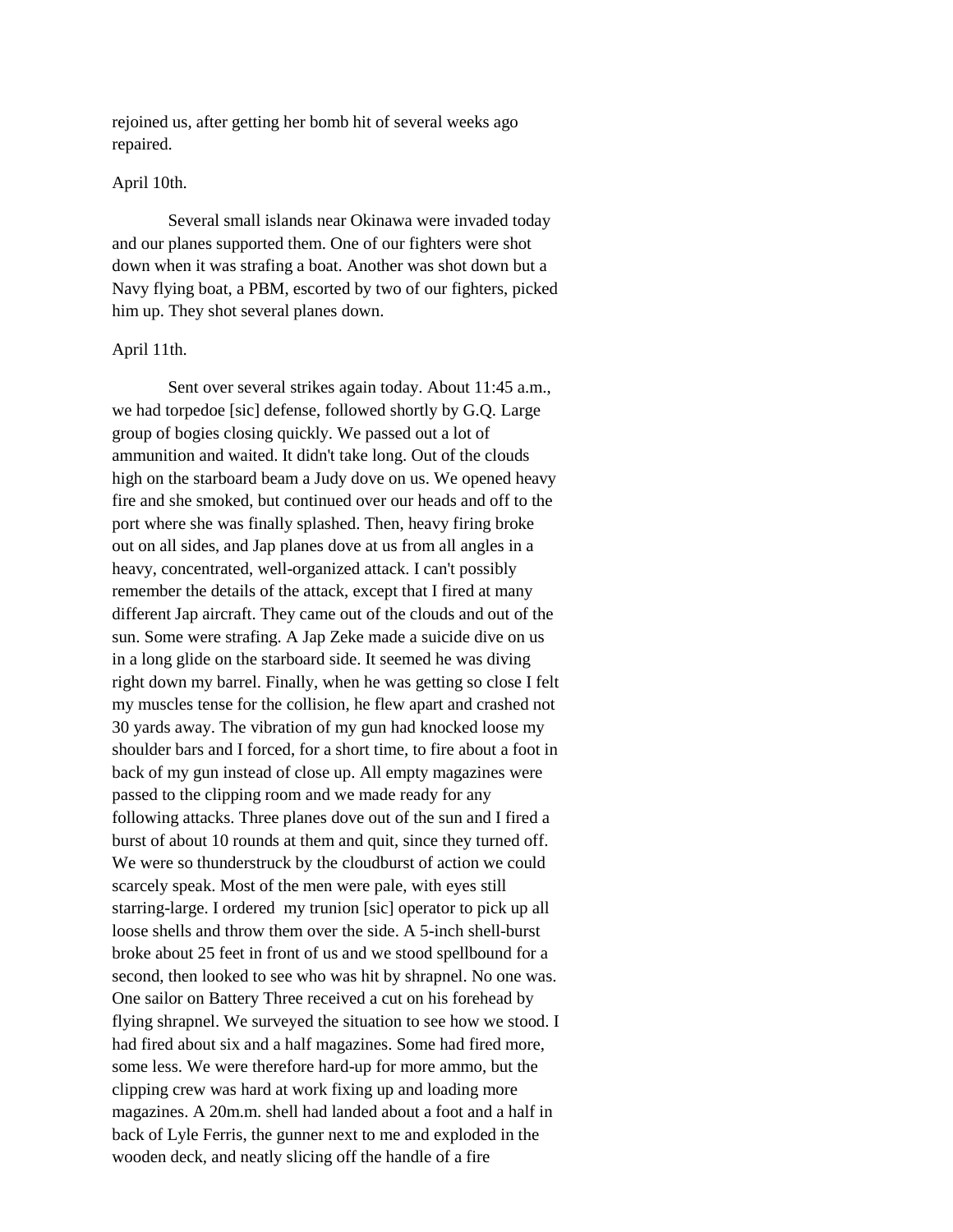extinguisher bottle. Rocky Barr, his loader, found some shrapnel imbedded in his trousers. He was going to "frame it" but the pieces fell out. We were all happy by now when we realized we had emerged from the heavy attack unscathed, and we laughed and joked about everyone's personal experiences during those hectic few minutes. There were about a dozen dents in a small group on my trunion [sic] directly in front of me about 2 feet away. My empty brass receiving bag which was only 12 inches from my leg had a mysterious fresh hole. One sailor on Quad 5 had seen the suicide Zeke diving on us and decided it would hit us. He ran from his gun and started racing down the ladder. His grip slipped and he died later, his back broken from the fall to the flight deck from the island. Another sailor was struck in the forehead by a 20m.m. shell. He was rushed to sick bay, and it's said he'll by O.K. The Enterprise was hit and had a near miss. The Essex had a near miss. One destroyer was hit by a Kamikazi [sic s/b kamikaze]. This ship shot down 2 Judies and one Zeke and was also credited with two assists. Throughout the task group there was 11 Jap planes shot down. The CAP shot one down. We were at our battle stations for hours and were extremely exhausted - physically and mentally. We had a very late chow in the evening consisting of a sanwich [sic] and cookie. We secured for a few minutes in the evening and were notified to expect an attack in the middle of the night. While standing around with a bunch of fellows talking of the day's events, the ship's chaplain walked up to us and said, "You boys did very good today, very good indeed!" We went to sleep - Not for long. Torpedoe [sic] Defense broke out about midnight with firing all around. Went to G.Q. Several Japs shot down. Night fighters splashed 3. Gunfire got two. About an hour later we were awoke again. I was so tired, this was the first time I ever slept through the blare of torpedoe[sic] defense. Someone had to shake me & wake me up. Gunfire again. Flares dropped. We fired. No results. Secured. An hour later, had T.D. again. Again gunfire. It was now about 3 a.m. in the morning of the 12th. After we secured, some sailors offered their sacks, if we cared to sleep in them. We gratefully accepted.

It was light at about 6 o'clock when we were shook awake and told to change to day ammunition. Information was received that the Japs would make an all-out attack on us and our newly-invaded islands. Consequently, no strikes were planned but we would maintain a very heavy CAP over the target and over our fleet.

I was below in the compartment at about 9 a.m., when suddenly our guns started firing topside, their explosions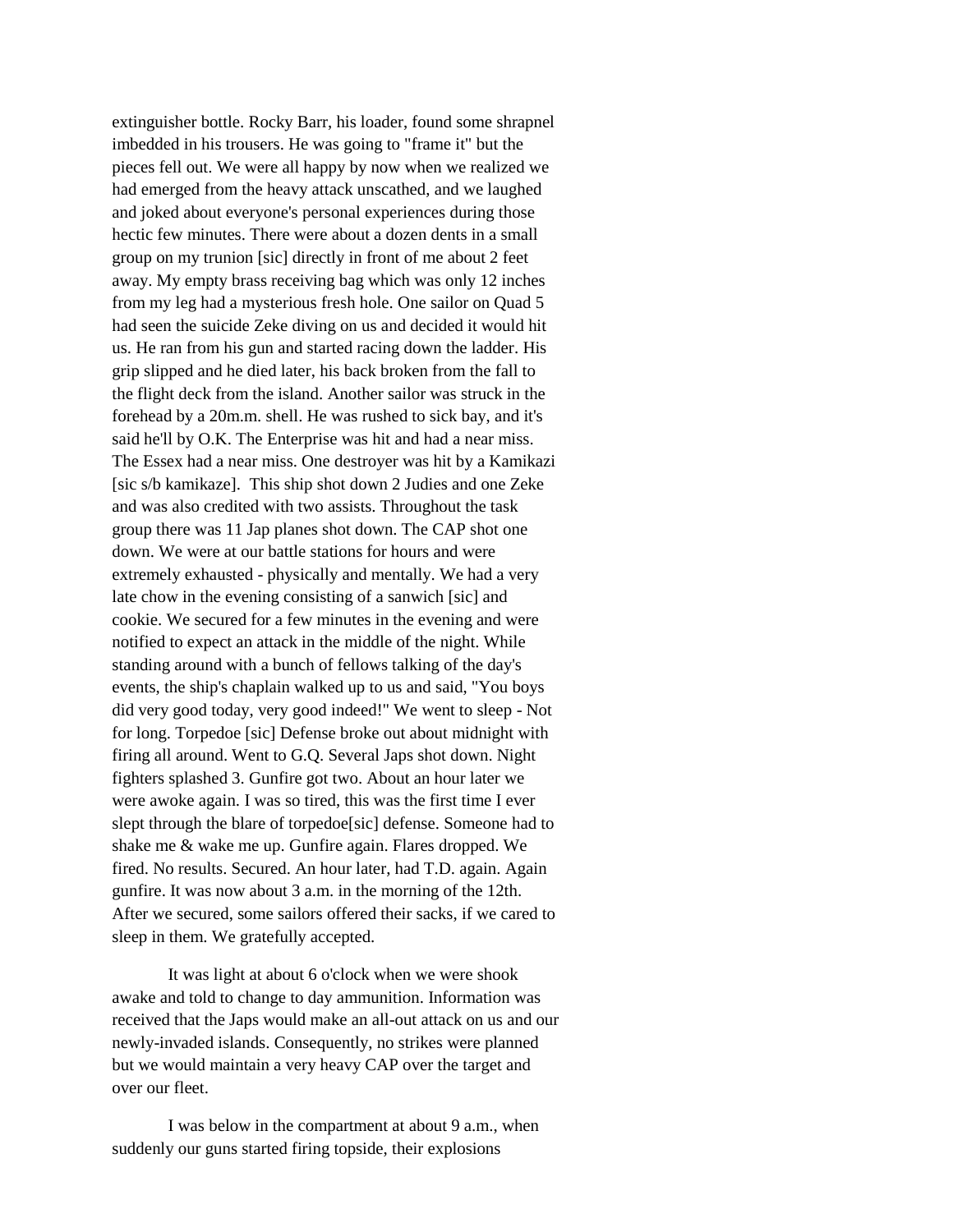blending with the gong of G.Q. I raced up to the Battery, arriving breathless, to hear that a Corsair had dove out of the sun and trigger-nervous gunners on almost all ships around had fired upon him, thinking it a Jap. We had many T.D.'s during the day and several G.Q.'s, but mostly the bogies were friendly. Several bandits were shot down in the area. The Japs did make their allout attack on our newly-invaded islands. Our CAP over the target reported a very heavy scrap in progress. I don't know the total number of Jap planes shot down, but our pilots alone shot down 32 enemy aircraft - our losses: none! Most of Jap planes were Vals and Zekes. We received word that the Japs were going to launch buzz-bomb attacks at us from bombers, probably Betty's. We learned later several buzz-bombs were shot down by pilots of the Bennington. The Japs were all around us at dusk and we saw firing in the distance. Darkness closed down and we passed out night ammunition. We ate what we nicknamed our "battle chow." We've had the same food for lunch and dinner for days. One ham sandwich [sic] and one jam sandwich [sic]. "A jam & a ham." We secured. Had T.D. again about an hour later. Much firing again. One Jap shot down by gunfire. Firing on all sides. It finally quieted down and we secured. T.D. again a while later. Dozed off while strapped in gun. Woke up by gunfire. Secured after about an hour and again dropped off to sleep. Slept through breakfast.

## April 13th.

Word received Japs would attempt all out attacks again, so our Air Dept. is carrying over same flight schedule as yesterday with the exception that fighters will carry bombs and rockets for Jap airfields. Our bombers and torpedoe [sic] planes on the hangar deck have been degassed in case we get hit. Word was just received that at 1530 yesterday, President Roosevelt died of a cerebral hemmorage [sic]. The war in Europe is progressing very favorably with allied armies within 75 miles of Berlin. Too bad the Chief couldn't have lived to see Victory come through the fruits of his labors. Harry S. Truman, former vice-president is now President.

#### April 14th.

Patrolled again in the Okinawa area. In the afternoon, a sweep took off and hit Kyushu. Very quiet in this area all day. Our sweep shot down several enemy planes. At 10: p.m. we had T.D., followed by G.Q. Much firing all around. Saw one Jap plane burning after getting hit. Secured. About 2 hours later, T.D. again. Again much firing all around. Saw 2 Japs burn.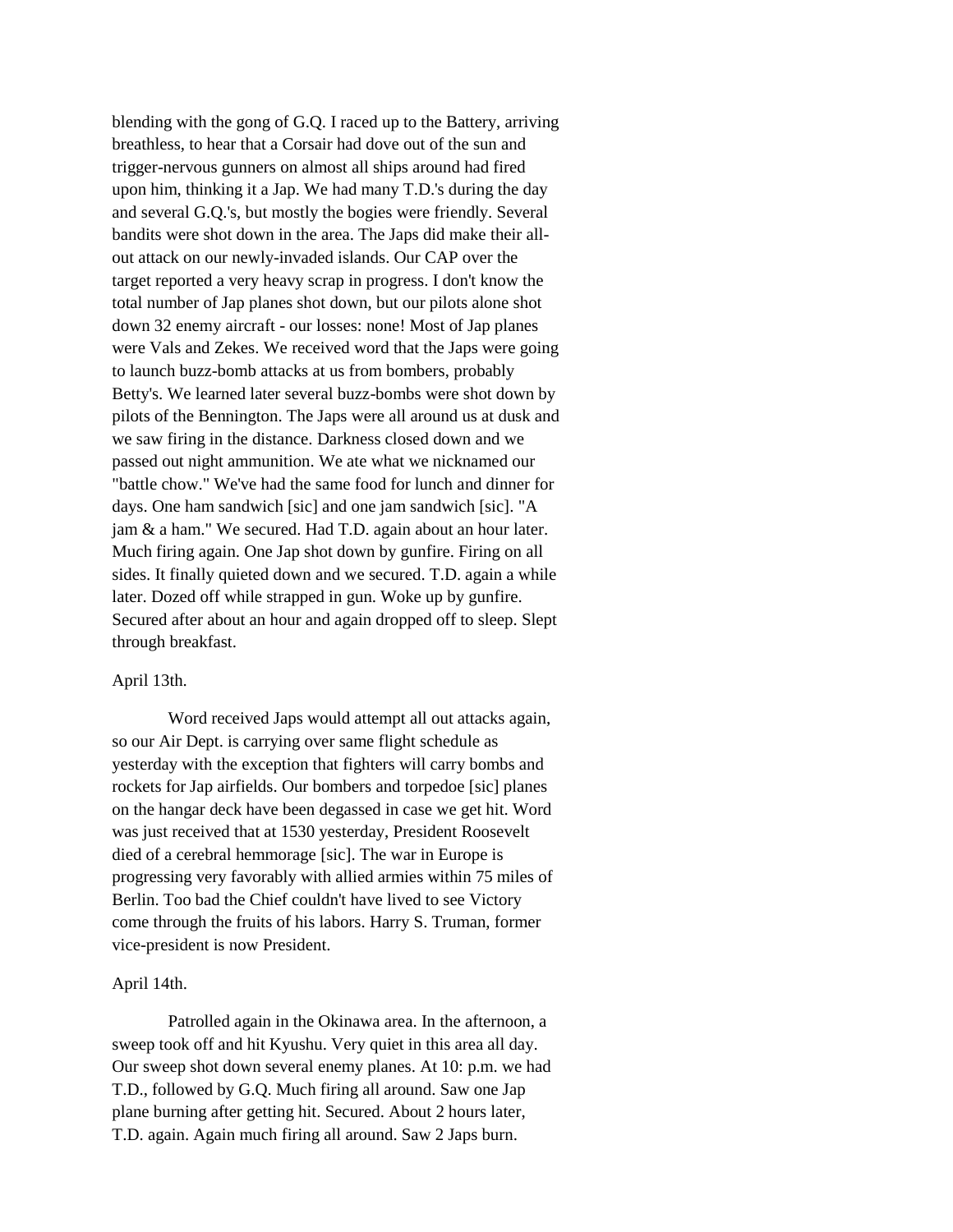Night fighters also splashed two. Secured. Again had T.D. No sleep at all tonight. Firing again.

## April 15th.

We had G.Q. this morning before the regular scheduled one. Bogies all around. Sweeps again struck at Kyushu. Several of our planes shot down. Two airmen rescued. The other task group was under attack quite a bit and we saw one explosion indicating a ship was hot. Later found out it was the Intrepid. Also several cans hit.

#### April 16th.

Staying in same area. We had many T.D.'s and G.Q.'s and several times other ships around us opened up at Japs in the area, but we never opened up. At dusk, two Frans approached us very high. Many ships, including this, opened up. Followed the heaviest firing I have ever seen. Every ship in the area had its guns aimed in the vicinity of the Frances' and were blasting. Finally, our Mount 4 got a hit and it burst into flame and dove downward. I guess it was a means of relieving tenseness, but while that Jap was on fire and falling, the small-range automatic weapons also opened up and shot at him again & again. The cheers that burst forth and the curse words which flew at the Nip with the bullets never sounded louder or more fluent. The Fran crashed right next to the South Dakota, about 1500 yards from us. A fighter plane accounted for the other Fran.

All night long, we had T.D.'s and G.Q.'s. No sleep. Much firing. Night fighters got 2.

## April 17th.

Bogies in the morning. Later had T.D., then G.Q. About 5 Japs attacked this group. The first one dove in front of us out of the sun. We fired at him. He didn't blow up or even smoke, but he dove right into the water. Another made a dive at the Randolph, which joined us today. Our 5-inch & 40's fired at him. He was hit & burst into flame. I saw a parachute blossom out midst all the puffs of gunfire. Later, when a destroyer attempted picking him up, this pilot pulled a pistol and fired at his rescuers. Two sailors grabbed him and beat holy hell out of him. He was later brought aboard this ship. Another plane dove at the Randolph. He seemed to want to suicide dive, but got cold feet. He wasn't hit, but pulled out very low and made a run on the Bataan. It looked like a suicide dive here, but again he changed his mind. He pulled out, but this time was hit and crashed into the water. Later heard one of our 40m.m. shells hit the Bataan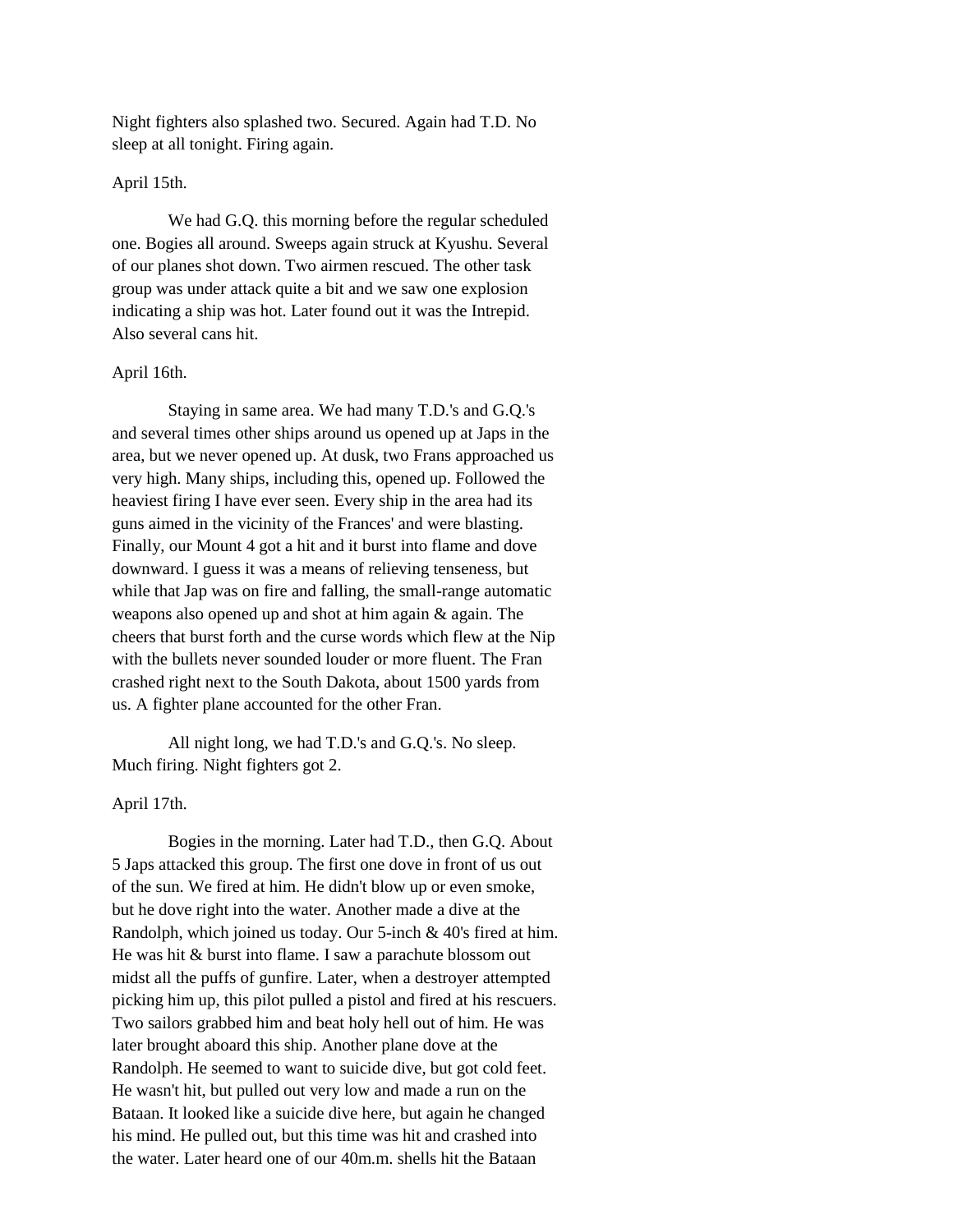while firing at this plane. Our pointer on a 5 inch mount on the port side was hit a glancing blow by a 40m.m. shell and knocked unconscious. One man ran to the shell, which had its detonator screwed loose. It was smoking and was immediately tossed overboard. Strangely quiet all night.

## April 18th.

Retired to refeul [sic] and rearm. We were supposed to receive provisions tomorrow but for some reason we are rushing back to the Okinawa area. Food we have now is awful. All we have left is a ten-day supply. We received replacement aircraft. Included was the new Corsair - new in respect to armament. Instead of mounting six 50 caliber guns, they now carry 4 20m.m. guns.

I was sitting in the company office this evening when a cook dashed in, bringing the news that our Jap prisoner attempted hanging himself. I went below to the brig and got the details from the brig sentry, P.F.C. Parkhurst, who was still swearing at the Jap, who was lying down with his hand covering his face. He had taken the cord used to support his trousers and tied it around a pipe against the overhead. Then, rolling his mattress up to lift himself up, he secured the rope around his neck and kicked the mattress away. He would have succeeded in his attempt to meet his honorable ancestors, but a groan escaped his lips and Parkhurst immediately investigated. He roused some cooks out of their nearby bunks and obtained a knife to cut his prisoner down. Surprisingly, he later turned out to be very friendly. We are returning to the Okinawa area to help our troops break the stalemate on the island. Our planes are to carry the heaviest possible bomb load in an effort to break through the Jap's line. Even bombers and TBF's are to carry rockets along with the fighters.

#### April 19th.

We were flying heavy strikes all day, and are surprised and relieved to have no bogies all day. Even the night was quiet. Scuttlebutt says the Japs are making another all-out attack on us tomorrow. This ship now has more Jap aircraft shot down by our AA guns than any other ship in the fleet with one exception: the battleship, South Dakota who knocked down many Japs in one particular battle with her 16 inch guns. Our scoreboard now displays 26 Jap flags. What is even more wonderful is that though we've had as many Jap planes attack us as anybody else (perhaps more) we have never received a hit (knock on wood).

April 20th.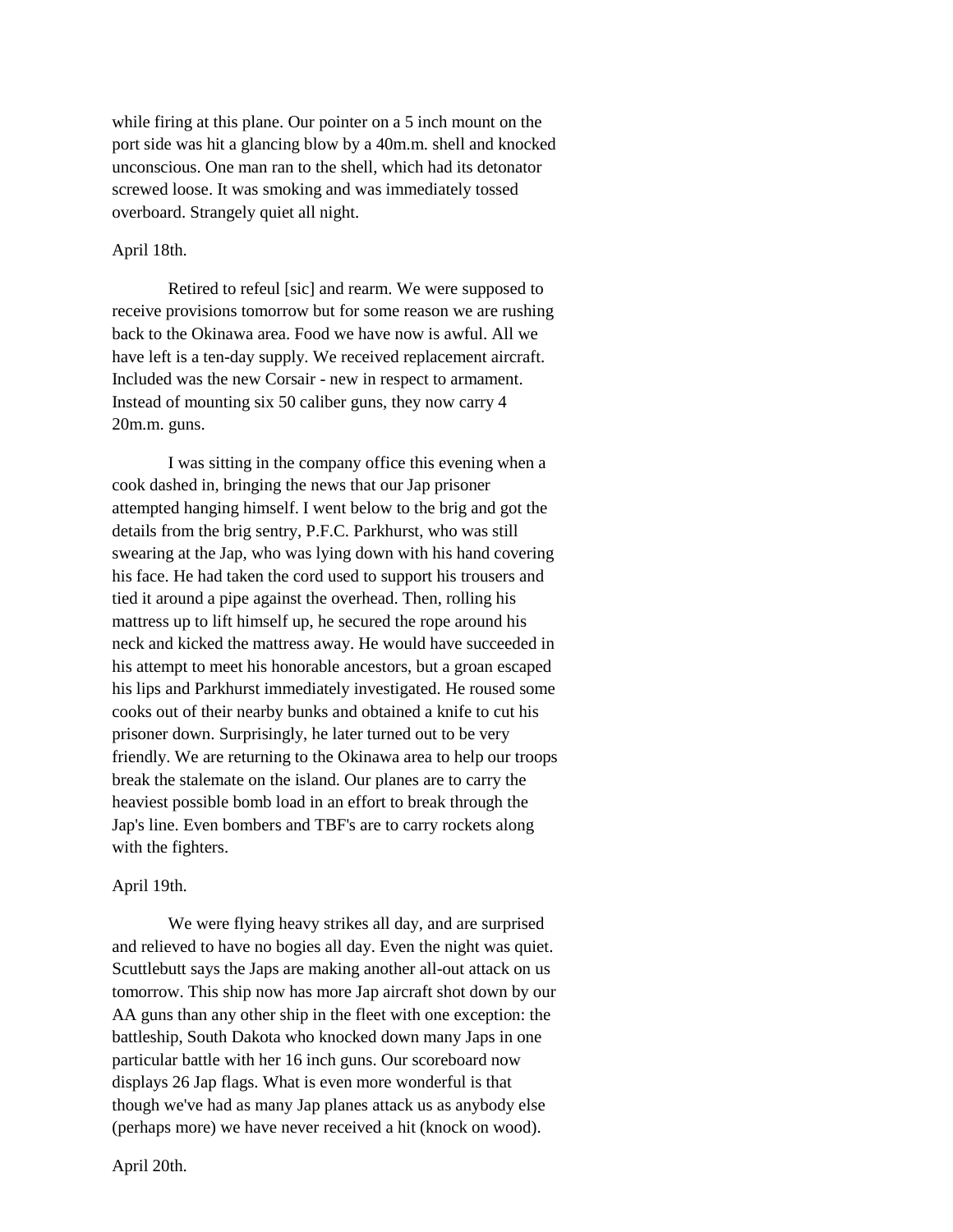On the dawn take-off of a strike, a dive-bomber had its engine cut out and it crashed about 50 feet off our starboard bow. The few of us in the clipping room heard the crash and ran out on the battery. Directly below us saw the pilot and gunner, their mea west life jackets inflated paddling furiously to get out of the way of the ship and our propellors [sic]. The water was choppy and waves broke over them. There was distinct terror in their eyes as, with their bulkiness, they made very little headway. As a coincidence, it was Rocky Barr and I again who threw smoke bombs over the side to mark their position. They cleared our fantail safely and a little later were picked up by a destroyer. Our strikes went out to Okinawa, where it was reported the Army was once again advancing, and over neighboring islands which were recently invaded by Marines. Super-fortresses have these past few days bombed airfields on Kyushu and we believe this is the reason we have not been under attack.

#### April 21st.

We had torpedoe [sic] defense several times today. During one T.D. in the afternoon, we were landing planes and our position during these landing operations was about 3 miles astern of the Randolph. One of her SB2C's cracked up in the water, being unable to land for some reason. A few minutes later I spotted a life-raft ahead of us. Nearby were many life jackets thrown to the pilot and gunner who appeared further away. The appearance of these two were in sharp contrast to those of yesterday. One had grasped about 3 life jackets and was in no danger. The other, though with no life jackets but his own mae west, and being unable to swim to those in the water, was in no immediate danger either. As we drew abreast of them, they gaily waved to us and we to them. The one with the 3 life jackets formed the "OK" signal with his thumb and forefinger. They were picked up.

During the night we had torpedoe [sic] defense about 5 times. Bogies all around. Firing in the distance. Night fighters from this ship shot down about 4 planes - one only about 10 miles away. It burned very brightly. The sky was very clear, the moon and stars very bright. No sleep during night.

## April 22nd.

Expecting attack all day. Bogies came in during afternoon. One crossed overhead at 27,000 feet. Barely visible. Our 5 inch guns started firing almost straight up in the air. A single-engine silver colored aircraft was seen through binoculars, identified as a Myrt. CAP splashed 4 Tonies, several Myrts. Our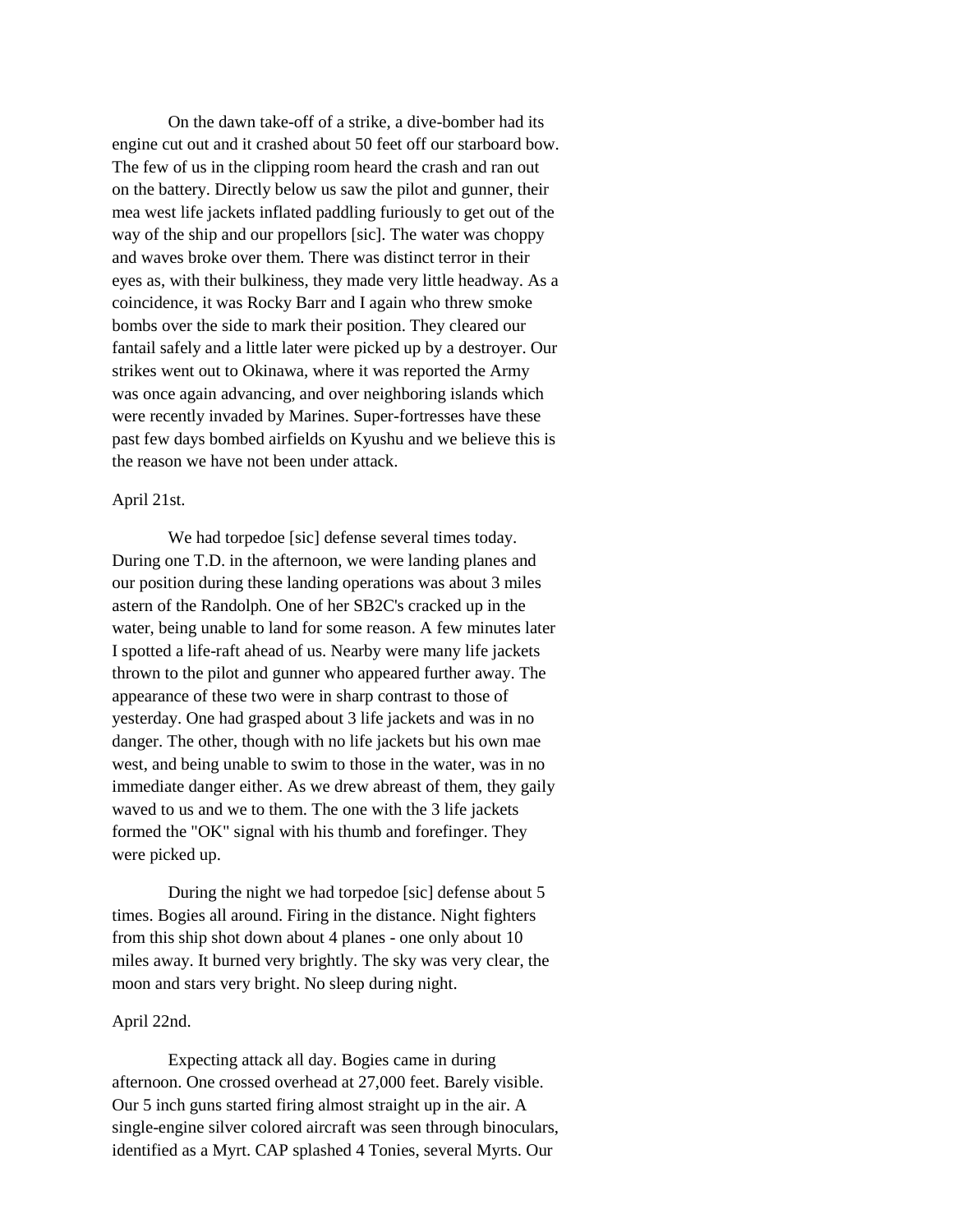CAP from this ship spotted the Myrt over us and were only 6 miles away from it. The Corsairs chased the Myrt for 92 miles before catching it and shooting it down. Had a few more bogies around but they didn't come within 10 miles.

## April 23rd.

Refeuled [sic] and rearmed today at sea. Many working parties.

## April 24th.

Returned to Okinawa area. Just before dawn we were within 25 miles of the island. It rained most of the day with a very low ceiling. We had a few bogies, but they all turned out to be friendly. No strikes were launched because of weather, but we did maintain a CAP over several of the islands.

## April 25th.

Continued very bad weather. Rough seas. Kept CAP over islands again.

## April 26th.

Several heavy strikes over Okinawa through rough weather.

## April 27th.

Refeuled [sic] and rearmed. Loading of ammunition was rushed and in the late afternoon we pulled alongside a freighter and brought over some provisions. A small amount was lost overboard due to rough seas.

#### April 28th.

Returned to Okinawa. One of our task groups is returning to Ulithi today. Another is refeuling [sic] and rearming which leaves this task group as the only one in the area. In the early hours this morning we were attacked by about 10 Jap planes. Much firing all around. Night fighters from other ships shot down 5. Our night fighters were launched about 3 a.m. and shot down 2 more, a Peggy and a Tony. At dawn there were many bogies around. The Japs discovered we were the only task group in the area and attempted bombing our troops on Okinawa. On one flight, a division of 3 of our planes accidentally stumbled into a group of 15 Jap planes. They shot down 8 with no loss. Another group of 20 of our fighters attacked a large group of Jap planes and shot down 23. One of our planes is missing after this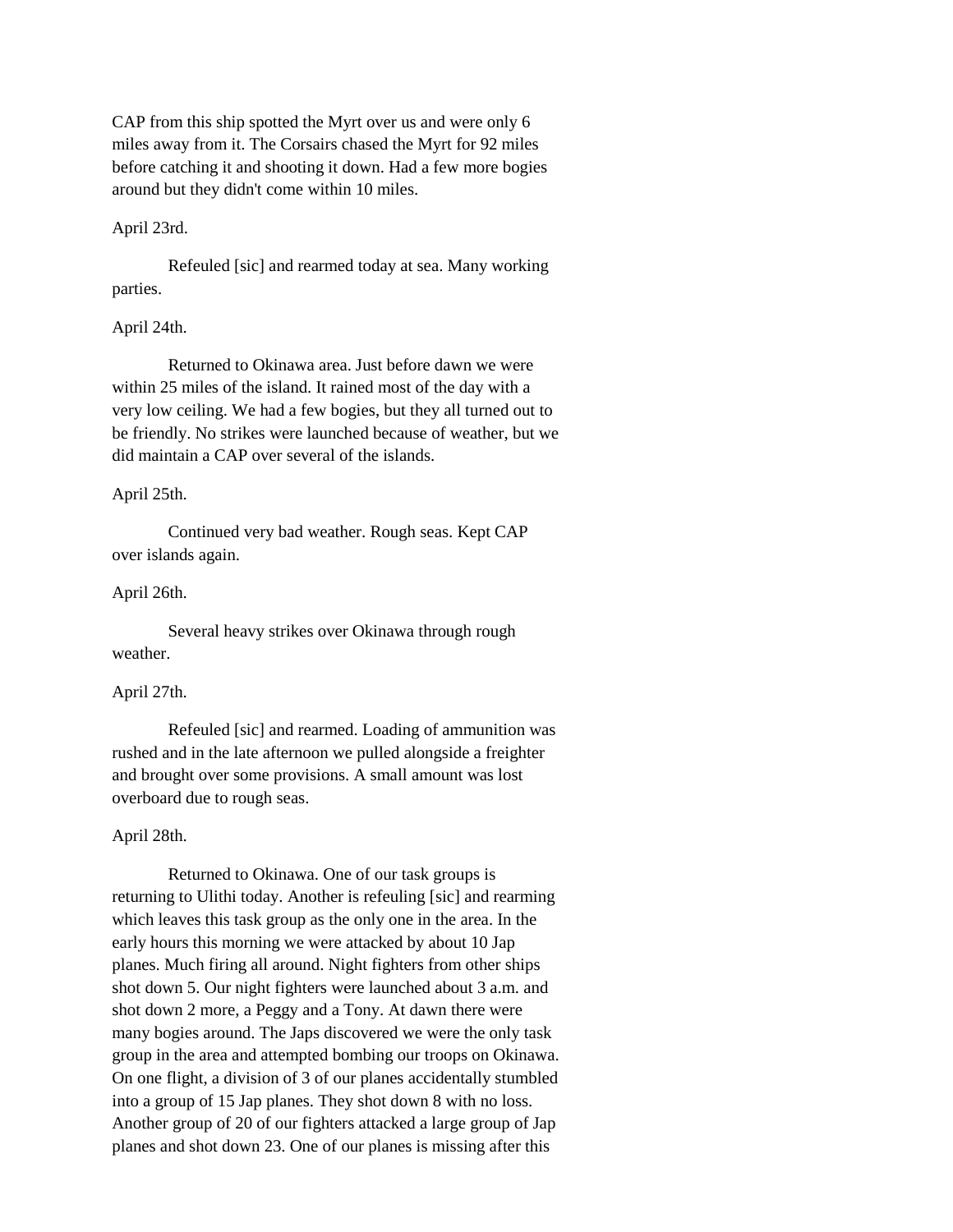fight. Another fighter, after running out of ammunition, attempted ramming another Jap plane. He succeeded, in some way, in destroying the Jap, thereby incurring serious damage to his tail. He lost about 5000 feet altitude before bringing his plane under control. He made a successful landing at one of our newlycaptured airfields in the islands. In all, 32 Jap planes were shot down. Our losses: one fighter. Those were the tabulations of this ship alone. There were undoubtedly more enemy aircraft destroyed by the other ship's planes with us.

We had about 3 torpedoe [sic] defenses during the day, but the bogies did not come too close. One of our submarines in the area was damaged by enemy air activity and we are keeping a combat air patrol over it until it gets out of the danger zone. This evening, about 9: p.m. we had torpedoe [sic] defense with two bogies closing. The moon was unusually bright and all ships were silhouetted quite plainly. Our screen and picket destroyers were called in from their positions about 12 miles away and posted around the task group, with all ships bunched together a little closer than usual. Our outlying ships opened fire and soon all ships were firing by radar control very heavily. We zigzagged and started blowing smoke in great black volumes from our stacks and attempted hiding in its screen. Apparently we succeeded. The Japs left after a while. No ships hit. No Jap planes shot down. Yank & Red armies met in Germany.

#### April 29th.

Several bogies in the morning. A group closing. Fighters shot down 4 Tonys. Several Japs came over us very high & several ships opened fire. No hits. G.Q. several times. About 9 p.m. our radar picked up 3 large groups of Jap planes, estimated at about 200 each were closing. They attacked our Okinawa positions. Details unknown. We had several planes come to us, probably attempting division. I saw one plane shot down, later another. The second was hit, burst into flame & flew for several seconds several miles away directly at us, so that the light appeared stationary and we guessed it to be a flare at first. It hit the water, exploded, and a fire spread over a large area. Air Forward was in ecstasy. Over the phones, he cooed, "Oh what a beauty!"

## April 30th.

Our fighter lost several days ago was picked up safe & we found he had also shot down one Jap during the battle. Therefore our planes shot down 33 Jap planes & we lost no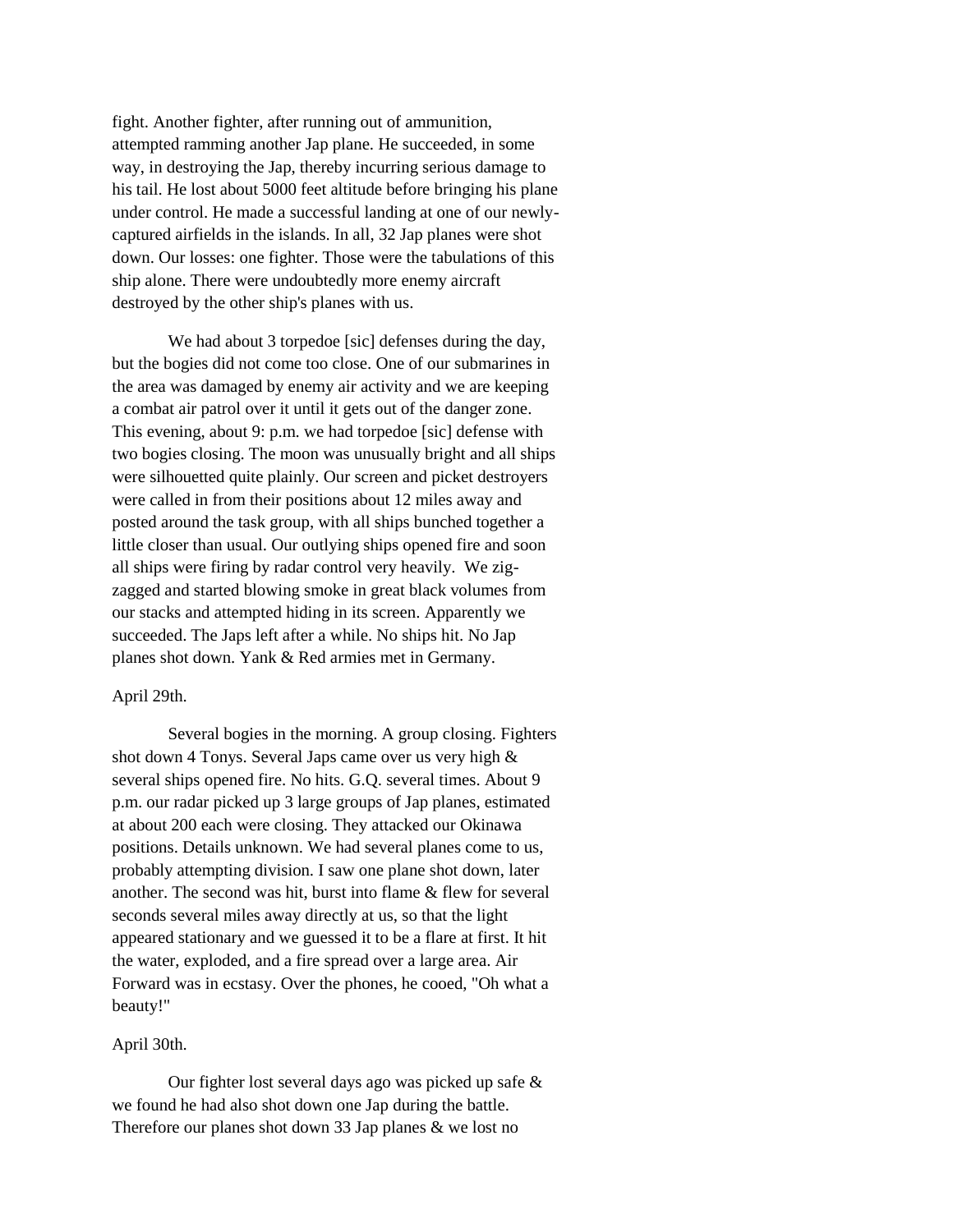pilots. Several support missions during the day. No bogies. Retiring for refeuling [sic] & rearming.

Word received Mussolini is dead.

## May 1st.

Found out that in night raid of several nights ago, Japs attacked the hospital ship "Comfort" and a suicide plane dove into it. The "Comfort" was about 50 miles from us at the time.

We refeuled [sic] and rearmed again today and took aboard some provisions. In the evening the Chaplain came over the loud speaker and told us today was the first anniversary of our air group. He also said that in the short time the Air Group 84 was aboard this ship (which is only about 3 months) our fighters shot out of the air 173 Jap aircraft, plus many probable, an excellent record.

## May 2nd.

Returned to Okinawa area. Weather very bad. Low overcast, occasional rain squalls.

## May 3rd.

Weather clearing slightly. Sent up a strike in the afternoon, attacking Jap positions on Okinawa. Later launched a sweep, covering the Ryukyu chain north of Okinawa extending to Kyushu. They attacked several airfields and air installations. Two of our planes were shot down by AA. One was rescued by an OS2U Kingfisher sent out by a cruiser.

#### May 4th.

We had many bogies in the early hours and night fighters shot down 5 bandits, one of which was an Emily, 4 engine flying boat. There was a large group attacking our Okinawa positions. One destroyer was hit by 6 suicide planes but still (surprisingly enough) was afloat. During the day, many Japs shot down over the islands. Our fighters covered a different area however, and only got 3.

The pilot shot down several days ago and returned to us, was speaking to us. He said after he shot one Jap down, his controls were shot away and he was forced to bail out. As he descended, a Jap made 3 separate passes at him and tracers flew on either side of him. He slumped in his chute, playing dead  $\&$ the Jap left. He was sure mad when he told us about it. His name: 2nd Lt. Langston.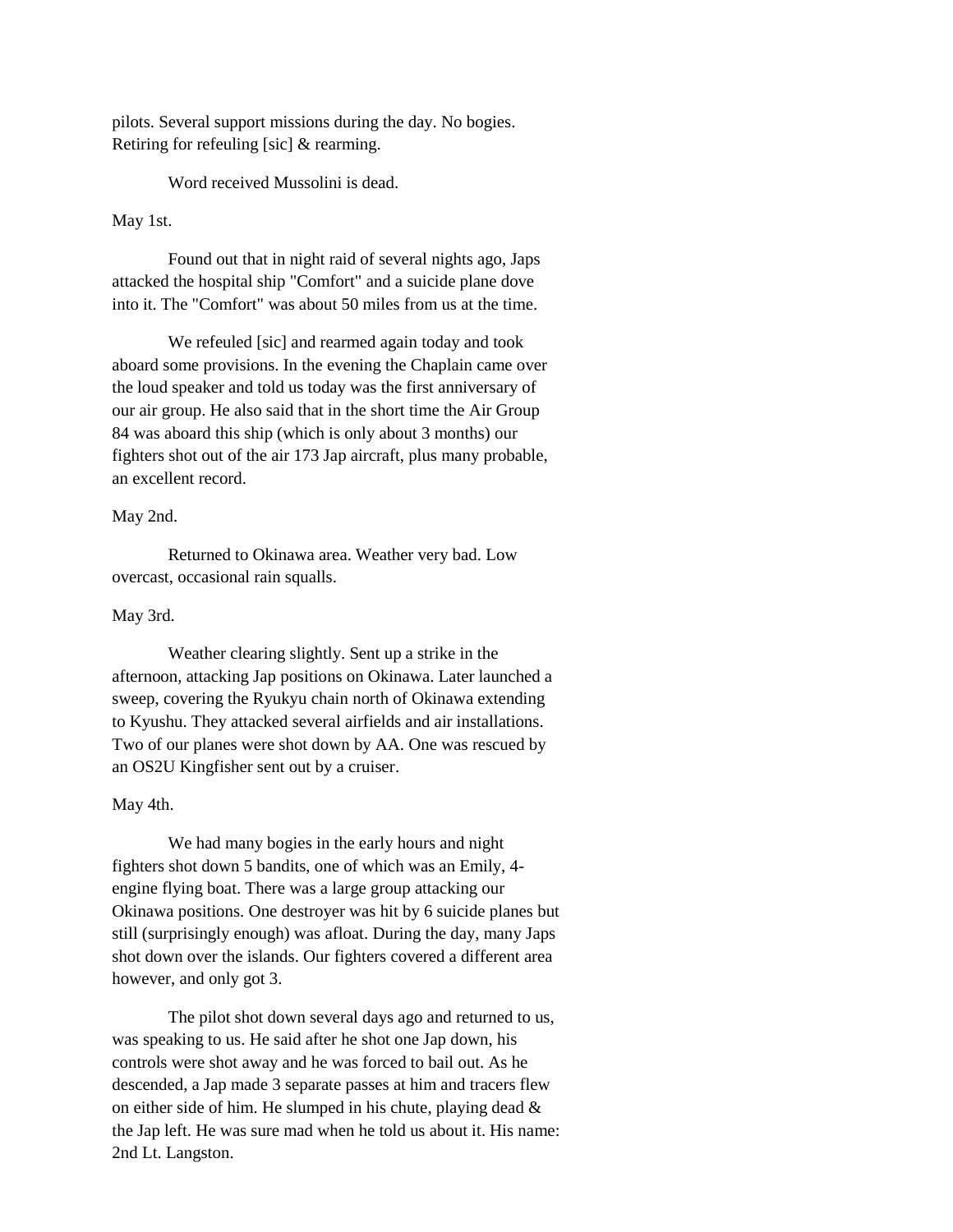## May 5th.

Our island positions attacked again in the morning. They've been having it really rough on the beach. We had a few bogies and one T.D.

## May 6th.

Refeuled [sic] & rearmed & reprovisioned [sic]. Working parties. Quiet all day.

## May 7th.

Returned to Okinawa. Heavy strike took off in the morning. We had T.D. when a bogie came in to 10 miles, followed by a G.Q. A Frances was seen in the distance by our after gun stations. It came in showing our IFF. The Fran started leaving but was caught by the Randolph CAP and shot down. Another bogie came in but was later identified as friendly. Word was received about midnight that Germany surrendered. (Report found to be premature.)

#### May 8th.

Weather was very rough and rainy. Many clouds, low overcast. No flights all day.

#### May 9th.

Several strikes sent out with many incendiaries to burn out the town of Wan on Kikai. Good results reported. No aerial opposition. Word officially received. Germany had signed unconditional surrender. All ships in the immediate vicinity of Okinawa fired a shell into Japan's sector at the stroke of noon as a salute.

#### May 10th.

Refeuled [sic], rearmed and about noon a refrigeration ship came alongside and transferred over the first fresh meat and fruit we've had since the operation started. Crowds of us on the flight deck yelled over to the supply ship trying to get the sailors there to throw a couple oranges over. A few complied and there was a mad rush to get them. No, I didn't get any.

#### May 11th.

A very large force of Jap planes, mostly Kamikazi [sic s/b Kamikaze], (about 150) attacked our Okinawa positions about midnight this morning. We had T.D. about 2:15 a.m. with 4 bogies pretty close. Went to G.Q. and there was very heavy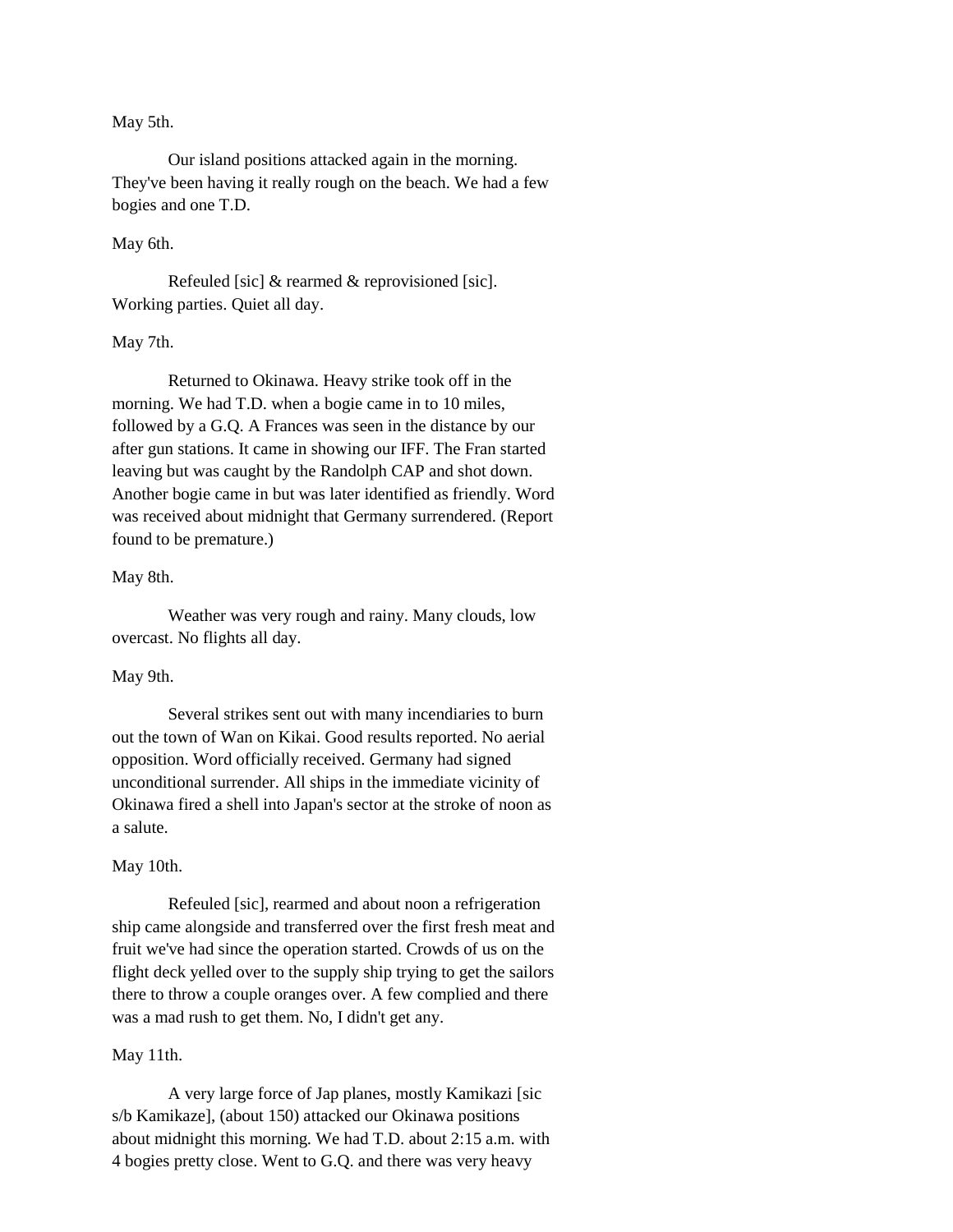firing all around. A night fighter shot down one. They left finally and since it was about 3 a.m. by this time, I didn't bother going to sleep. It's been standard procedure in this area to have reveille every morning at 3:30. At one time we were within 18 miles of Okinawa and we saw flares from Jap planes and heavy gunfire from the island. This morning about 6:30 a.m., 1st Lt. Ponick, our battery officer notified us to expect a heavy attack today.

At 10:15 a.m., Mr. Ponick, Tony Pezone, "Top" Tomaskovich and I were playing catch on the flight deck near the battery when suddenly Mr. Ponick stared and pointed out to our starboard quarter. There, not 800 yards away were 2 Zekes plunging straight at us. We dove for the battery headinglong in an attempt to unsecure our guns and fire but were too late. Tom Hand, who was in the battery, was able to sight in and fire at the first one, but his gun jammed after the first round. The first plane dropped an armor-piercing bomb which tore through the flight deck at a sharp angle and by the greatest luck came out through a window of the hangar deck and exploded in the water, for a damaging near miss. The plane was a suicide and crashed into the deck at an angle and tumbled over the side. By this time we got our guns loose and though without sights and not being strapped in, opened fire on the second plane. The only guns on the ship to fire were the three forward Marine 20m.m. batteries. The Zeke bore closer  $&$  closer and about 50 feet above the deck we hit it but it was too late. A 500 lb. high-explosive bomb was dropped. I dove to the deck and a great explosion went up and the ship shuddered. A gigantic cascade of wooden splinters and shrapnel and plane parts flew over 100 feet into the air. This all occurred within 10 seconds from the moment we first sighted the Jap planes. It was only after we were hit, afire and smoking badly that general quarters was sounded. Another Zeke was seen about 7000 yds. away and we reported it. It was also making for us and our 5 inch & 40m.m. opened very heavy fire. It veered to the left and as we prepared to fire, a 5 inch shell burst made a direct hit & the Zeke crashed aflame. Now our dead and wounded were being brought out of the fire area. I won't go very much in detail regarding our damage which was great, nor our casualties, which were tremendous. Since we were not at G.Q. when we were hit, the ventilators were in operation at the time and immense volumes of smoke were sucked into the compartments below. Hundreds of men suffocated and gagged to death. Scores of others were burnt to death and for days, parts of bodies and skeletal forms of my friends and shipmates were being dragged to topside. The ship is a shambles. I witnessed unbelievable brave deeds of men who were untrained for what job they were doing since the trained personnel were either killed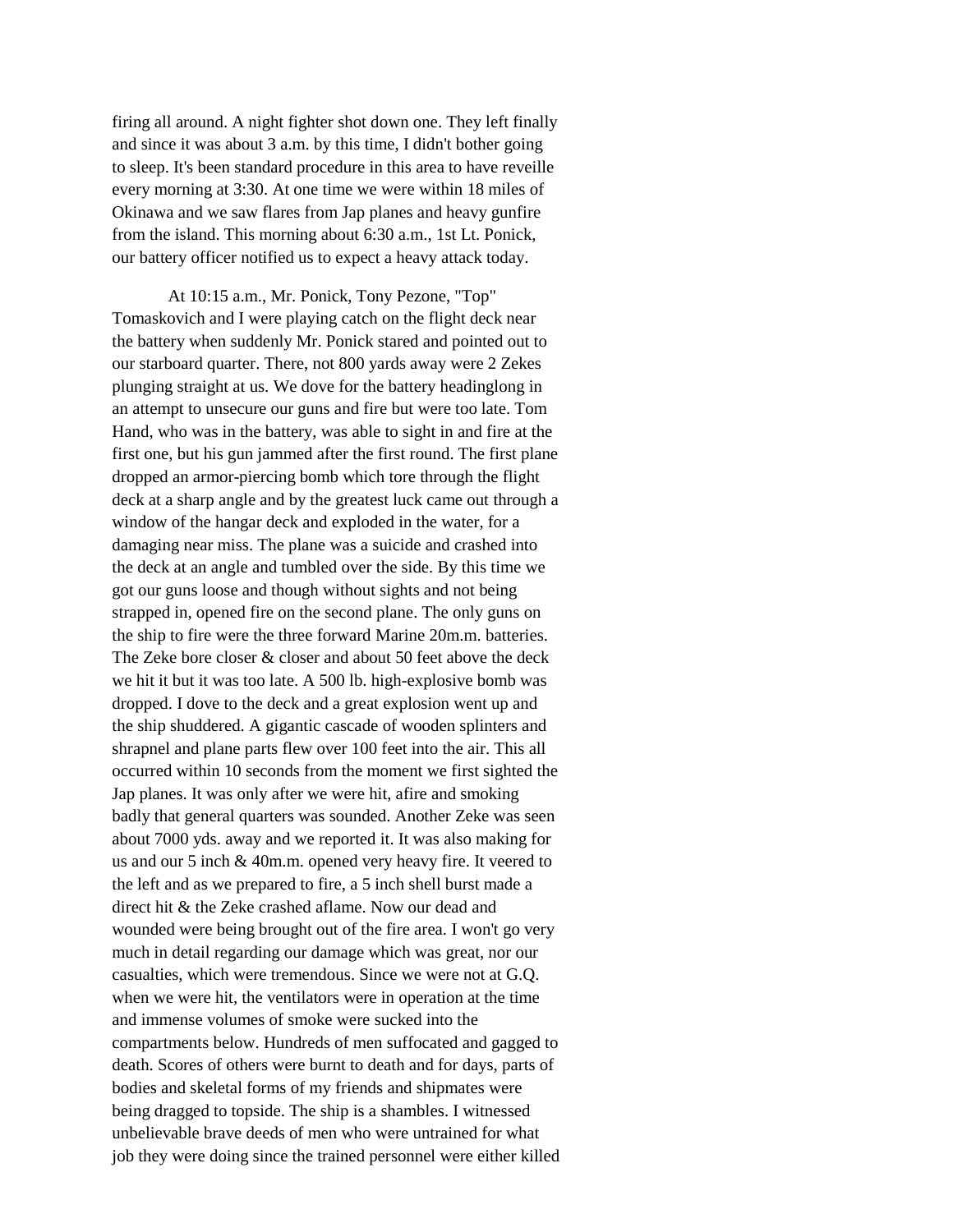or just not around. Fighting fires, first aid, any great number of things. Every one of our planes aboard was destroyed by the fire and smoke which was impenetrable without rescue breathing apparatus or gas masks.

It is now over a week after the hit that I write about it. I wasn't going to write at all, but rather to destroy all articles that held memories of the ship. I want to forget what my ship looked like with such a list that we feared she would capsize. I want to forget the positions I saw my dead comrades assume the instant of their very violent deaths. These grotesque and distorted figures will be blazed into my mind and dreams for heaven knows how long. Our water system had been cut off and were it not for the two destroyers and cruiser that pulled alongside to fight the fire and hours later finally extinguished it, the fires may have reached our magazines. Hundreds of men jumped overboard to escape the smoke and heat. Of an estimated 700 that jumped, only 303 were picked up by destroyers. Some were wounded and forced to succumb. Some could not swim and drowned. Some got exhausted and surrendered themselves to death. Even sharks accounted for some.

That evening, I went below decks for the first time to see if anything I owned was salvageable. Nothing was. Everything I owned was destroyed. I owned nothing but the clothes on my back and my life. I felt that was sufficient.

Any words I could think of to describe my trip below decks to my locker would never suffice what I saw. If whoever reads this can imagine what it would be like to enter compartments and walk down passageways where there was no light at all. Smoke was everywhere, making it even more difficult to breathe. Our battery-operated battle lanterns pierced the blackness, throwing weird, eerie yellowish lights about the bulkheads. There was over 6 inches of water in most of the passable compartments. And kneeling down to escape as much of the smoke as possible and wading about, I found many compartments and passageways through which I could not pass. Dead men still lay in the spot where they died. I was forced to step around, over, and between the legs of countless immoveable figures.

I could go on and on filling all these remaining pages with what I saw and what had occurred, but I'll stop now. I'll bring this book which was in my pocket the entire day to a close. Though the story of the Bunker Hill is not over, for she'll return someday to battle fixed up and with a refilled crew, I feel it fitting to bring this story of the ship to a close now because her